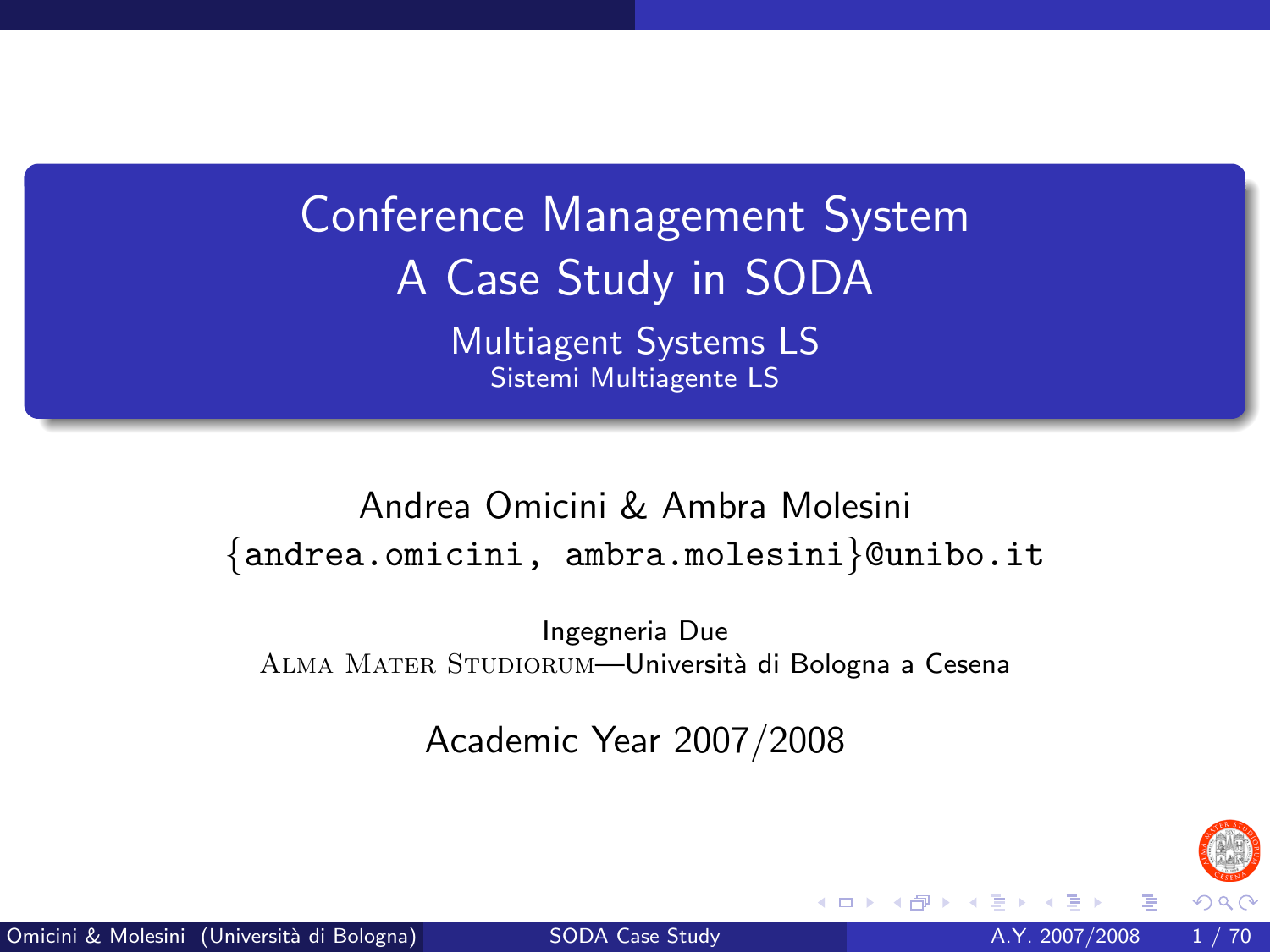

- [Requirement Analysis](#page-6-0)
- [Analysis](#page-16-0)
- [Architectural Design](#page-34-0)
- **•** [Detailed Design](#page-56-0)



4 0 8

×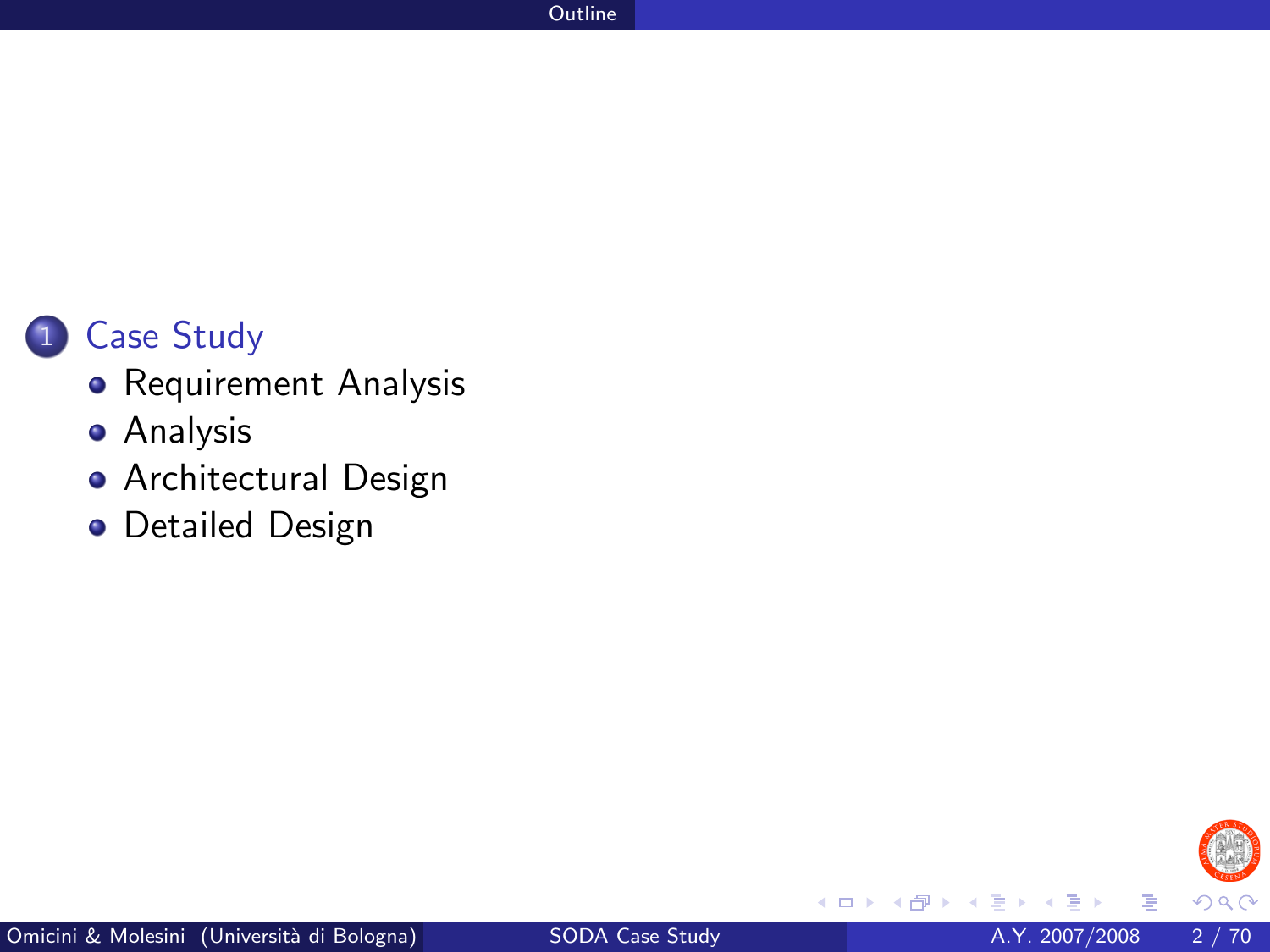# Distributed Paper Review [\[Zambonelli et al., 2003,](#page-68-0) [Mathews and Jacobs, 1996,](#page-68-1) [Ciancarini et al., 1996\]](#page-68-2)

- The *Program Chair* (PC-Chair) publishes a call for papers
- Authors submit papers
- A number of scientists (called PC Members) review the papers and give marks
- To ensure fairness, the reviewers must be anonymous, expert, and must be willing to do the review
- Also, each paper should receive a minimum number of reviews from different scientists
- All accepted papers will be published on a book

<span id="page-2-0"></span>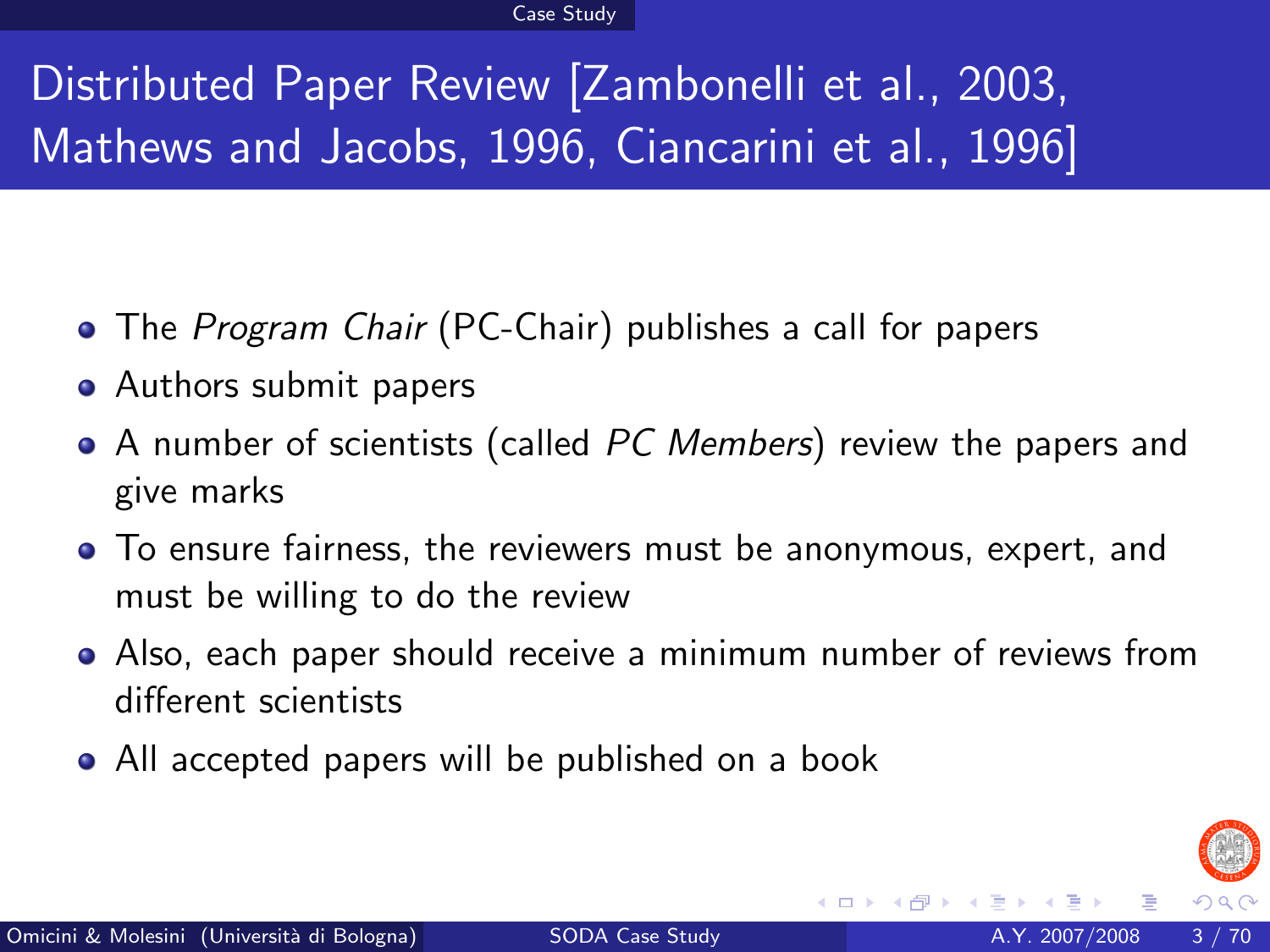# Small Conference





×

Þ

**4 ロト 4 何 ト 4**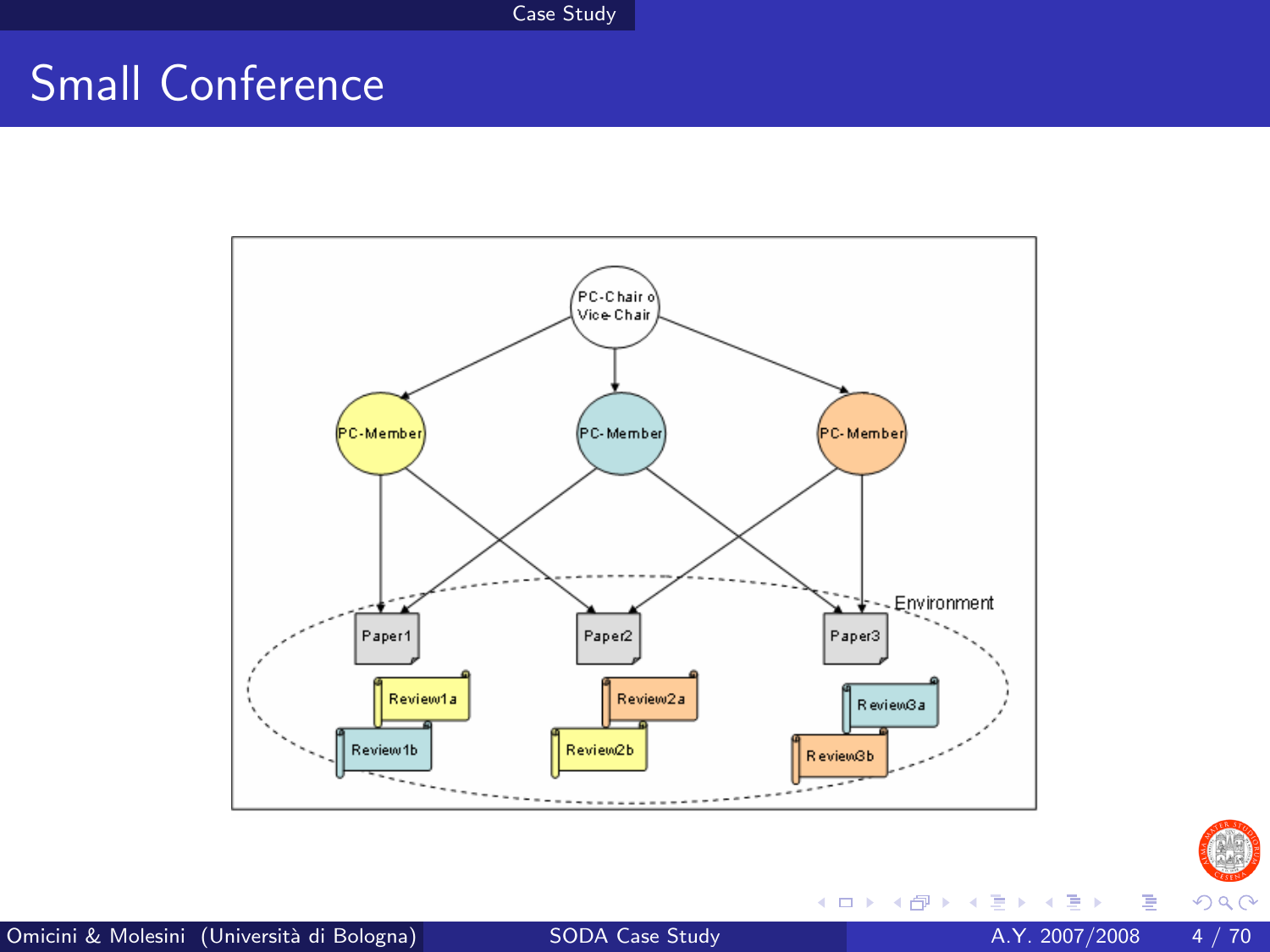# Big Conference





目

 $\rightarrow$   $\equiv$   $\rightarrow$ 

 $\rightarrow$ 

**K ロ ▶ K 御 ▶ K 舌**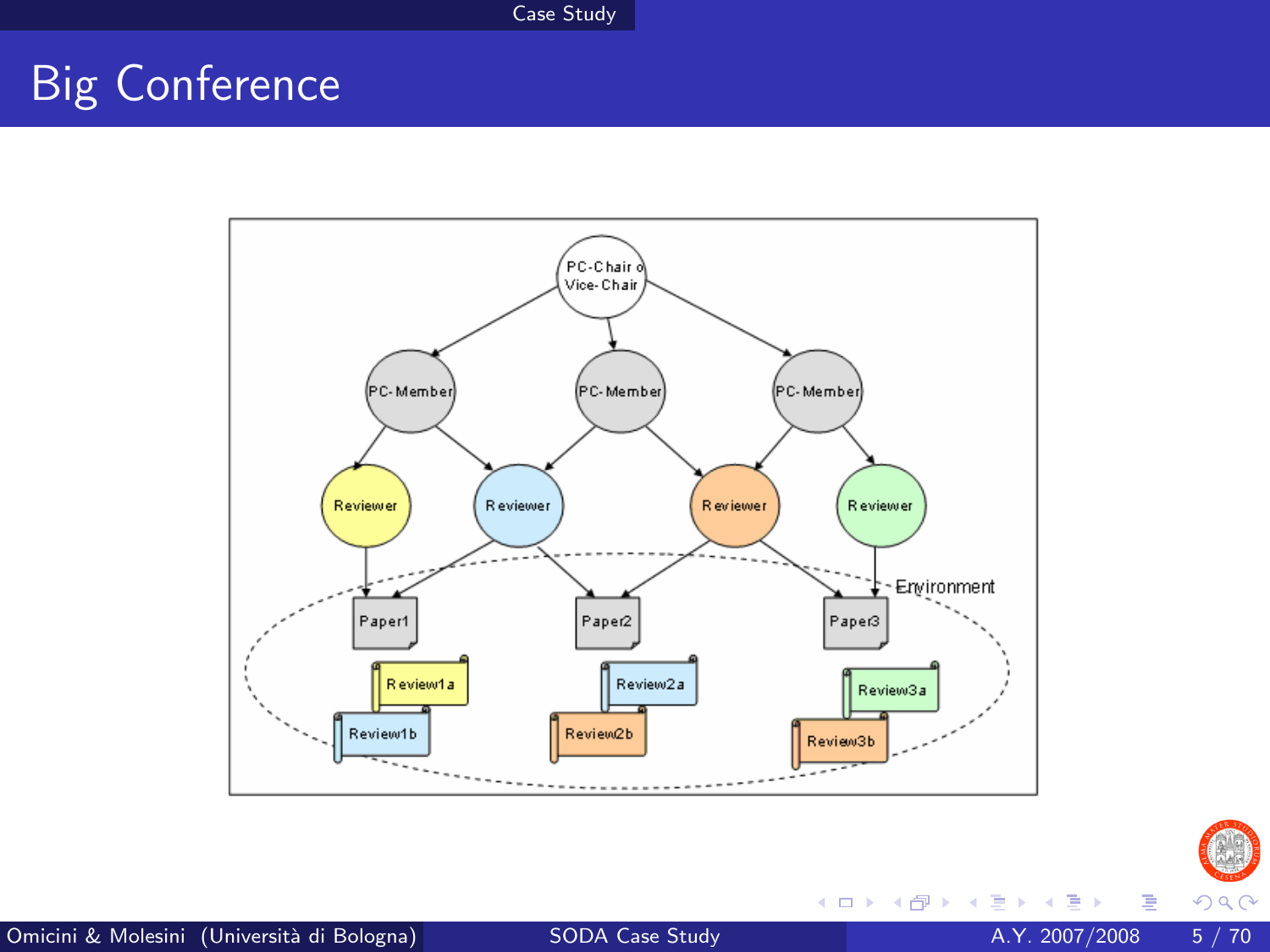#### A case study: why Agents?

- It is a typical case of distributed workflow management
	- There are actions to do on common documents
	- According to specific rules
- **•** Each of the human actors involved in the process
	- Could be supported by a personal agents
	- Helping him to submit documents, filling in, respect deadlines, etc.

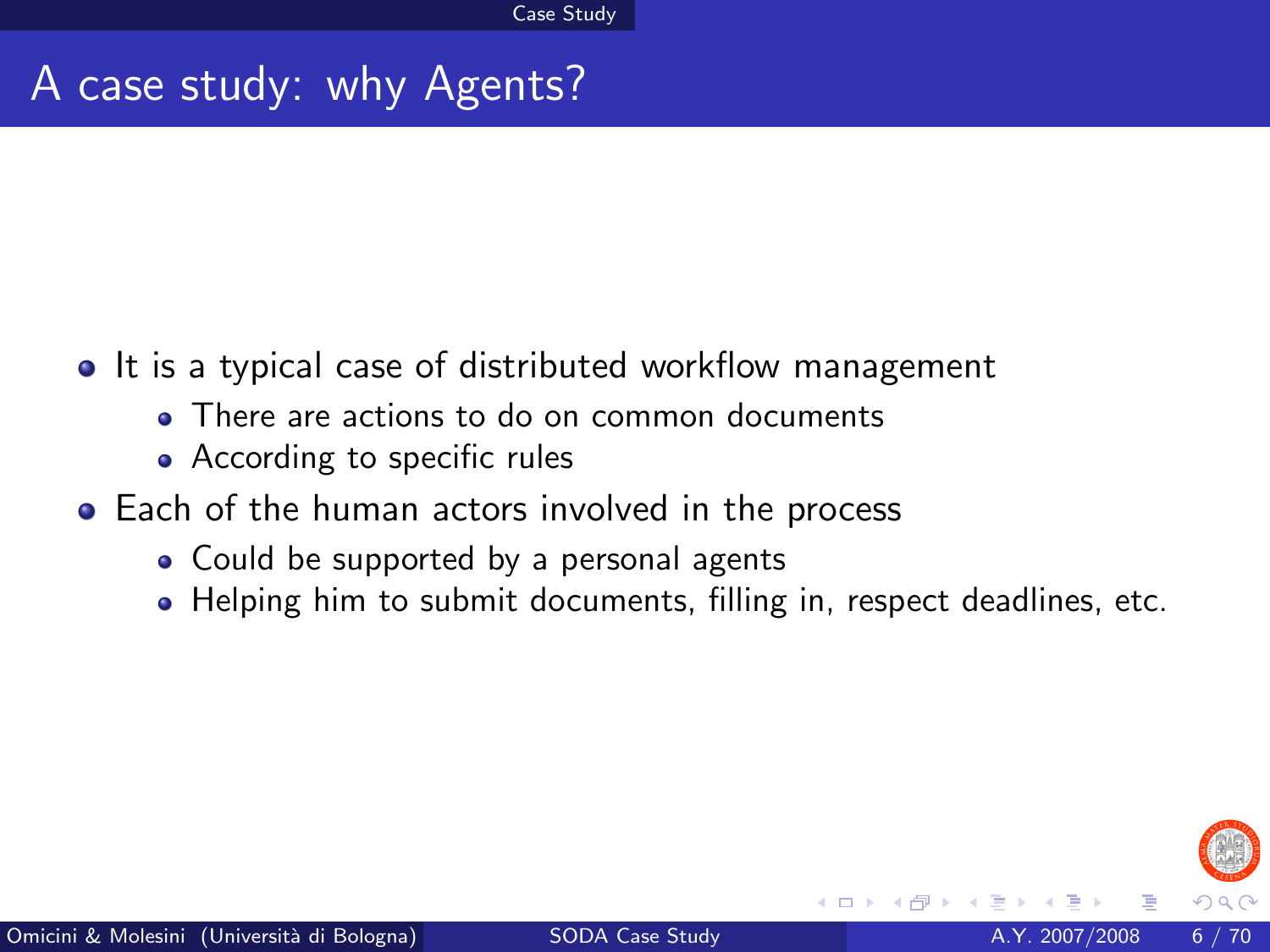#### **Outline**



#### 1 [Case Study](#page-2-0)

#### **•** [Requirement Analysis](#page-6-0)

- **•** [Analysis](#page-16-0)
- [Architectural Design](#page-34-0)
- **[Detailed Design](#page-56-0)**

<span id="page-6-0"></span>

4 0 8 ×.  $\rightarrow$  ≃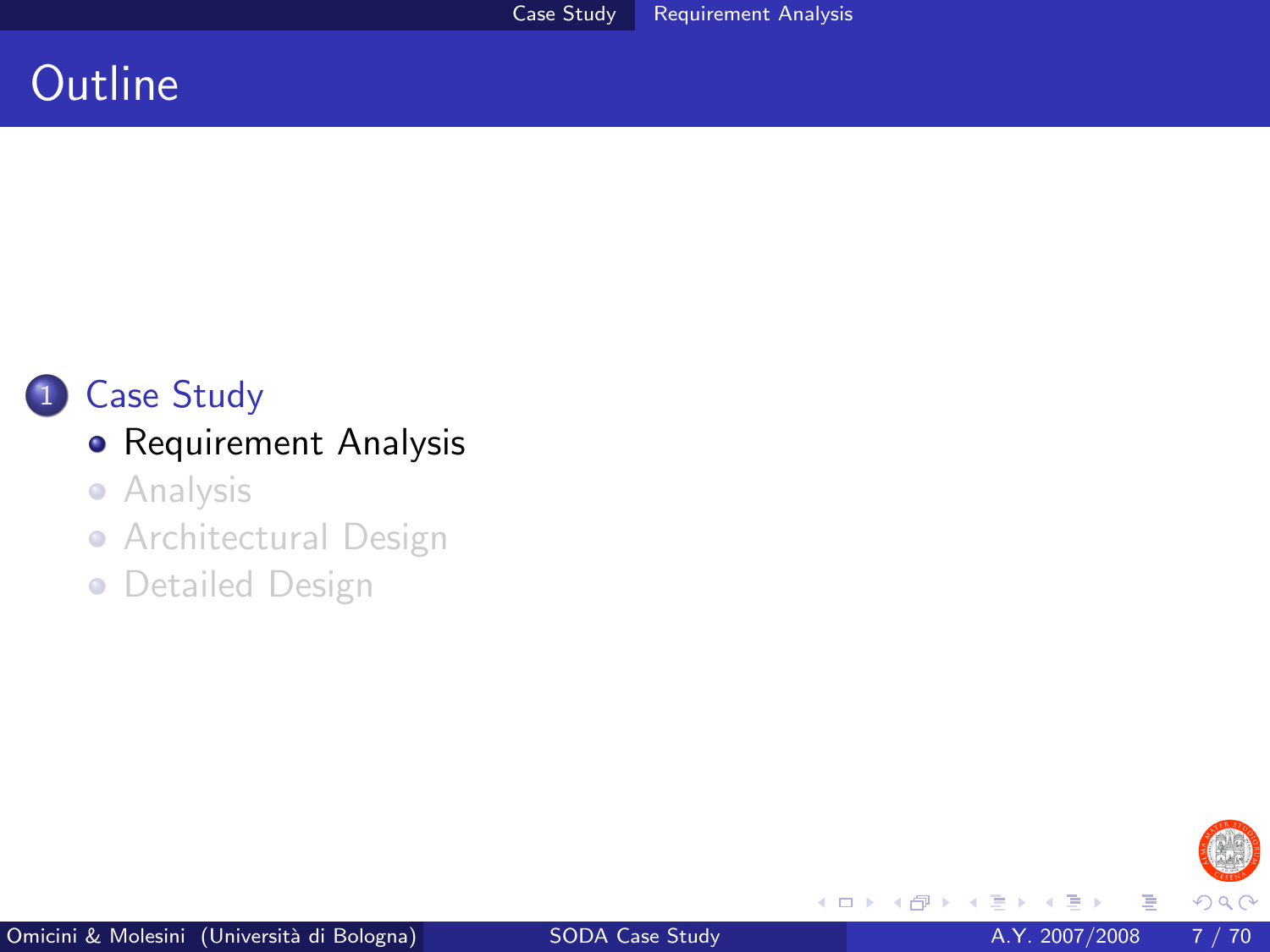#### Requirement Analysis Meta-model





4 日下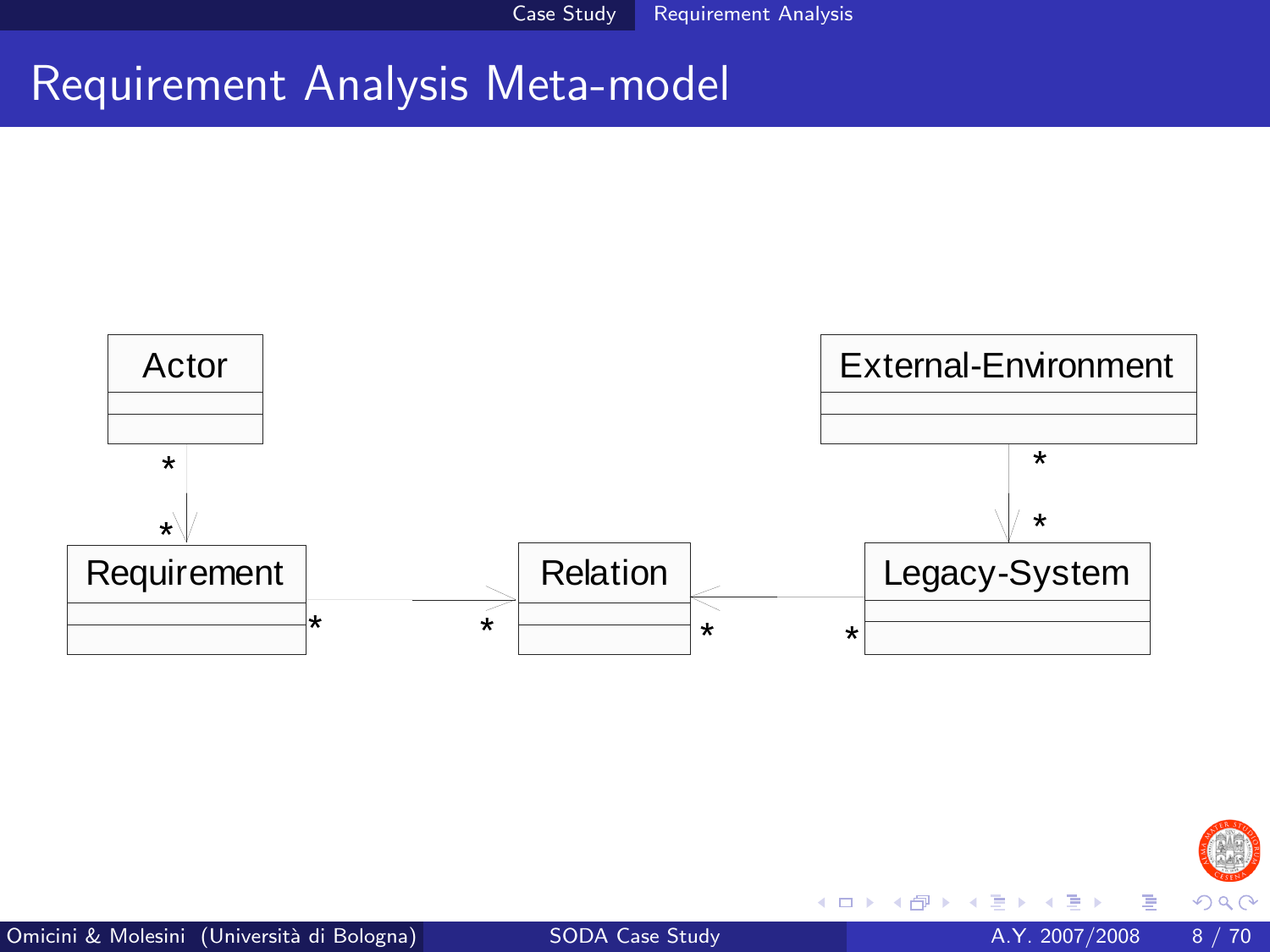## Requirement Analysis: Actors and Requirements

 $(C)AR_t$ :

| Actor        | Requirement               |
|--------------|---------------------------|
| Organisation | ManageStartUp             |
|              | ManageSubmission          |
|              | <b>ManagePartitioning</b> |
|              | <b>ManageAssignment</b>   |
|              | ManageReview              |



4 0 8 ×. **SILLER**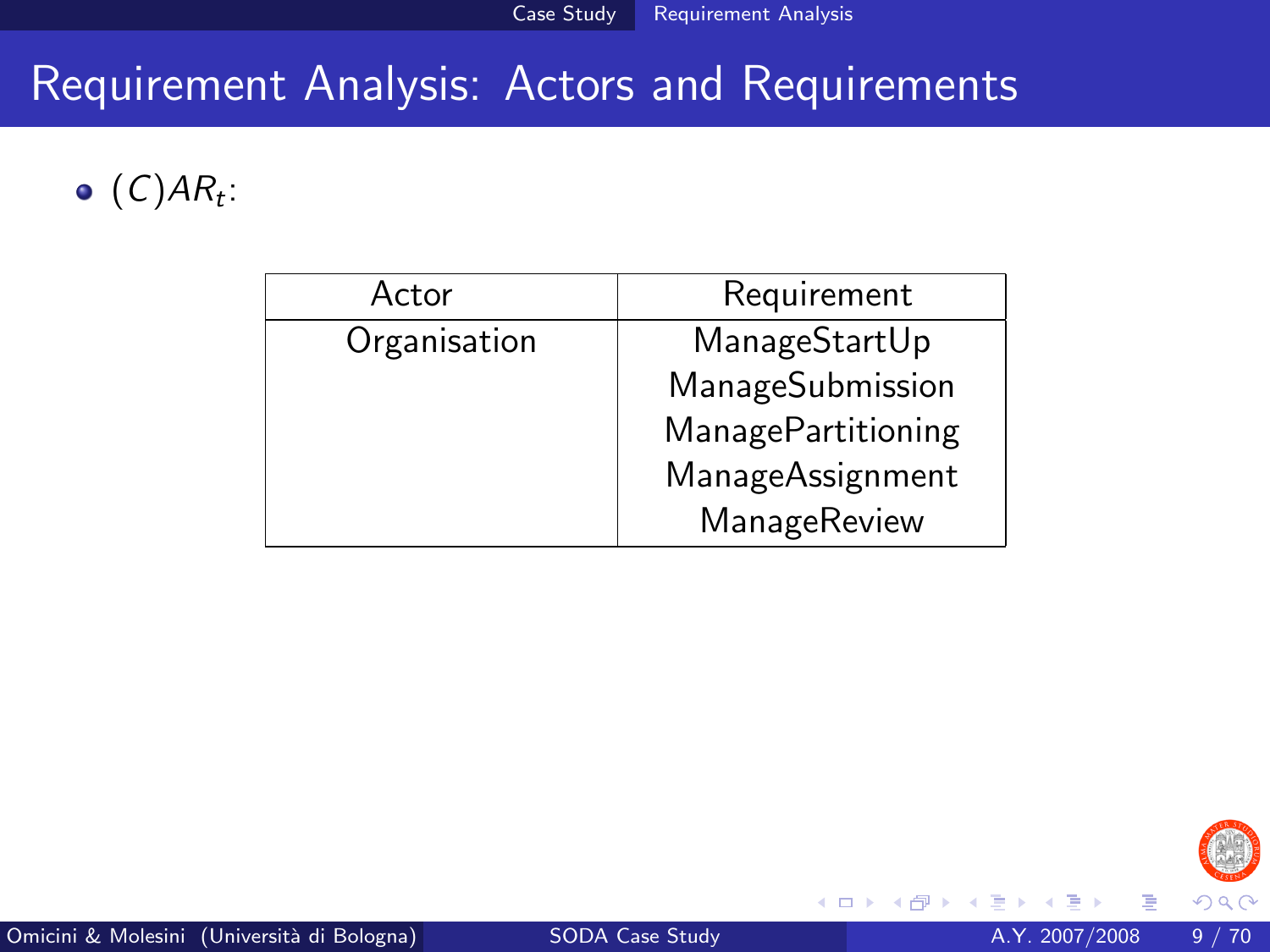## Requirement Analysis: Requirements

 $(C)Re_t$ :

| Requirement        | Description                                |
|--------------------|--------------------------------------------|
| ManageStartUp      | creating call for paper and defining       |
|                    | the rules of the organisation              |
| ManageSubmission   | managing user registration                 |
|                    | and paper submissions                      |
| ManagePartitioning | partitioning of papers                     |
|                    | based of the structure of conference       |
| ManageAssignment   | managing the assignment process            |
|                    | according to the rules of the organisation |
| ManageReview       | managing the review process                |
|                    | and sending reviews to authors             |



4 0 8 × **SILLER**  E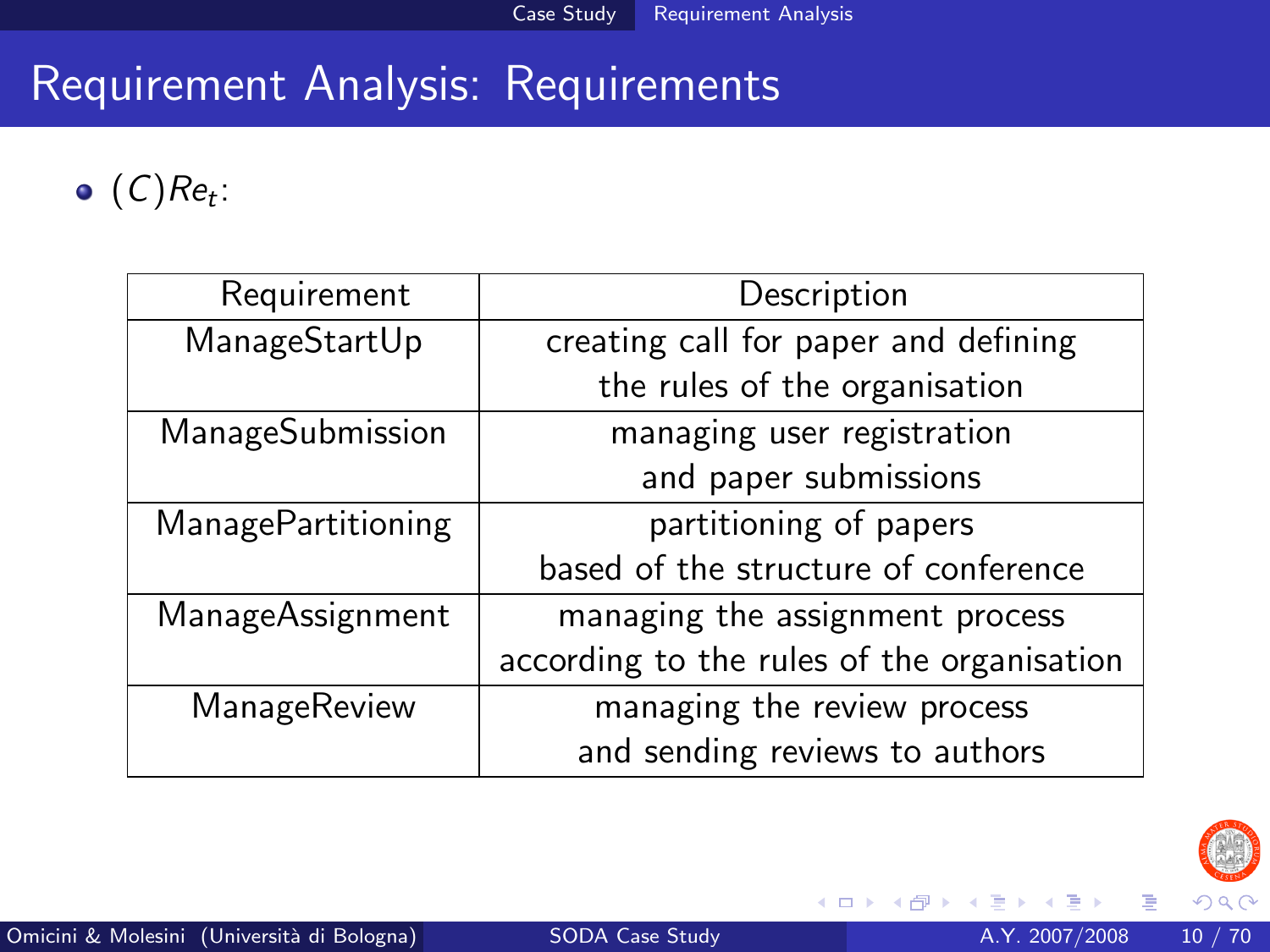# Requirement Analysis: External Environment and Legacy-System

 $(C)$ EEL $S_t$ :

| External-Environment | Legacy-System |
|----------------------|---------------|
| External             | WebServer     |

 $(C) LS_t$ :

| Legacy-System | Description                       |
|---------------|-----------------------------------|
| WebServer     | it is the container for the       |
|               | web application of the conference |



4 0 8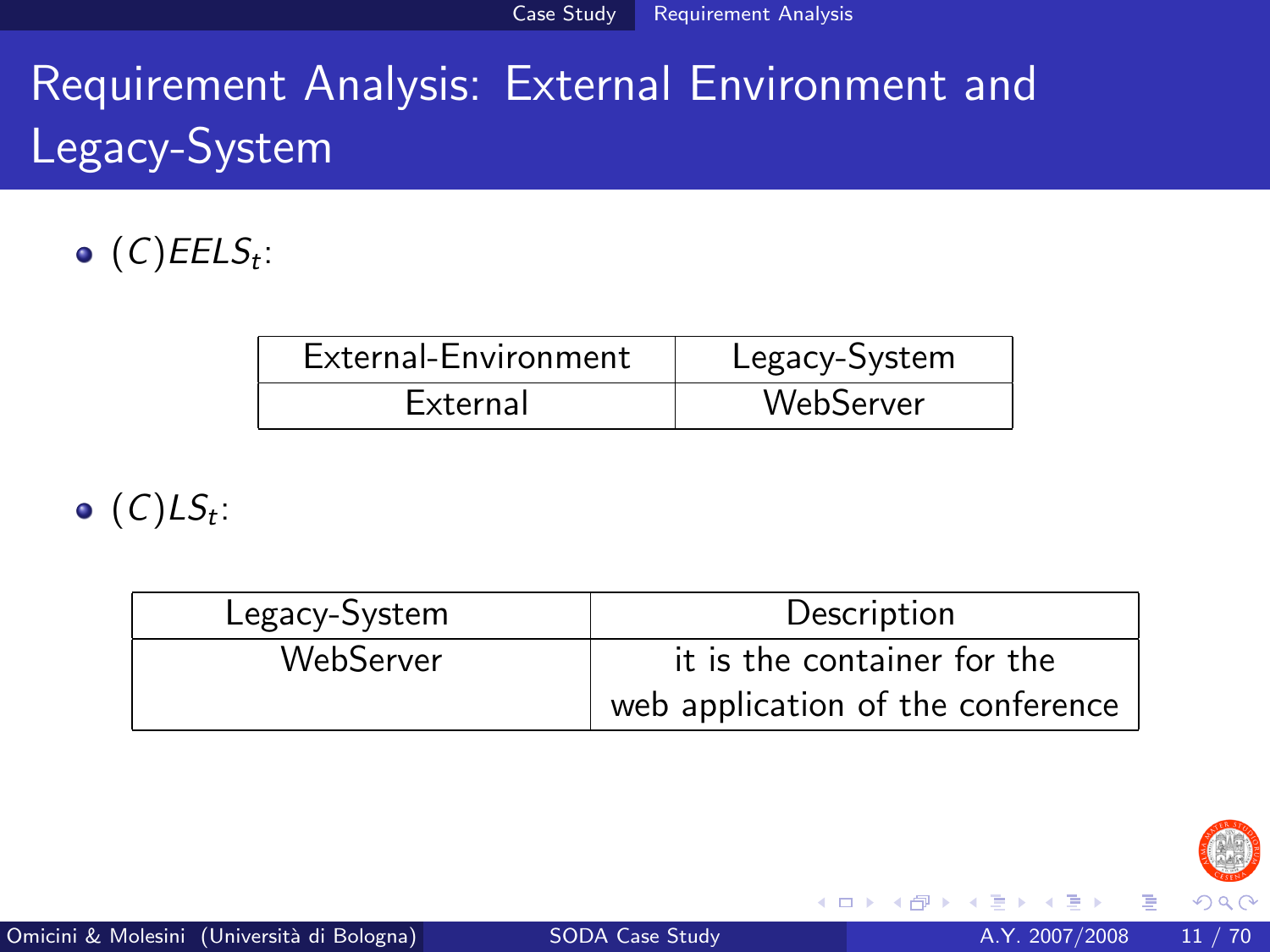## Requirement Analysis: Relations

 $(C)$ Rel<sub>t</sub>:

| <b>Relation</b> | Description                          |
|-----------------|--------------------------------------|
| Web             | access to the web in order to        |
|                 | retrieve or storage some information |

 $(C)$ RL $S_t$ :

| Legacy-System | Relation |
|---------------|----------|
| WebServer     | Web      |



4 D F

- ∢ 母 → →

×

活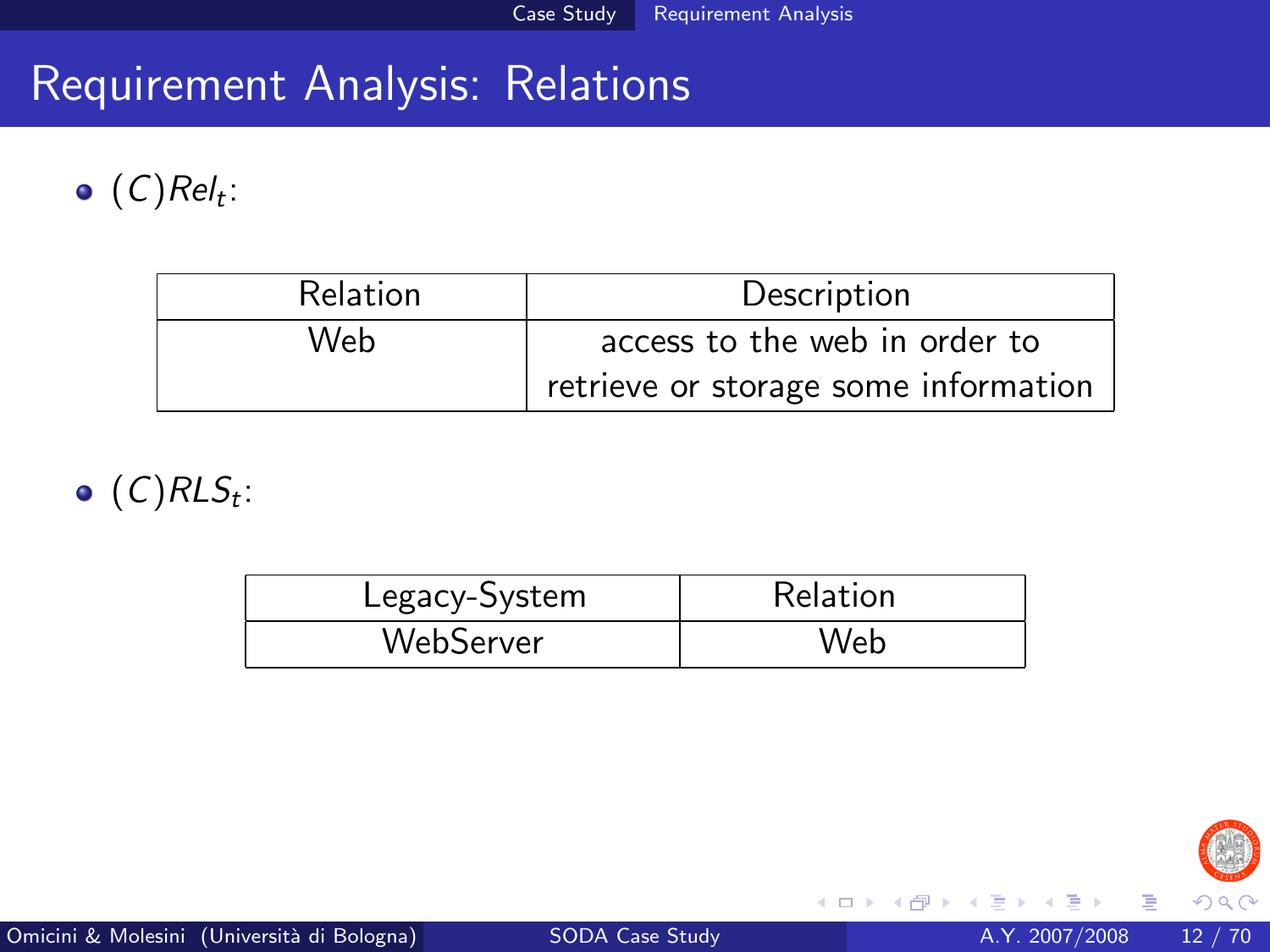### Requirement Analysis: Relations

#### $(C)RR_t$ :

| Requirement               | Relation |
|---------------------------|----------|
| ManageStartUp             | Web      |
| ManageSubmission          | Web      |
| <b>ManagePartitioning</b> | Web      |
| <b>ManageAssignment</b>   | Web      |
| ManageReview              | Web      |



×

活

**4 ロト 4 何ト**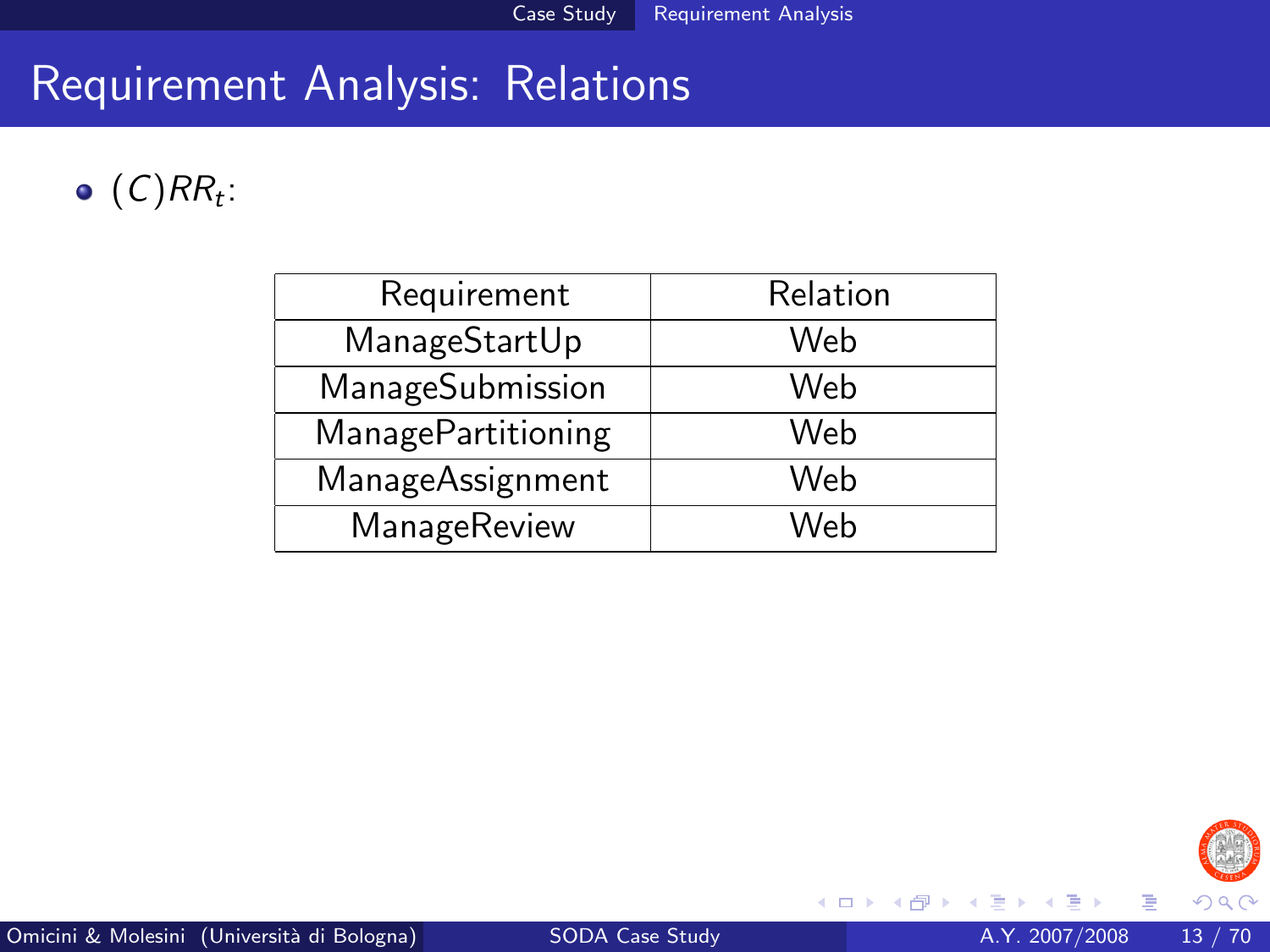## Zooming

Now we in-zoom the ManagePartitioning requirement  $\bullet$   $(C)Z_t$ 

| Laver C                   | Layer $C+1$            |
|---------------------------|------------------------|
| <b>ManagePartitioning</b> | UpdateStartUp          |
|                           | ManageSubCommetee      |
|                           | ManageClassification   |
|                           | <b>PartitionPapers</b> |



4 0 8 ×.  $\rightarrow$  目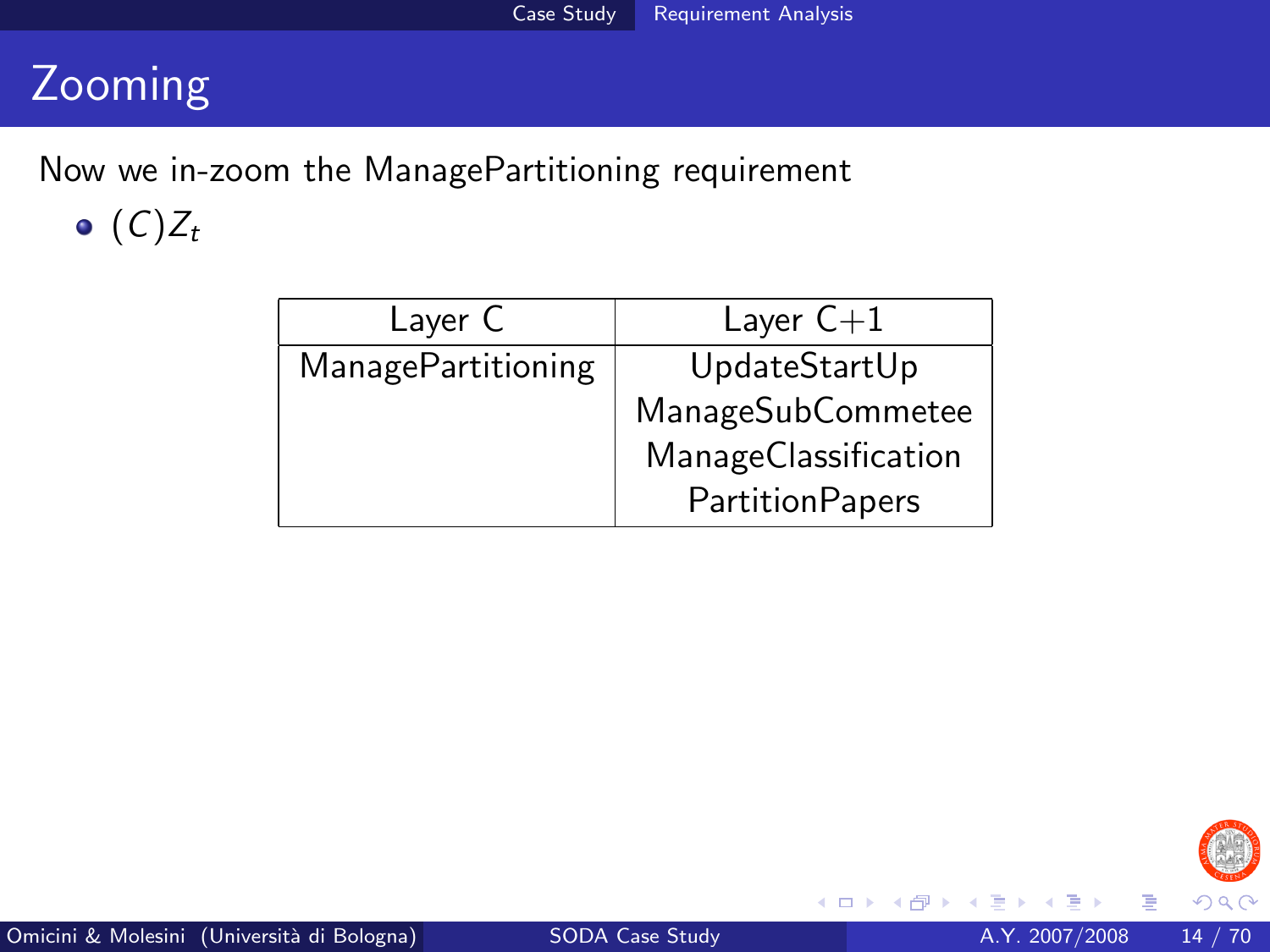## Requirement Analysis: Requirements

 $(C+1)Re_t$ :

| Requirement            | Description                                 |
|------------------------|---------------------------------------------|
| UpdateStartUp          | It could be necessary to update the         |
|                        | structure and the rules of the organisation |
|                        | in order to manage the great number         |
|                        | of paper submitted                          |
| ManageSubCommetee      | If it is necessary                          |
|                        | the sub-commettes will be created           |
| ManageClassification   | classification of the                       |
|                        | papers in base ok key                       |
|                        | words suggested by authors                  |
| <b>PartitionPapers</b> | partitioning of papers                      |
|                        | in order to accomplish at the               |
|                        | organisation's rules                        |



4 0 8 ×.  $\rightarrow$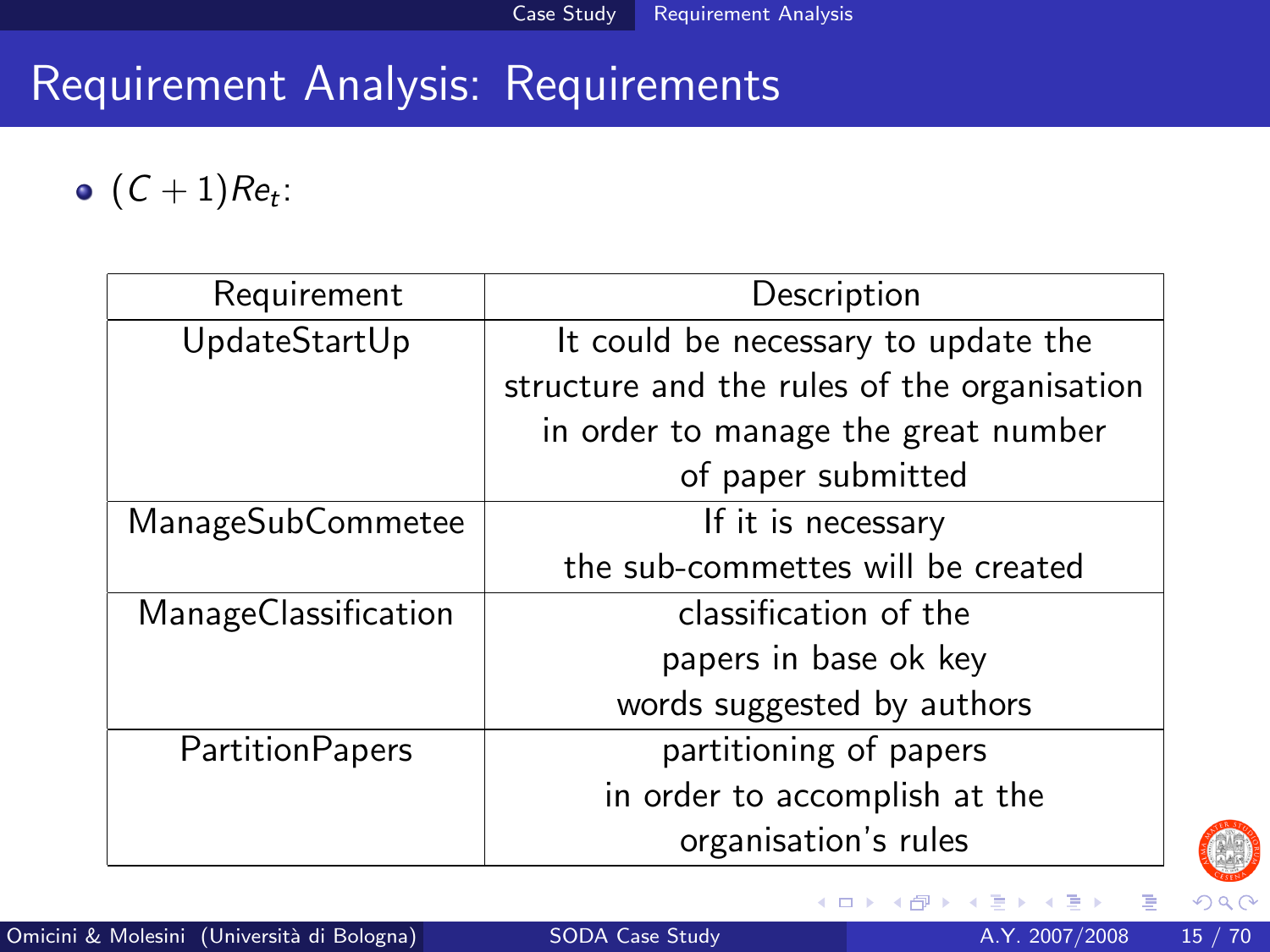## Requirement Analysis: Relations

#### $(C+1)RR_t$ :

| Requirement            | Relation |
|------------------------|----------|
| UpdateStartUp          | $+$ Web  |
| ManageSubCommittee     | $+$ Web  |
| ManageClassification   | $+$ Web  |
| <b>PartitionPapers</b> | $+$ Web  |



4 D F

-∢ n →

目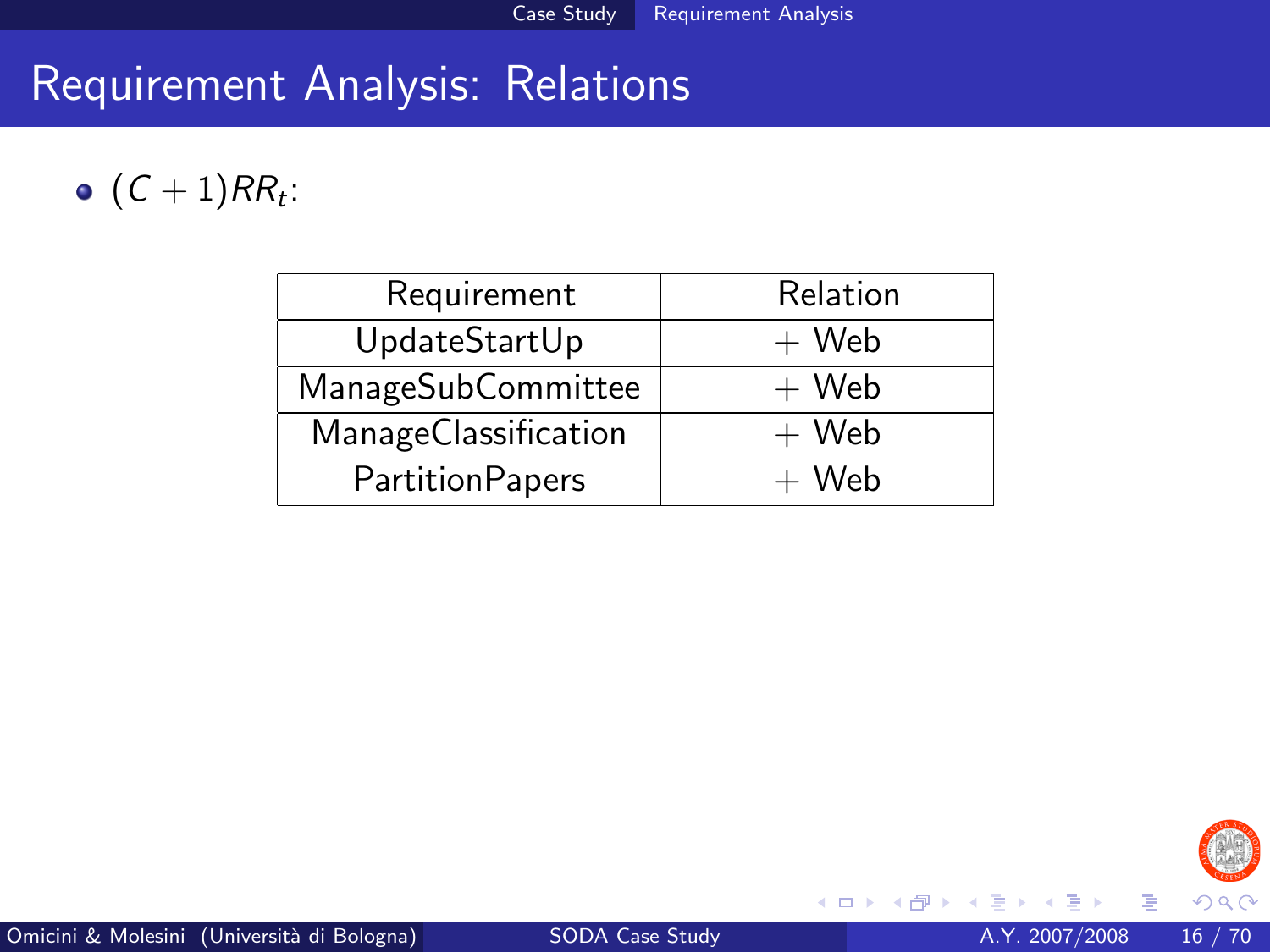## **Outline**



#### 1 [Case Study](#page-2-0)

**•** [Requirement Analysis](#page-6-0)

#### **•** [Analysis](#page-16-0)

• [Architectural Design](#page-34-0)

**• [Detailed Design](#page-56-0)** 



4 0 8 × *一*一 × × <span id="page-16-0"></span>目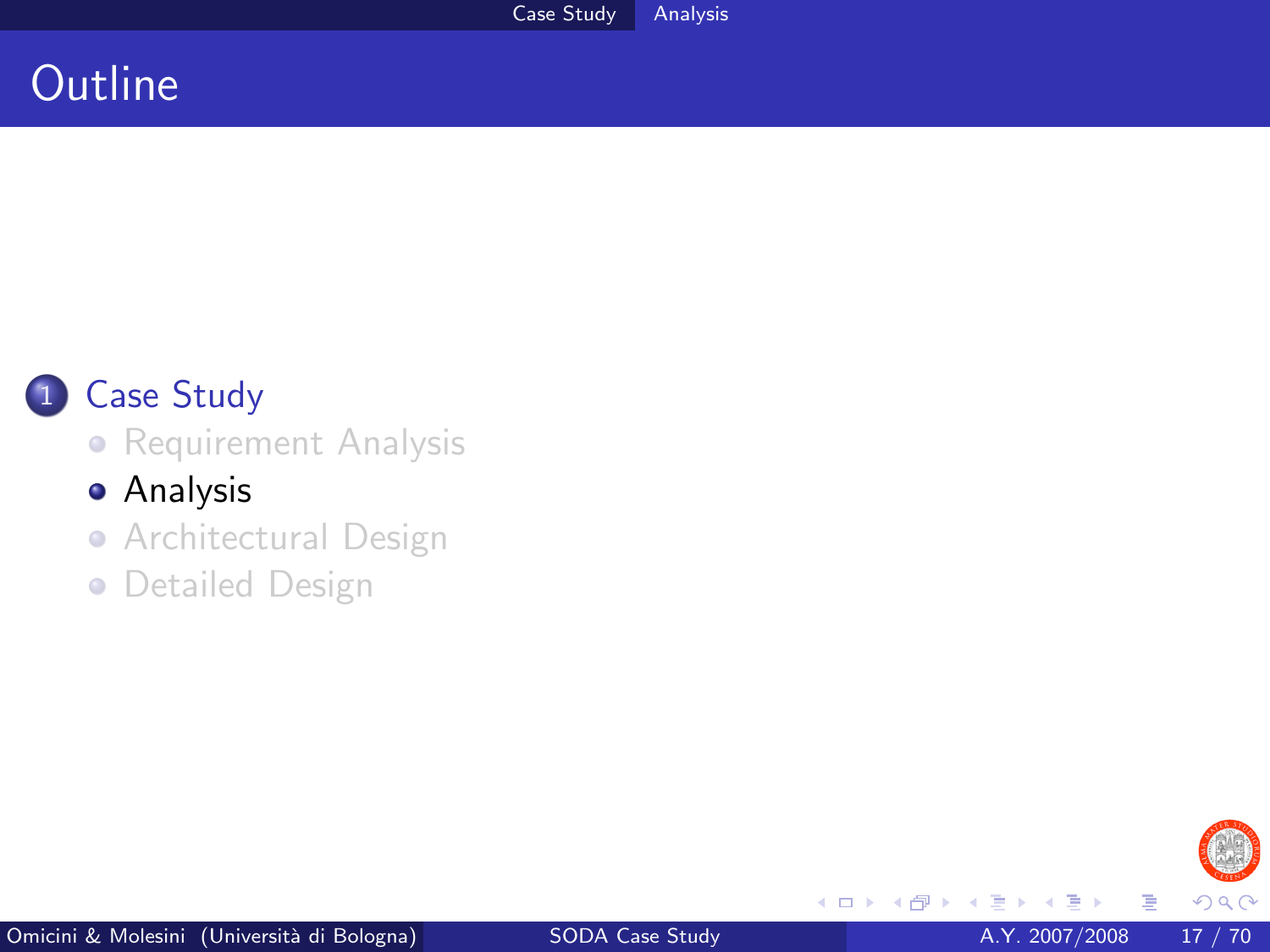#### Analysis Meta-model





4 日下

 $\mathcal{A}$  $\rightarrow$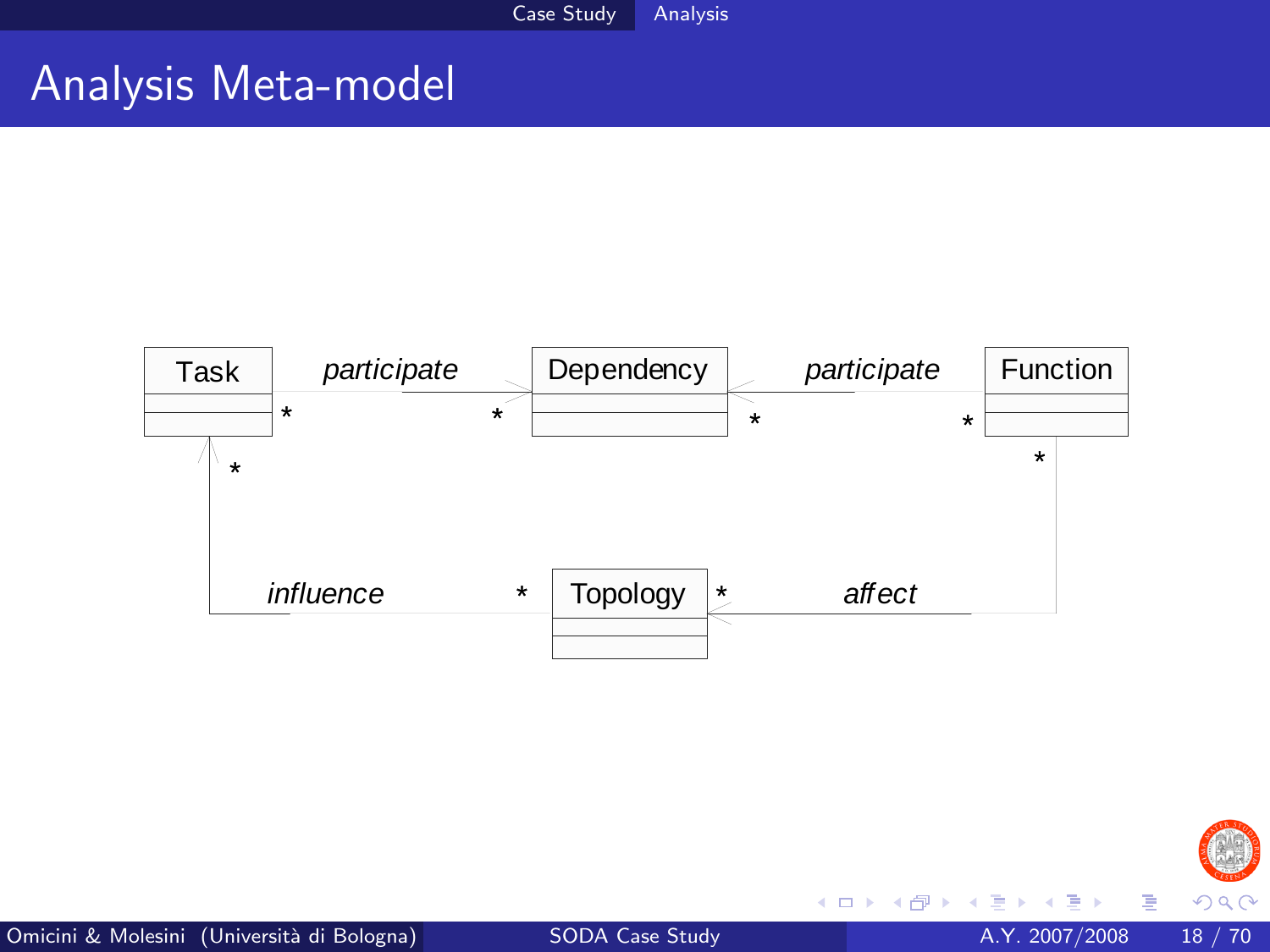#### $(C) RRT_t$ :

| Requirement               | Task               |
|---------------------------|--------------------|
| ManageStartUp             | start up           |
| ManageSubmission          | submission         |
| <b>ManagePartitioning</b> | paper partitioning |
| ManageAssignment          | assignment papers  |
| ManageReview              | review process     |



4 D F → 何 ▶ E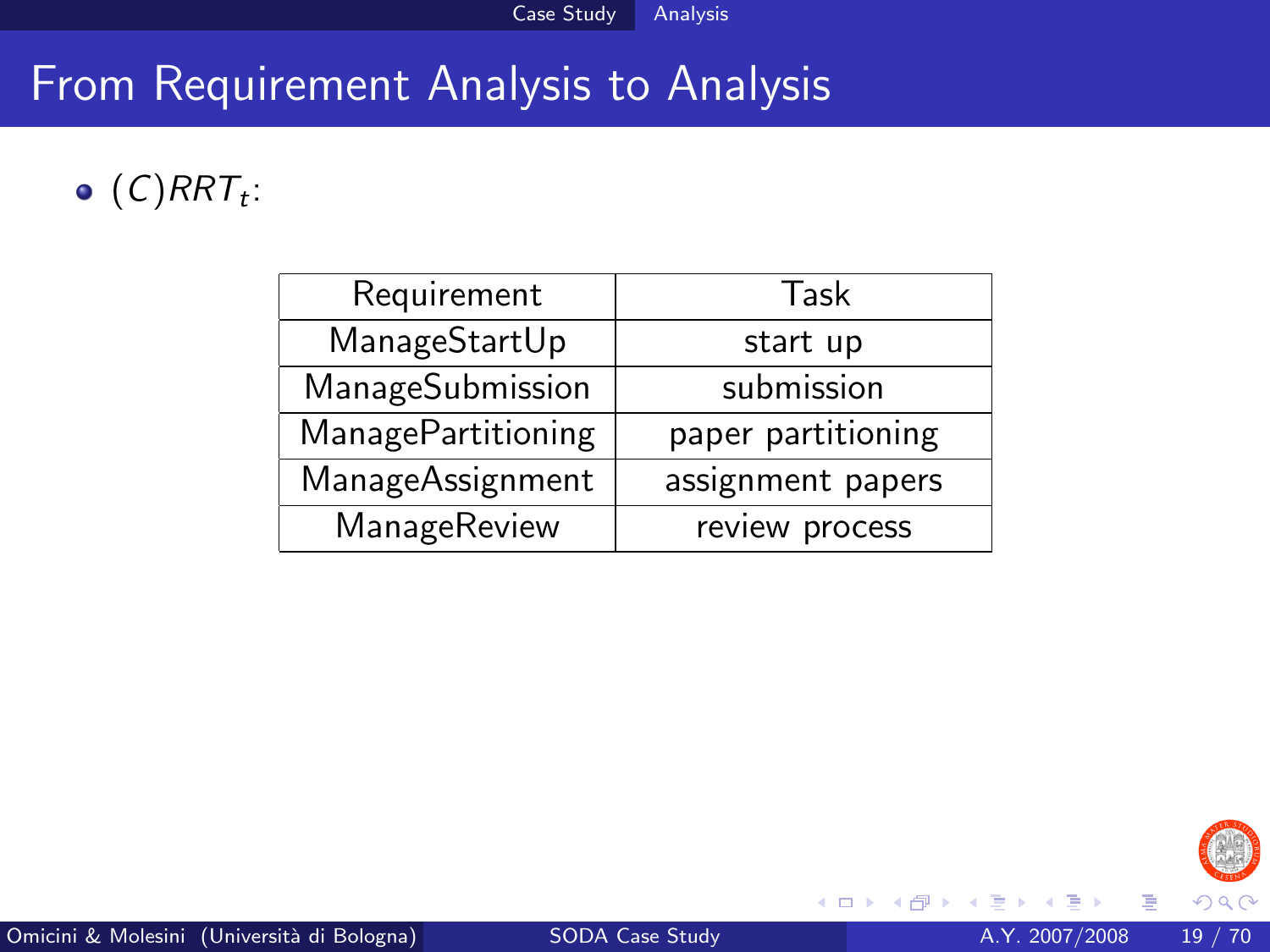#### $(C+1) RRT_t$ :

| Requirement            | Task                  |
|------------------------|-----------------------|
| UpdateStartUp          | modifying startup     |
| ManageSubCommetee      | create sub-commettees |
|                        | Vice-Chair elections  |
| ManageClassification   | papers classification |
| <b>PartitionPapers</b> | partition papers      |



4 0 8 ×.  $\rightarrow$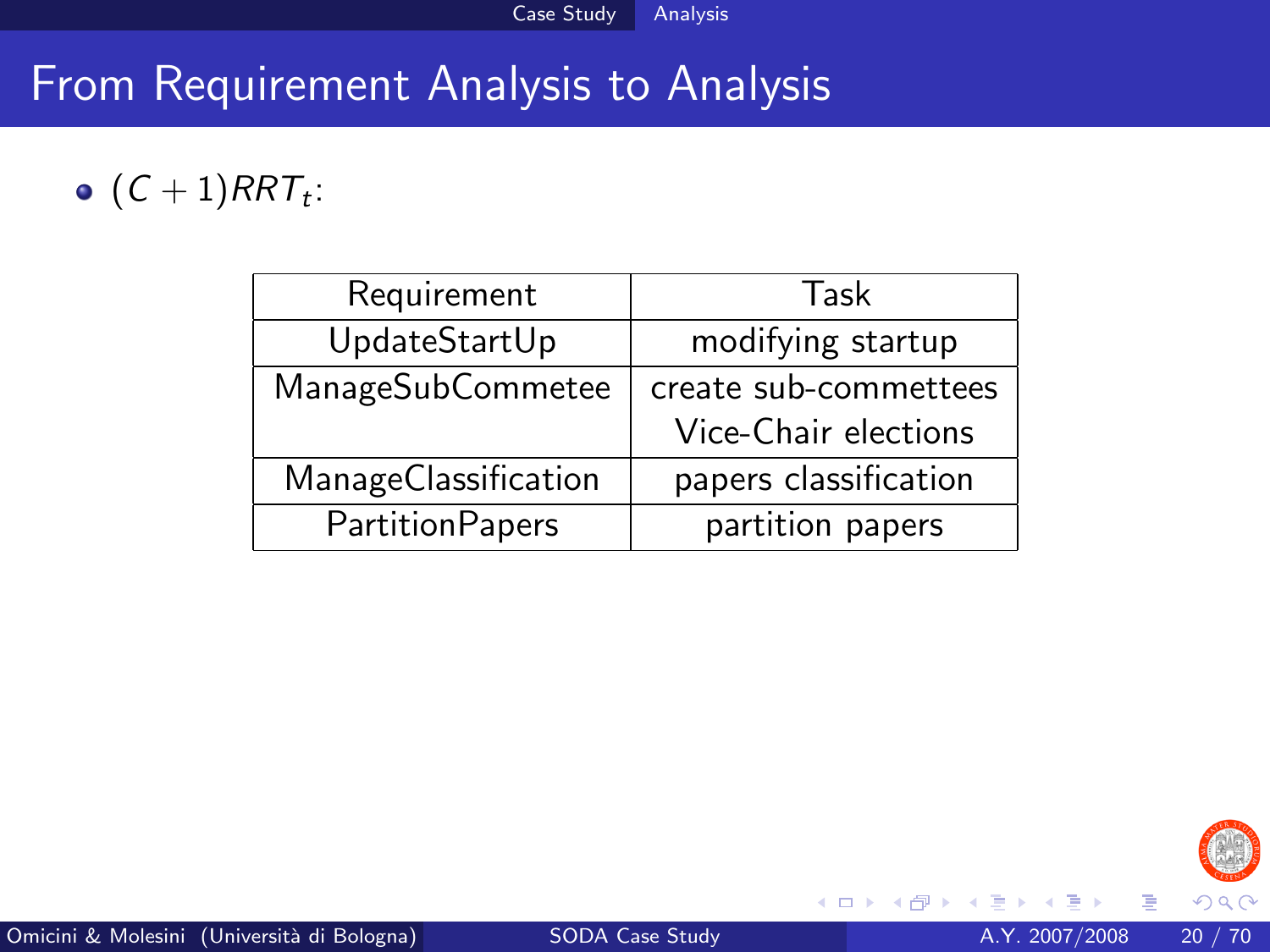$(C) RRF_t$ :

| Requirement               | Function                |
|---------------------------|-------------------------|
| ManageStartUp             | management process      |
|                           | management user         |
| ManageSubmission          | management user         |
|                           | management paper        |
| <b>ManagePartitioning</b> | management partitioning |
|                           | management paper        |
| ManageAssignment          | management assignment   |
|                           | management paper        |
| ManageReview              | management review       |
|                           | management paper        |



4 0 8

- 64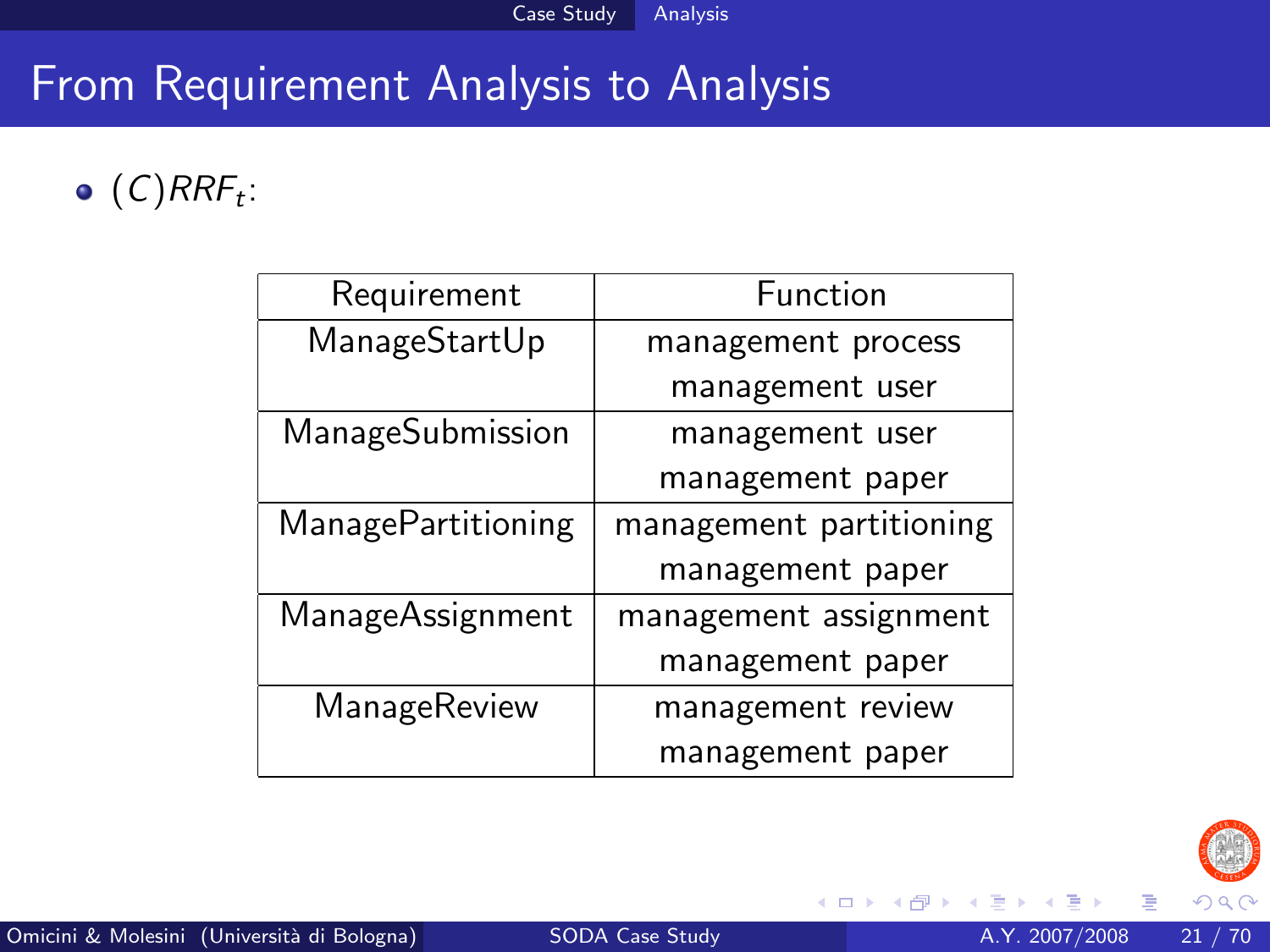$(C)$ RLS $F_t$ :

| Legacy-System | <b>Function</b> |
|---------------|-----------------|
| WebServer     | webSite         |

 $(C)$ RLS $\mathcal{T}_t$ :

| Legacy-System | Topology |
|---------------|----------|
|               |          |

 $(C)$ RRD<sub>t</sub>:

| Relation | Dependency |
|----------|------------|
|          | webAccess  |



4 D F → 何 ▶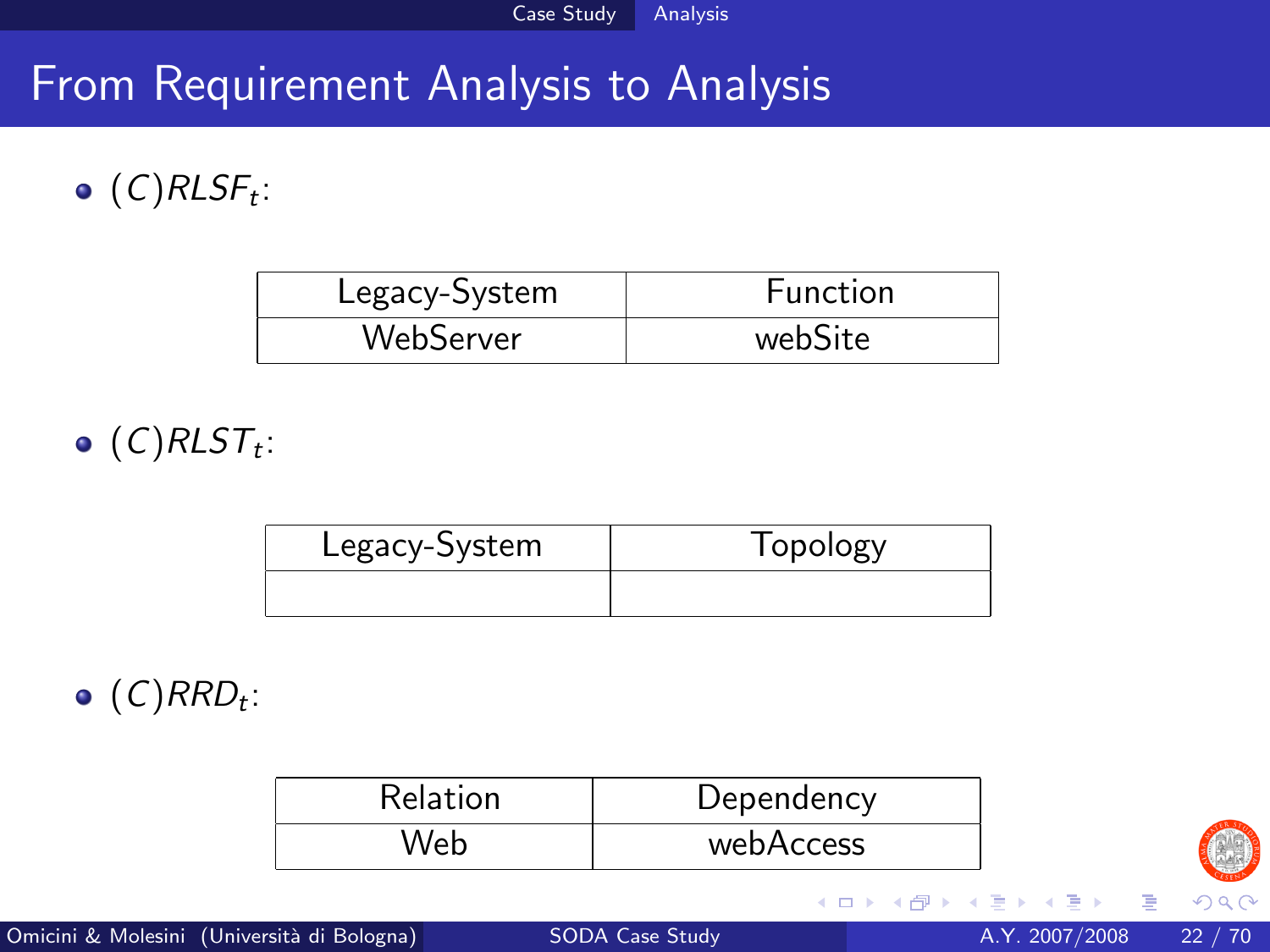## Analysis: Tasks

 $\bullet$  (C)  $T_t$ 

| Task               | Description                        |
|--------------------|------------------------------------|
| start up           | insertion of the setup information |
| submission         | submission of paper                |
| paper partitioning | partitioning of the set of papers  |
| assignment papers  | assignment papers to               |
|                    | PC-members                         |
| review process     | creation and submission            |
|                    | of the reviews                     |



澄後 天涯

**K ロ ト K 伊 ト K** 

重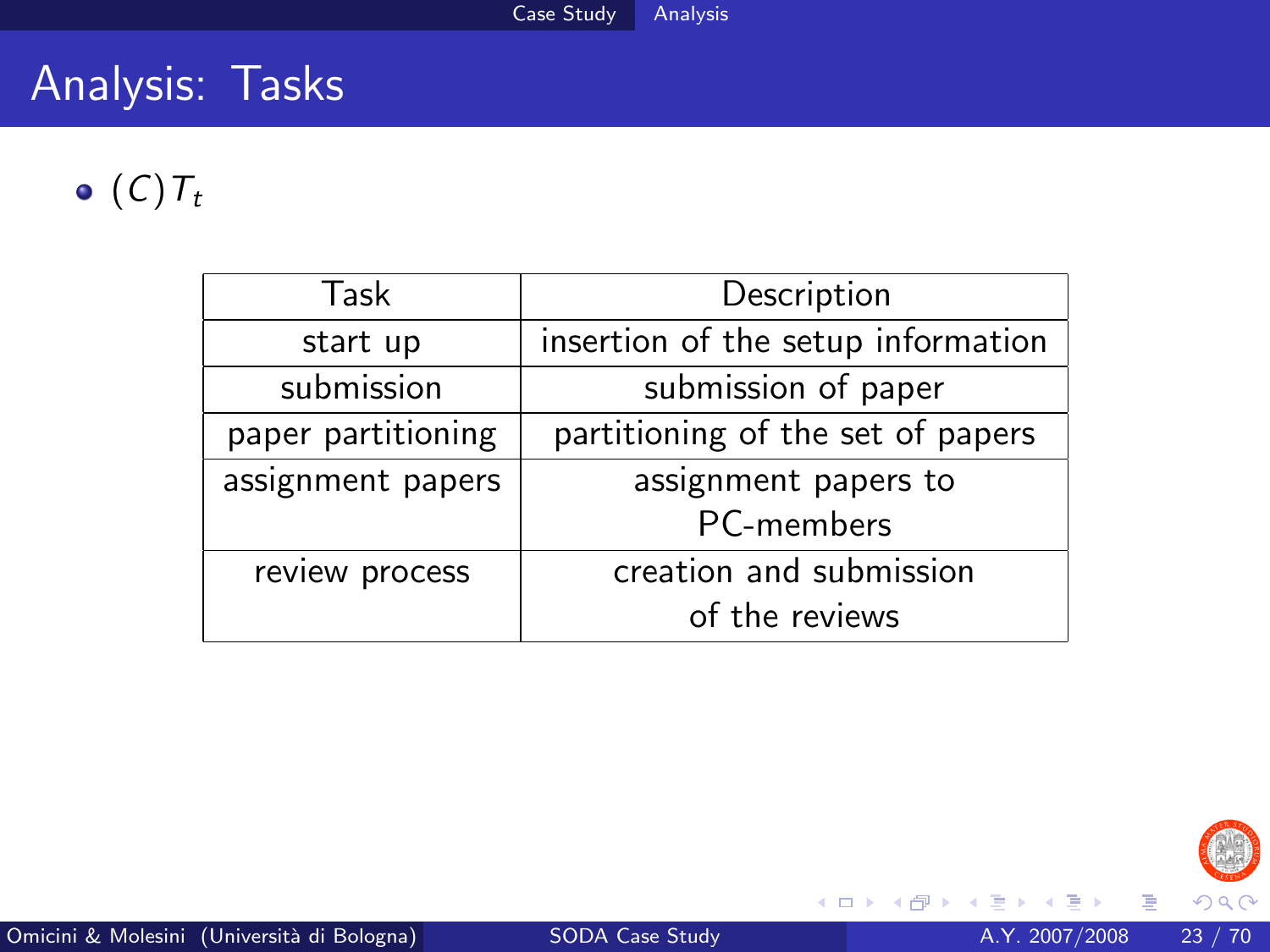## Analysis: Zoom

• Zooming Table:  $(C)Z_t$ 

| Layer C            | Layer $C+1$           |
|--------------------|-----------------------|
| paper partitioning | modifying startup     |
|                    | create sub-commettees |
|                    | Vice-Chair elections  |
|                    | papers classification |
|                    | partition papers      |
|                    | new organisation      |
|                    | classification        |
|                    | partition             |
|                    | election              |



 $\mathcal{A}$ 

活

**∢ ロ ≯ ( 伊 )** -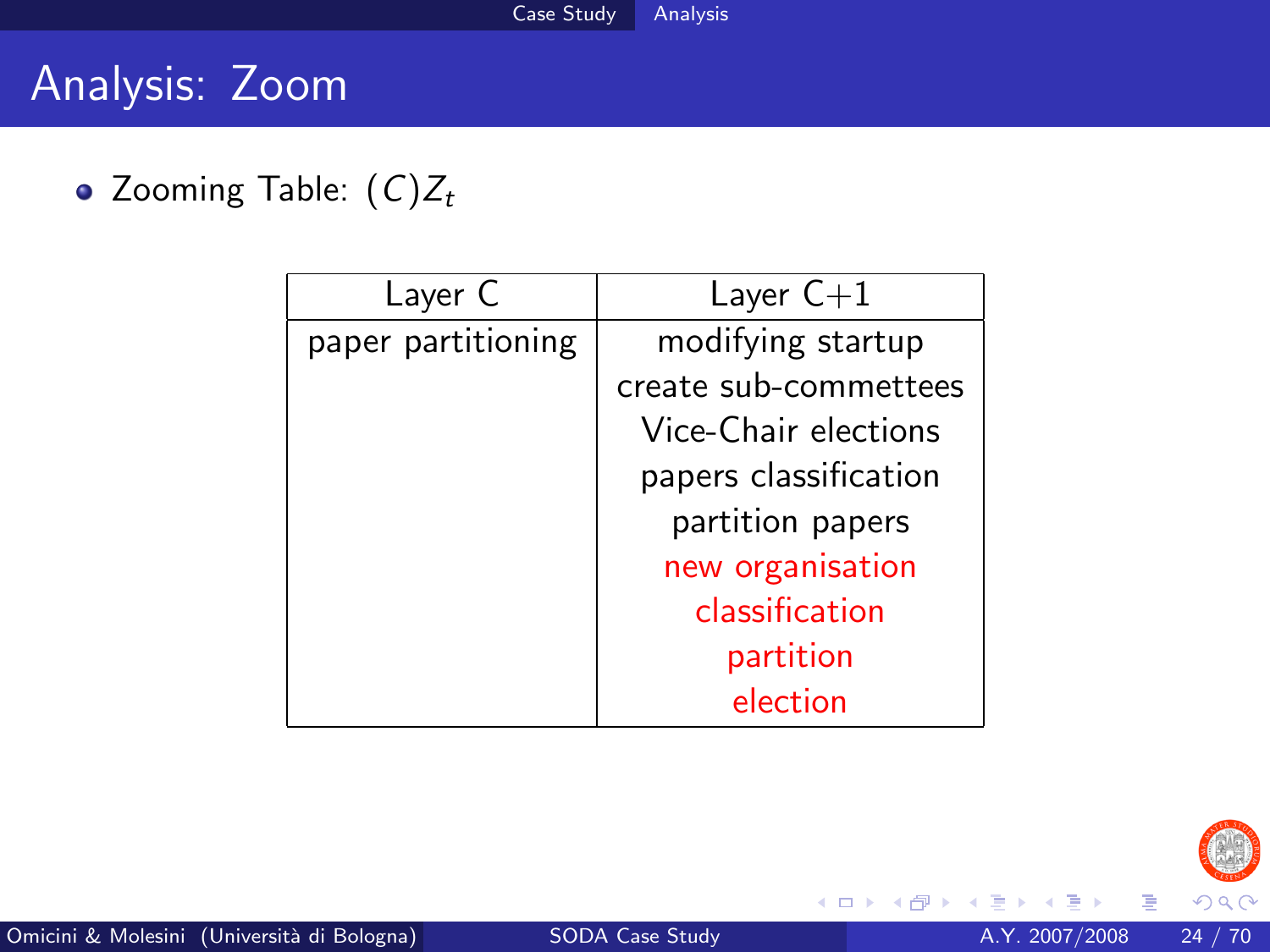# Analysis: Tasks at C+1

 $(C+1) RRT_t$ :

| Task                  | Description                        |
|-----------------------|------------------------------------|
| modifying startup     | update the structure and the rules |
|                       | of the organisation                |
| create sub-commettees | creating of sub-commettes          |
| Vice-Chair elections  | for each sub-commette              |
|                       | it is necessary to elect           |
|                       | the Vice-Chair                     |
| papers classification | classification of papers in        |
|                       | base of key words                  |
| partition papers      | partitioning papers in base        |
|                       | of their classification            |



4 0 8

**∢ 向 →** 

活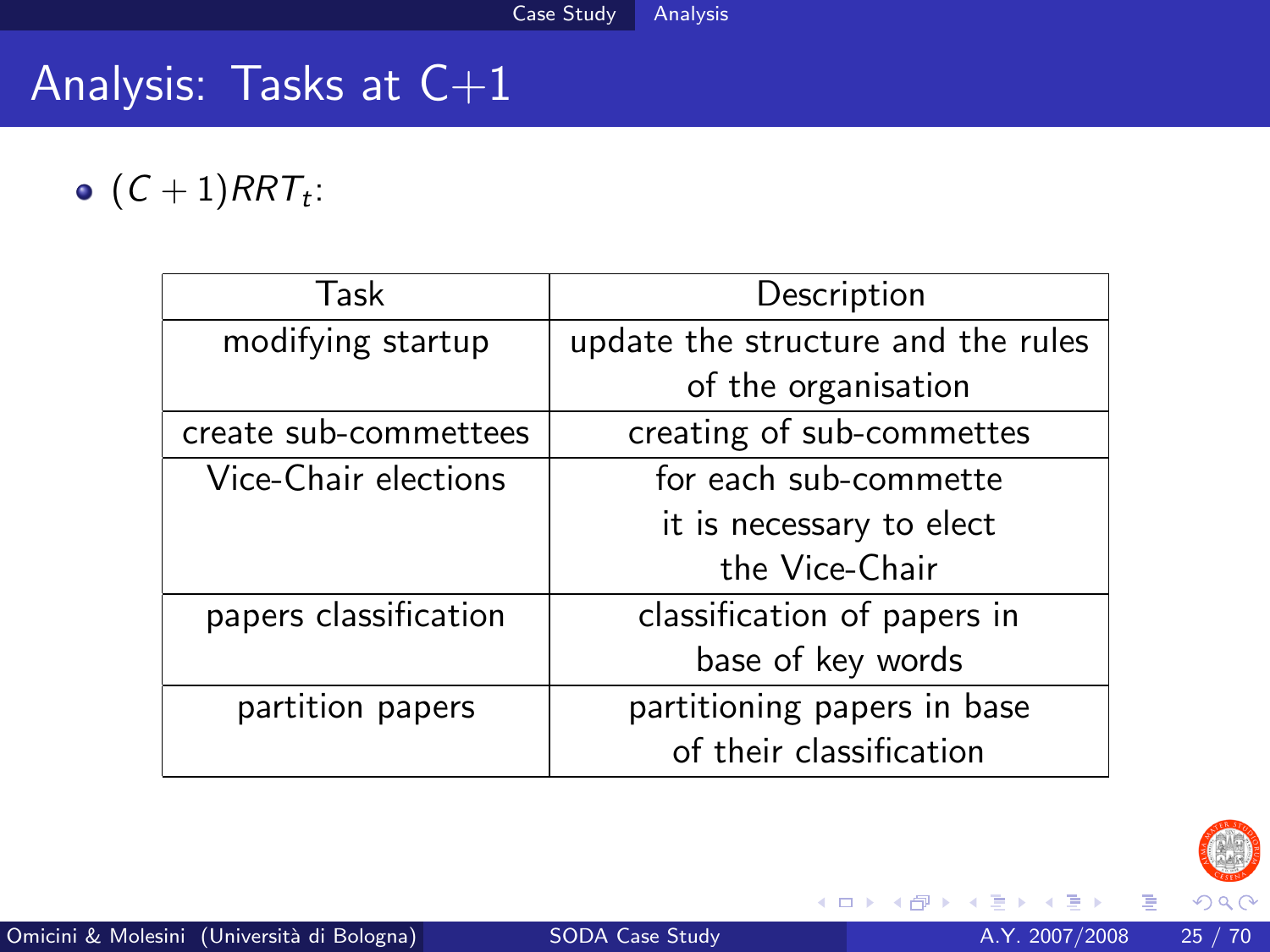# Analysis: Functions

 $\bullet$  (C) $F_t$ 

| <b>Function</b>         | Description                         |
|-------------------------|-------------------------------------|
| management user         | managing users'information          |
| management review       | managing reviews'information        |
| management paper        | managing papers'information         |
| management assignment   | managing assignments'information    |
| management partitioning | managing partitioning's information |
| management process      | managing start-up's information     |
| webSite                 | web interface of the conference     |



∍ × ×

**∢ ロ ≯ ( 伊 )** -

重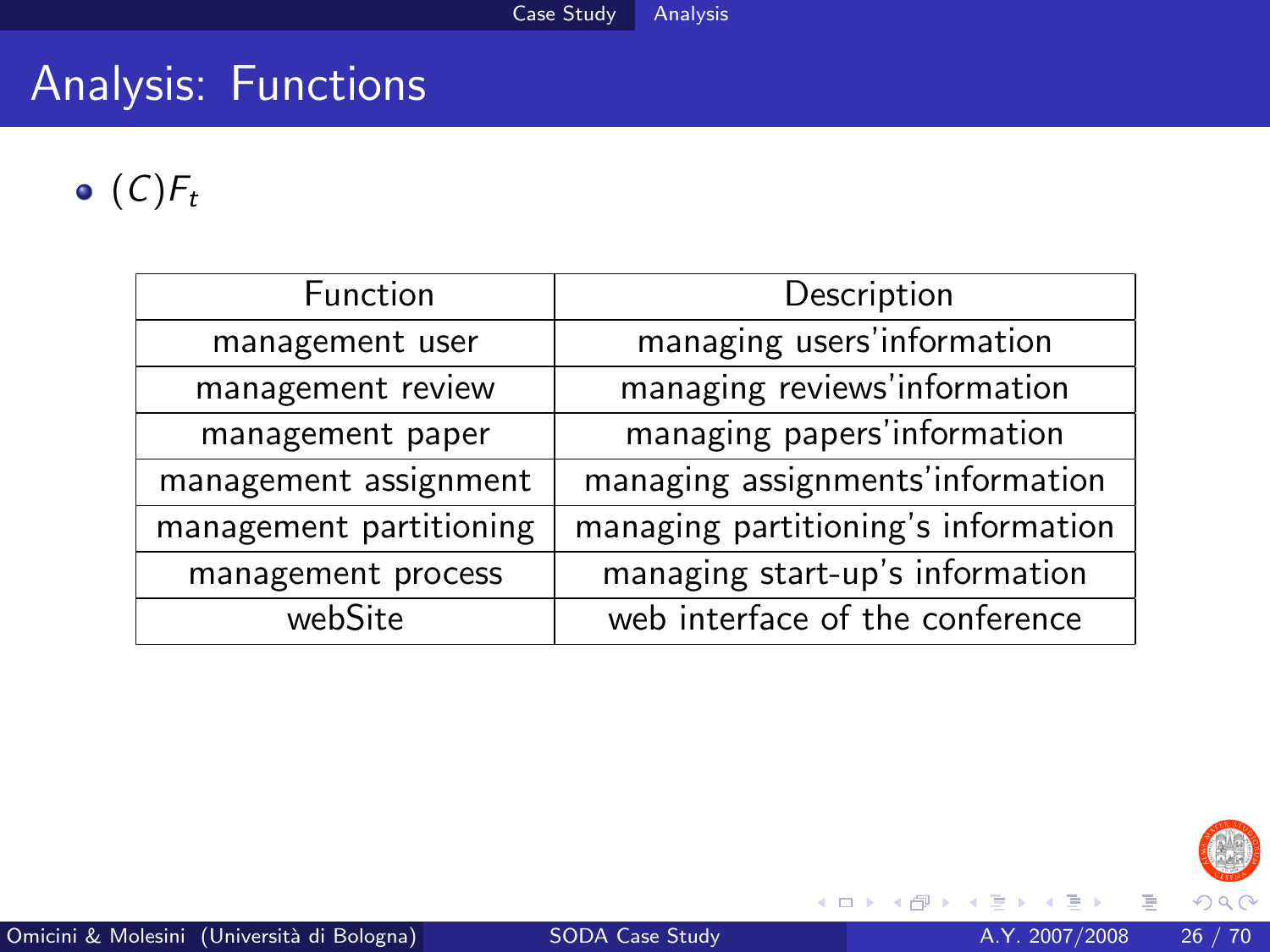# Analysis: Dependencies

 $\bullet$  (C)D<sub>t</sub>

| Dependency        | Description                              |
|-------------------|------------------------------------------|
| start up          | access of all the information            |
| information       | about start up process                   |
| user information  | access to all the users' information     |
| paper information | access to all the papers'information     |
| partitioning      | access to all the information            |
| information       | about partitioning process               |
| submission        | access to all the information            |
| information       | about submission process                 |
| assignment        | access to all the information            |
| information       | about assignment process. A reviewer     |
|                   | cannot be the author of the papers that  |
|                   | are assigned to him                      |
| review            | access to all the information            |
| information       | about review process                     |
| webAccess         | access to the web site of the conference |



重

×

∍ ×

**K ロ ト K 伊 ト K**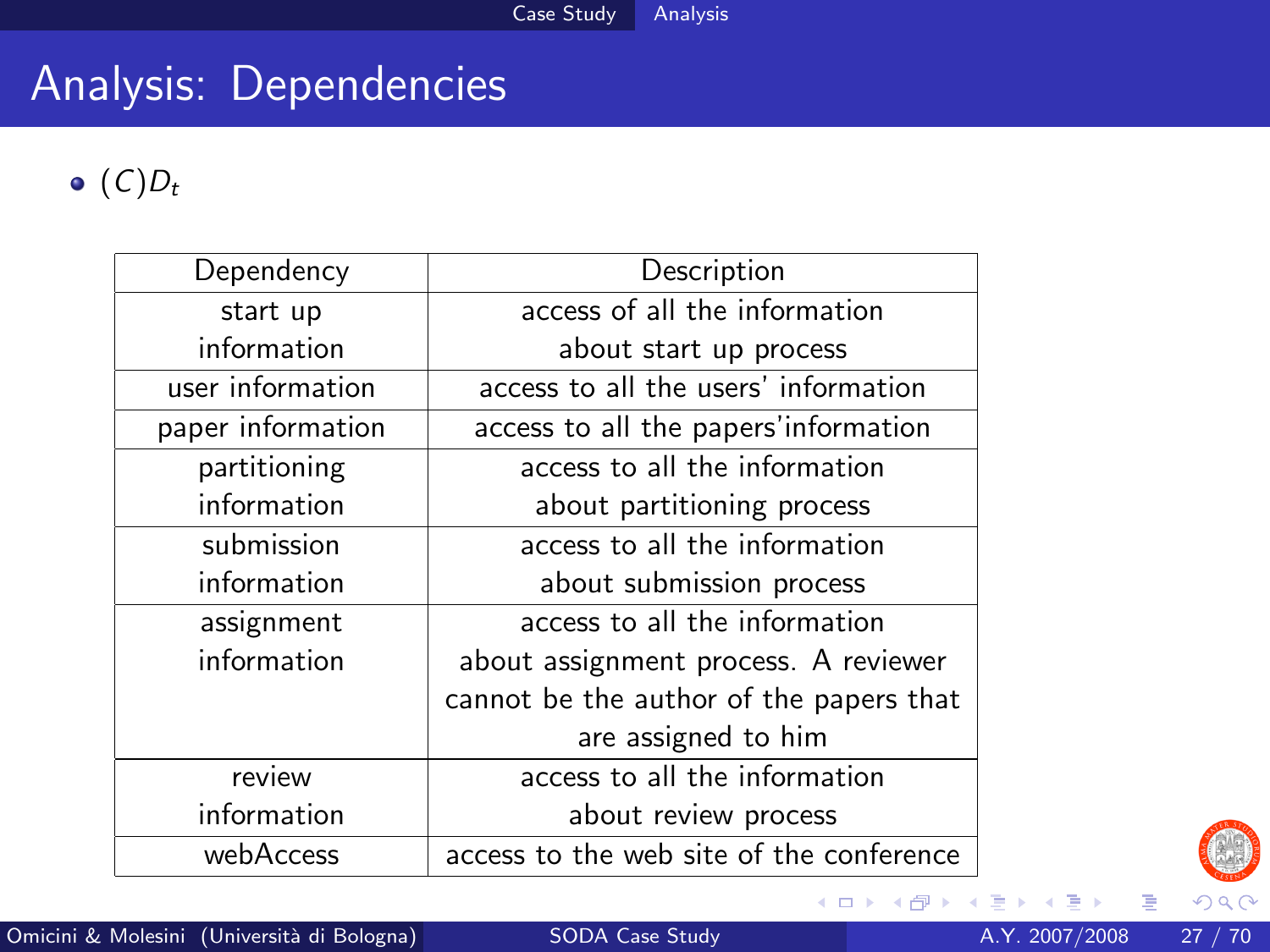# Analysis: Dependencies at C+1

#### $\bullet$   $(C + 1)D_t$

| Dependency       | Description                       |
|------------------|-----------------------------------|
| new organisation | organisation is changed           |
| election         | start the election of vice-chairs |
| classification   | it is necessary to start          |
|                  | the classification of papers      |
| partition        | it is necessary to start          |
|                  | the partitioning of papers        |



活

Þ

×

4 0 8

 $\leftarrow$   $\leftarrow$   $\leftarrow$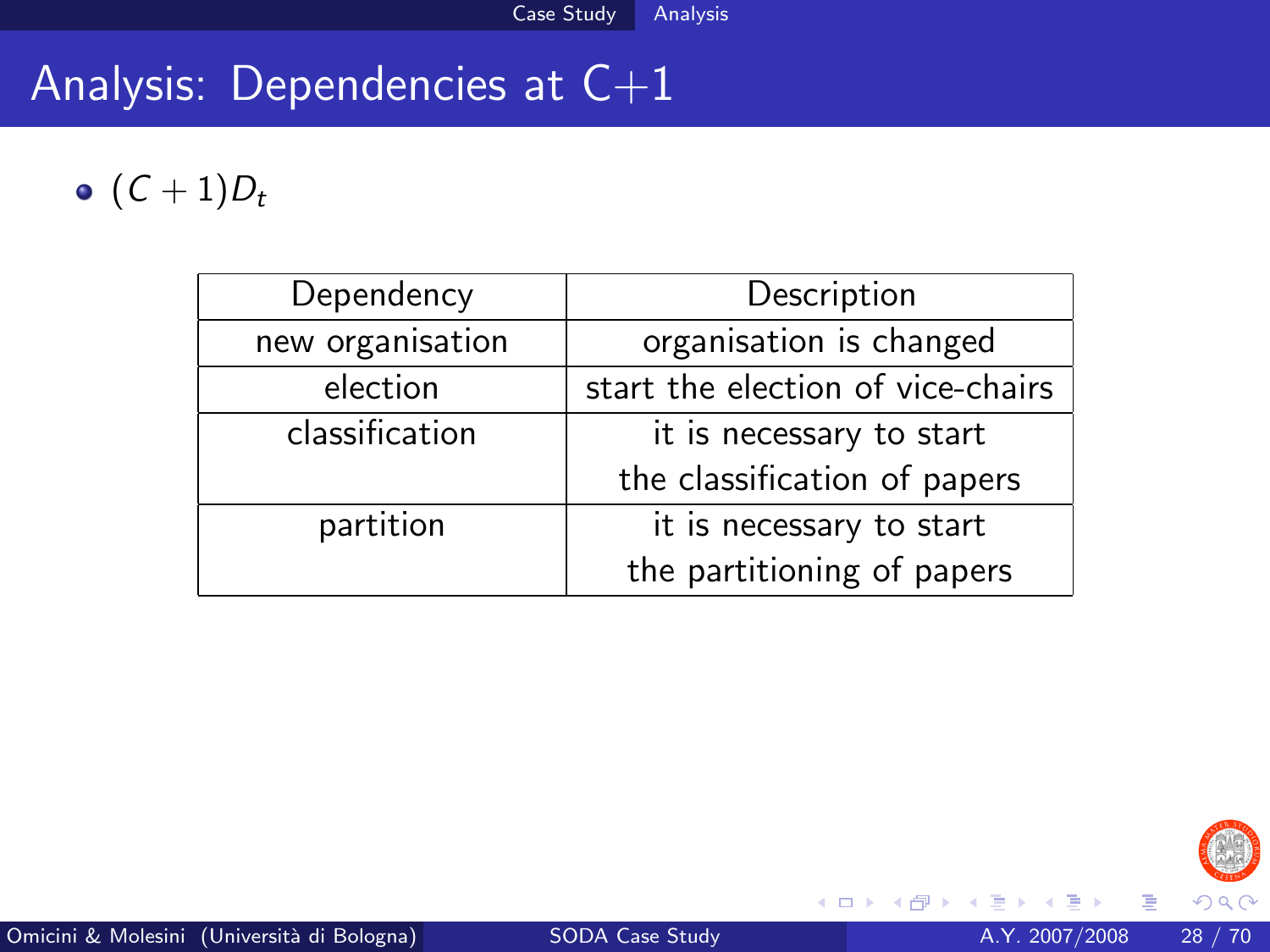# Analysis: Tasks and Dependencies

#### $\bullet$  (C)TD<sub>t</sub>

| Task               | Dependency               |
|--------------------|--------------------------|
| start up           | start up information     |
| submission         | submission information   |
|                    | user information         |
|                    | paper information        |
|                    | webAccess                |
| paper partitioning | start up information     |
|                    | partitioning information |
|                    | paper information        |
|                    | user information         |
|                    | webAccess                |
| assignment papers  | assignment information   |
|                    | paper information        |
|                    | user information         |
|                    | webAccess                |
| review process     | review information       |
|                    | paper information        |
|                    | webAccess                |



4 0 8 ×  $\rightarrow$  目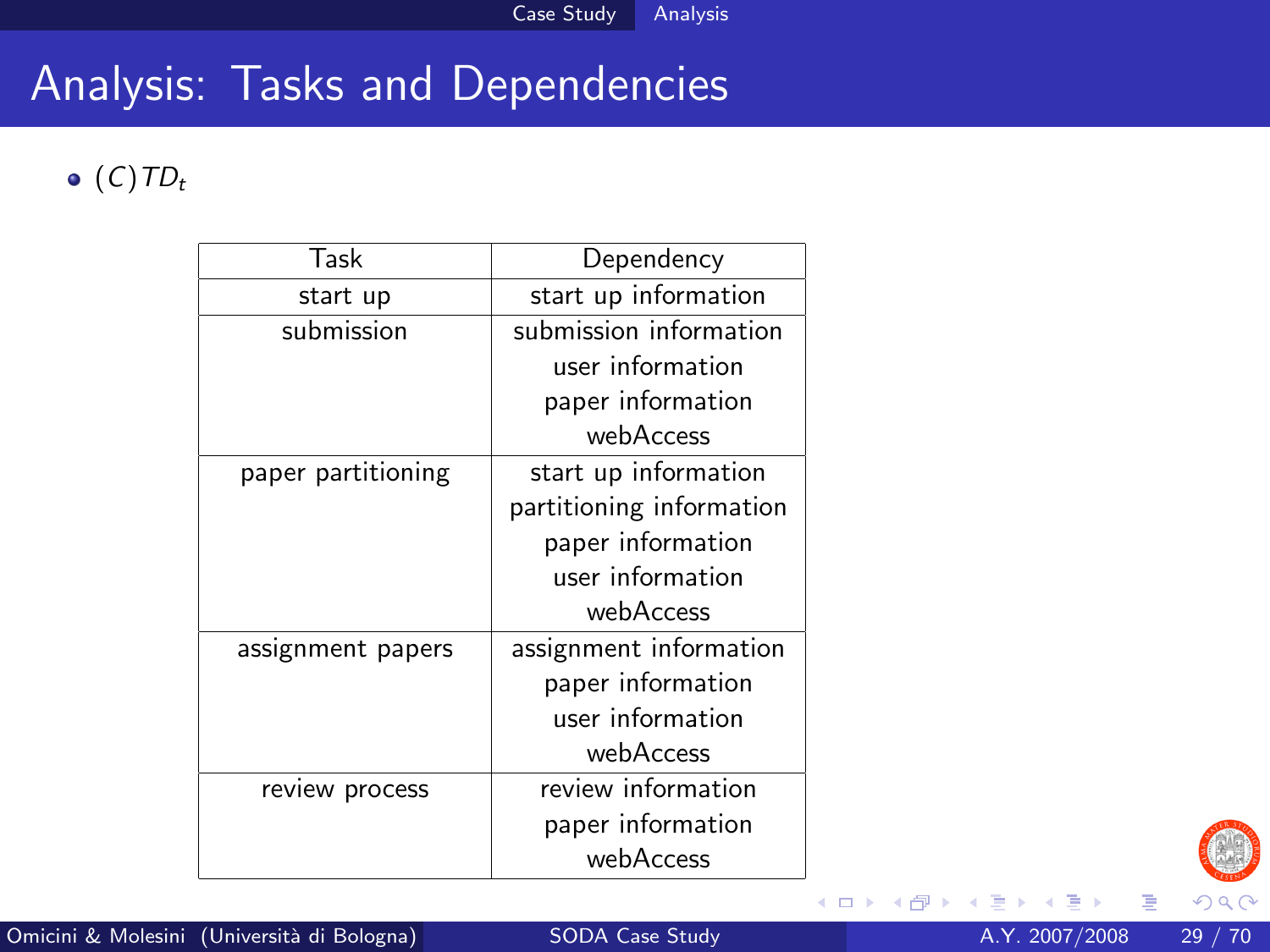## Analysis: Tasks and Dependencies at C+1

 $(C + 1) TD_t$ :

| Task                  | Dependency               |
|-----------------------|--------------------------|
| modify startup        | +start up information    |
|                       | $+$ web $A$ ccess        |
|                       | new organisation         |
|                       | classification           |
| create sub-commetees  | $+$ user information     |
|                       | $+$ web $A$ ccess        |
|                       | election                 |
| Vice-Chairs elections | $+$ user information     |
|                       | $+$ web $A$ ccess        |
|                       | election                 |
|                       | classification           |
| paper classification  | classification           |
|                       | $+$ paper information    |
|                       | $+$ web $A$ ccess        |
|                       | partition                |
| partition paper       | partition                |
|                       | $+$ paper information    |
|                       | $+$ web $A$ ccess        |
|                       | partitioning information |



×

活

**K ロ ▶ K 何 ▶**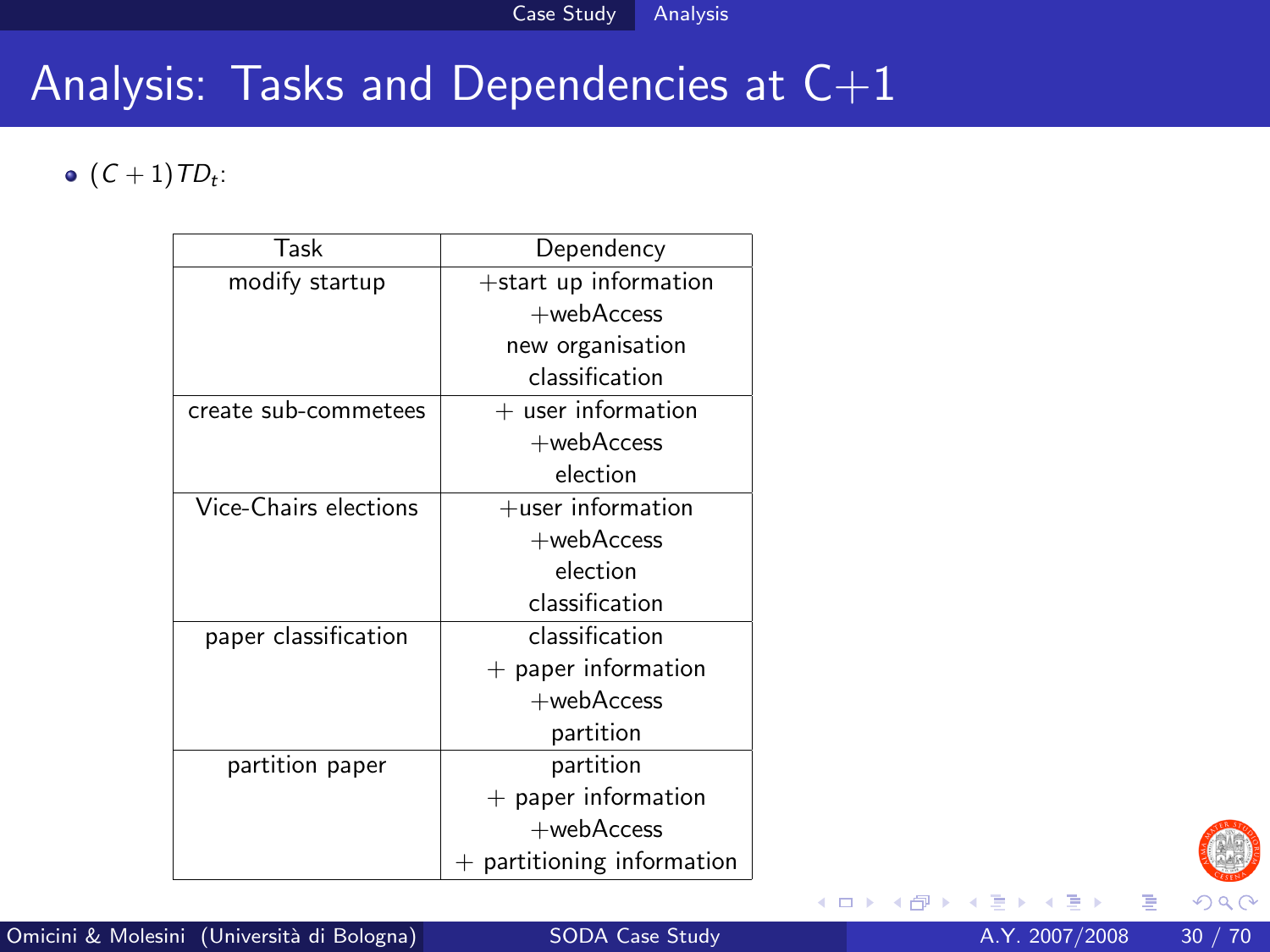# Analysis: Function and Dependencies

 $\bullet$  (C)FD<sub>t</sub>

| Function                | Dependency               |  |
|-------------------------|--------------------------|--|
| management user         | user information         |  |
|                         | submission information   |  |
|                         | assignment information   |  |
| management review       | review information       |  |
| management paper        | paper information        |  |
|                         | submission information   |  |
|                         | assignment information   |  |
|                         | review information       |  |
|                         | partitioning information |  |
| management assignment   | assignment information   |  |
| management partitioning | partitioning information |  |
| management process      | start up information     |  |
| webSite                 | webAccess                |  |



目

**K ロ ト K 伊 ト K**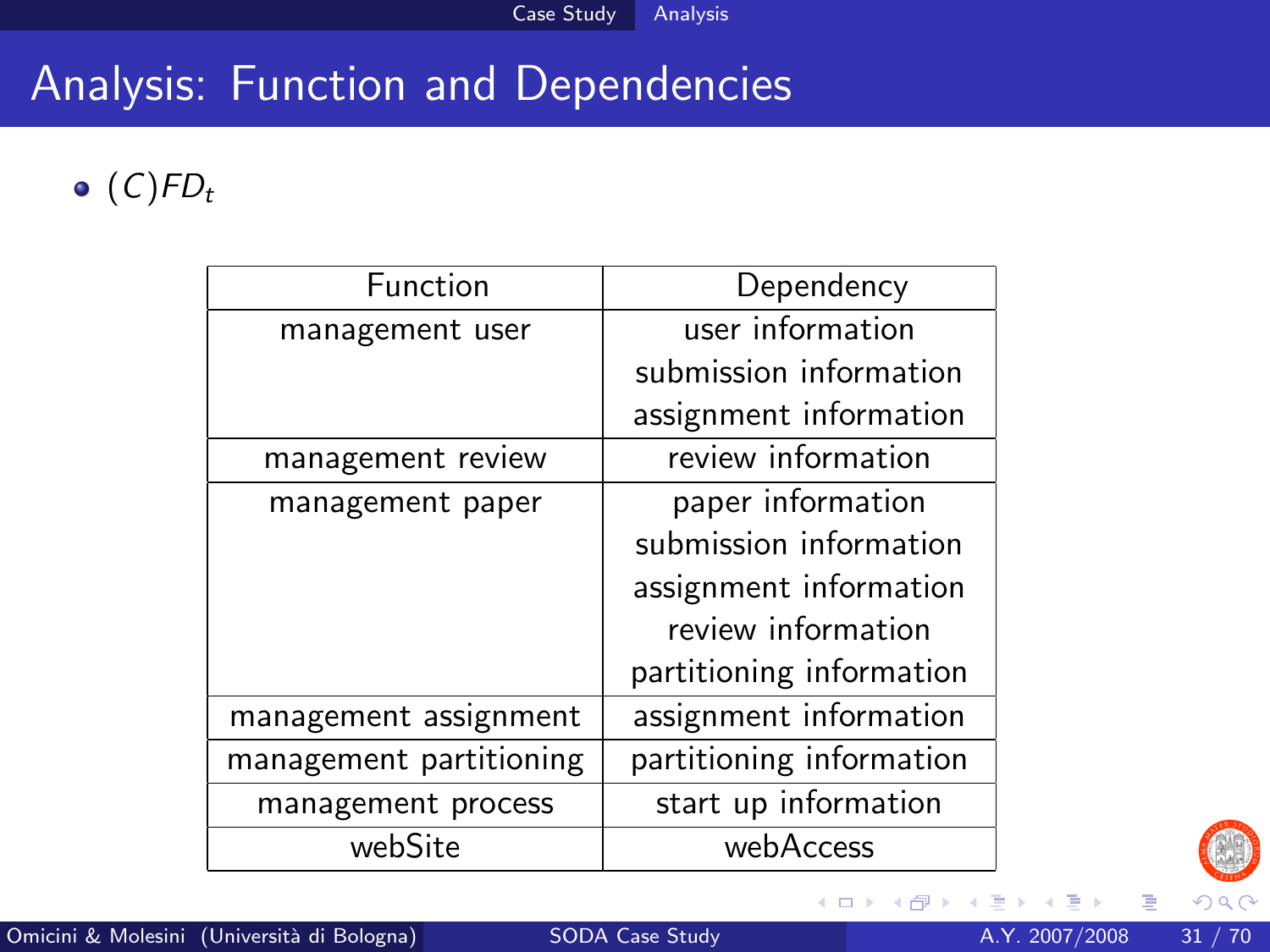## Analysis: Topologies

 $\bullet$  (C) Top<sub>t</sub>

| Topology | Description                 |
|----------|-----------------------------|
| place    | this is the locus where the |
|          | functions are allocated     |

 $\bullet$  (C) TTop<sub>t</sub>

| Task                | Topology |
|---------------------|----------|
| start up            | place    |
| submission<br>place |          |
| paper partitioning  | place    |
| assignment papers   | place    |
| review process      | place    |



э  $\rightarrow$ 

**K ロ ト K 伊 ト K** 

重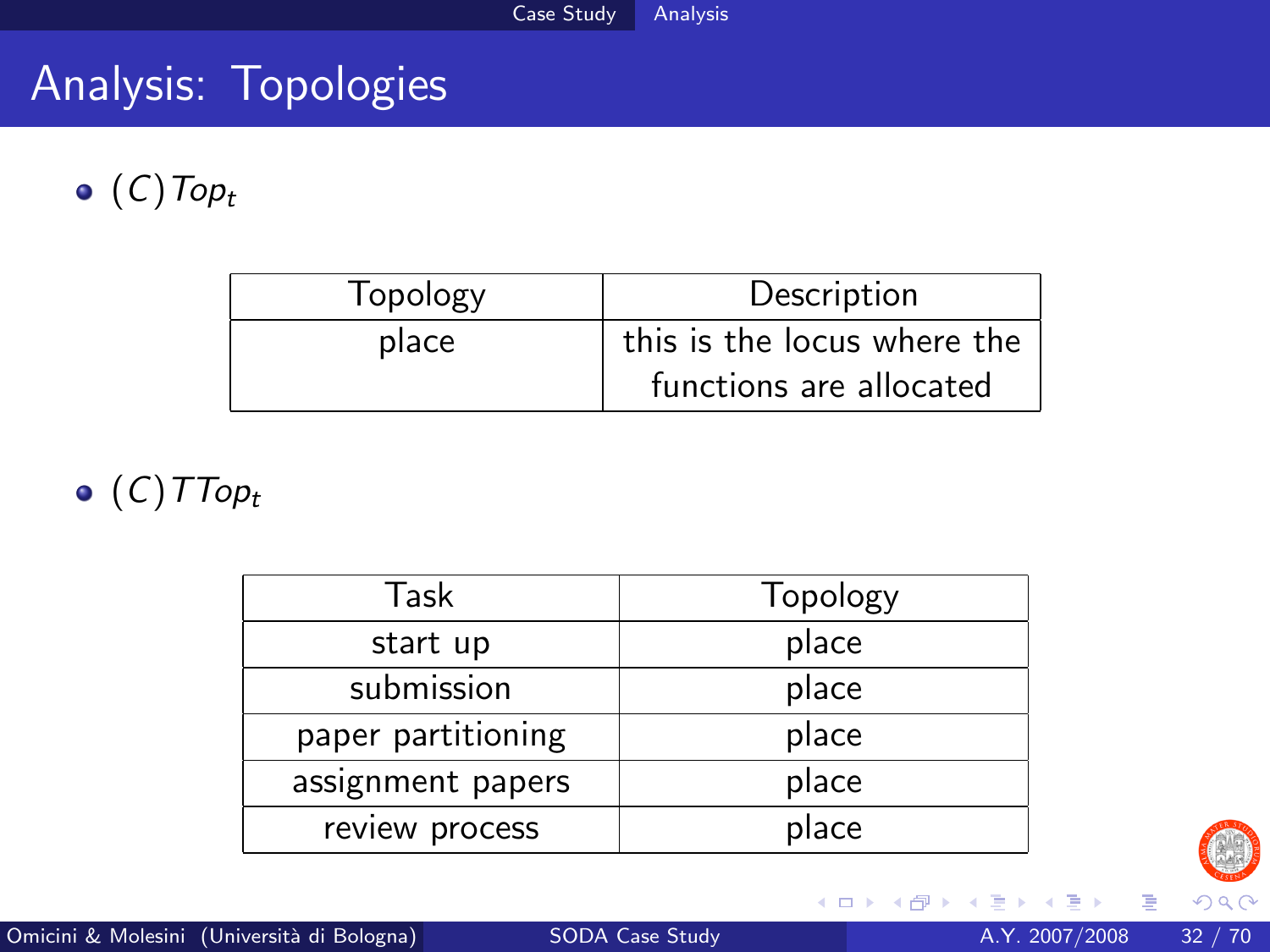## Analysis: Topologies and Functions

 $\bullet$  (C)FTop<sub>t</sub>

| Function                | Topology |  |
|-------------------------|----------|--|
| management user         | place    |  |
| management review       | place    |  |
| management paper        | place    |  |
| management assignment   | place    |  |
| management partitioning | place    |  |
| management process      | place    |  |
| webSite                 | place    |  |



×  $\rightarrow$  活

**4 ロト 4 何 ト 4**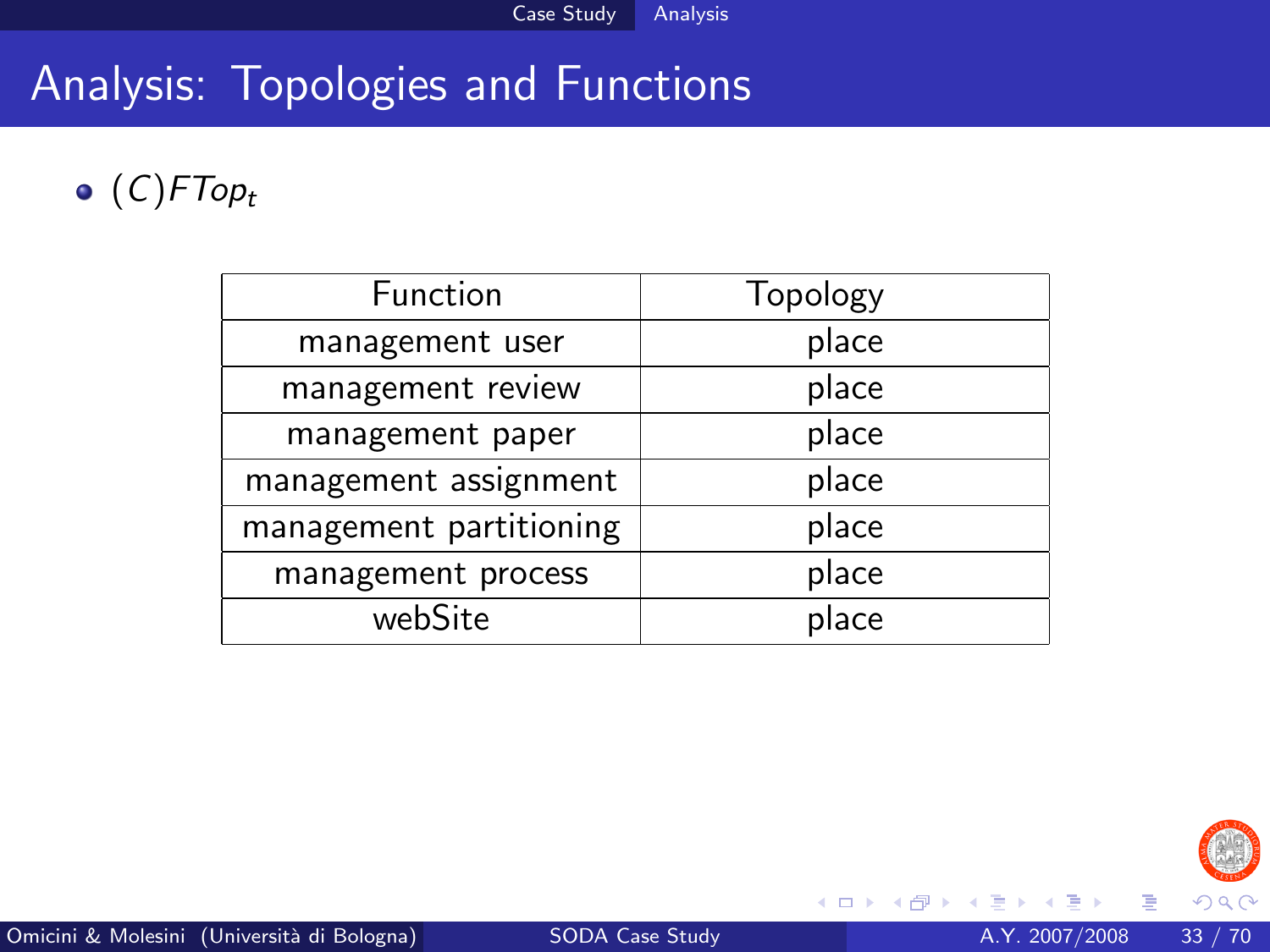# Analysis: Topologies at C+1

## $\bullet$   $(C + 1)$ TTop<sub>t</sub>

| Topology<br>Task                  |           |
|-----------------------------------|-----------|
| modify start up                   | $+$ place |
| create sub-commettes<br>$+$ place |           |
| Vice-Chair elections              | $+$ place |
| paper classification              | $+$ place |
| partition paper                   | $+$ place |



э ×  $\rightarrow$ 

**K ロ ト K 伊 ト K** 

重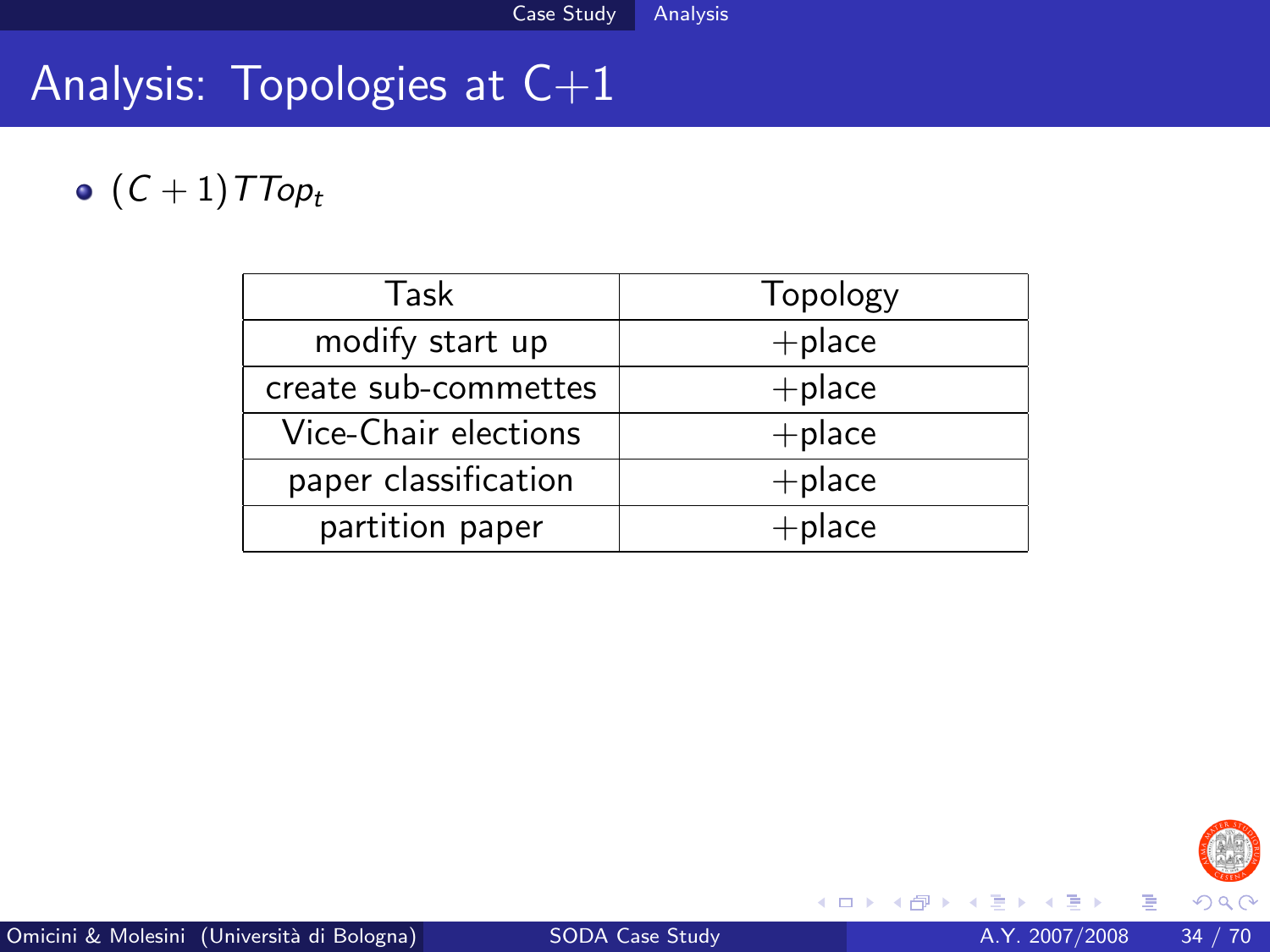### **Outline**



#### 1 [Case Study](#page-2-0)

**•** [Requirement Analysis](#page-6-0)

**•** [Analysis](#page-16-0)

#### [Architectural Design](#page-34-0)

**• [Detailed Design](#page-56-0)** 

<span id="page-34-0"></span>

4 0 8 ×  $\rightarrow$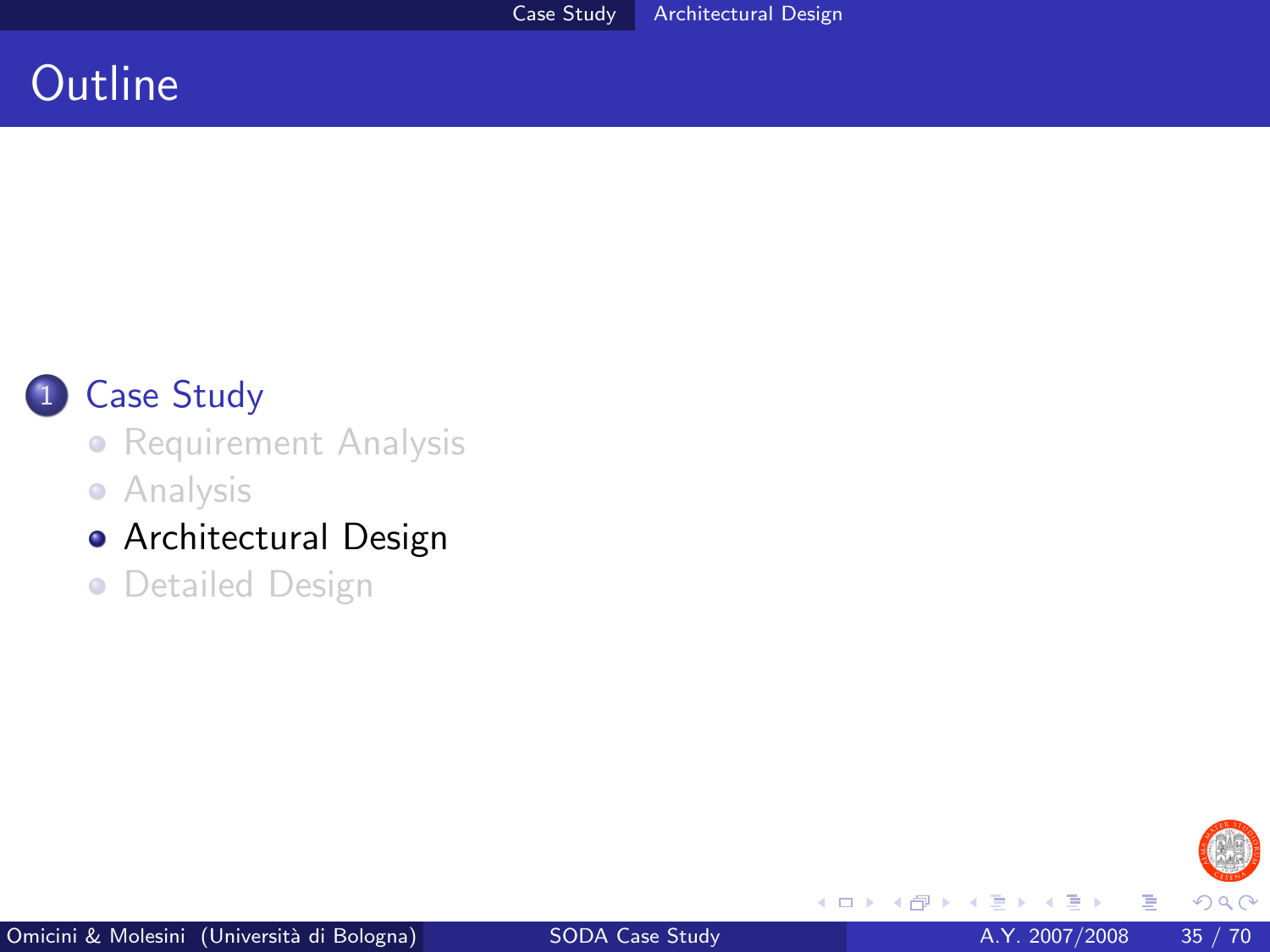#### Architectural Design Meta-model





4 日下

 $\mathcal{A}$  $\rightarrow$   $\mathcal{A}$ 

Þ

 $299$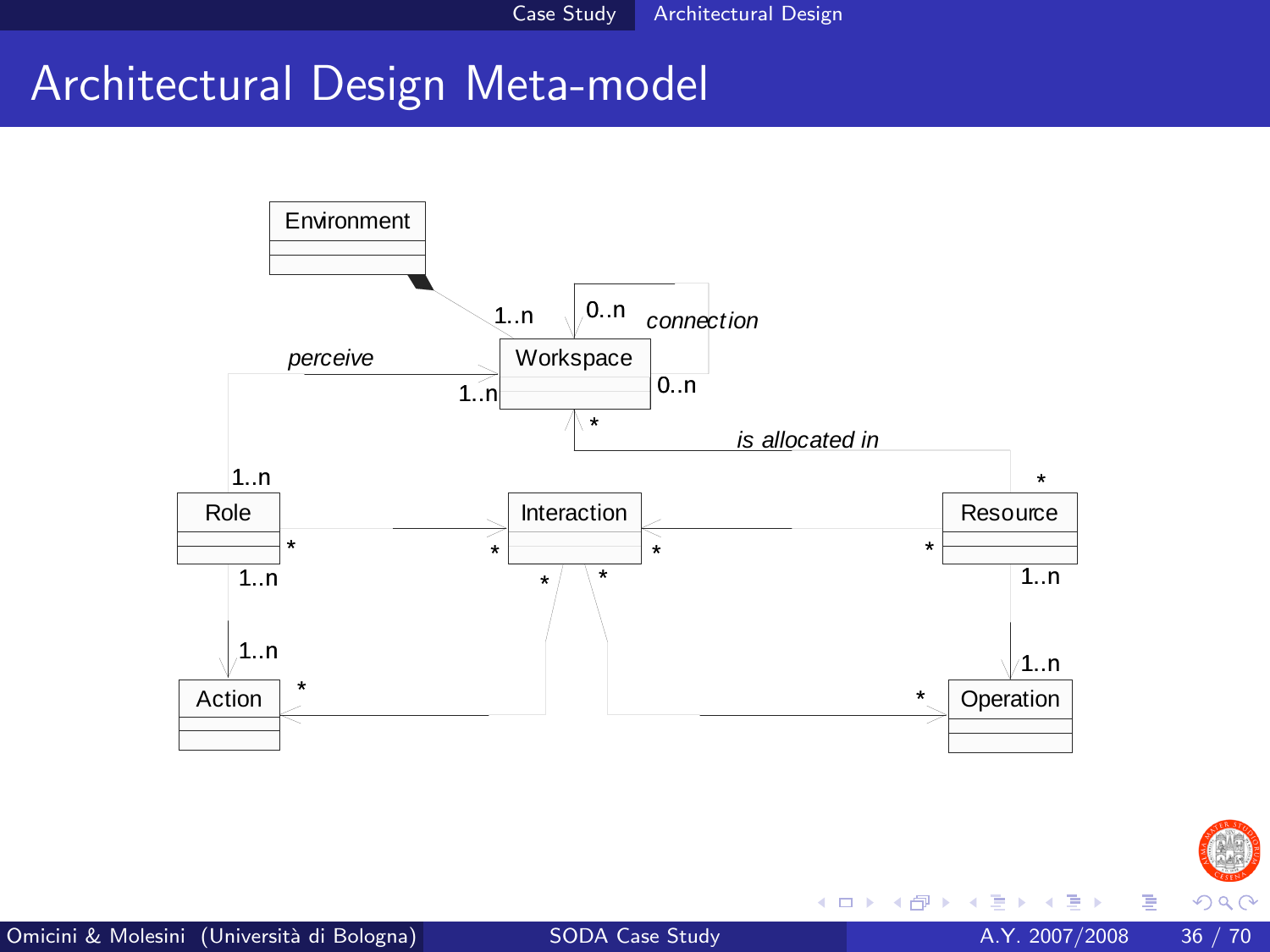#### From Analysis to Architectural Design

#### $(C)$ TRT<sub>t</sub>:

| Role      | Task               |
|-----------|--------------------|
| PC-Chair  | paper partitioning |
|           | start-up           |
|           | assignment papers  |
| Author    | submission         |
| PC-member | review process     |



4 0 8 ×.  $\rightarrow$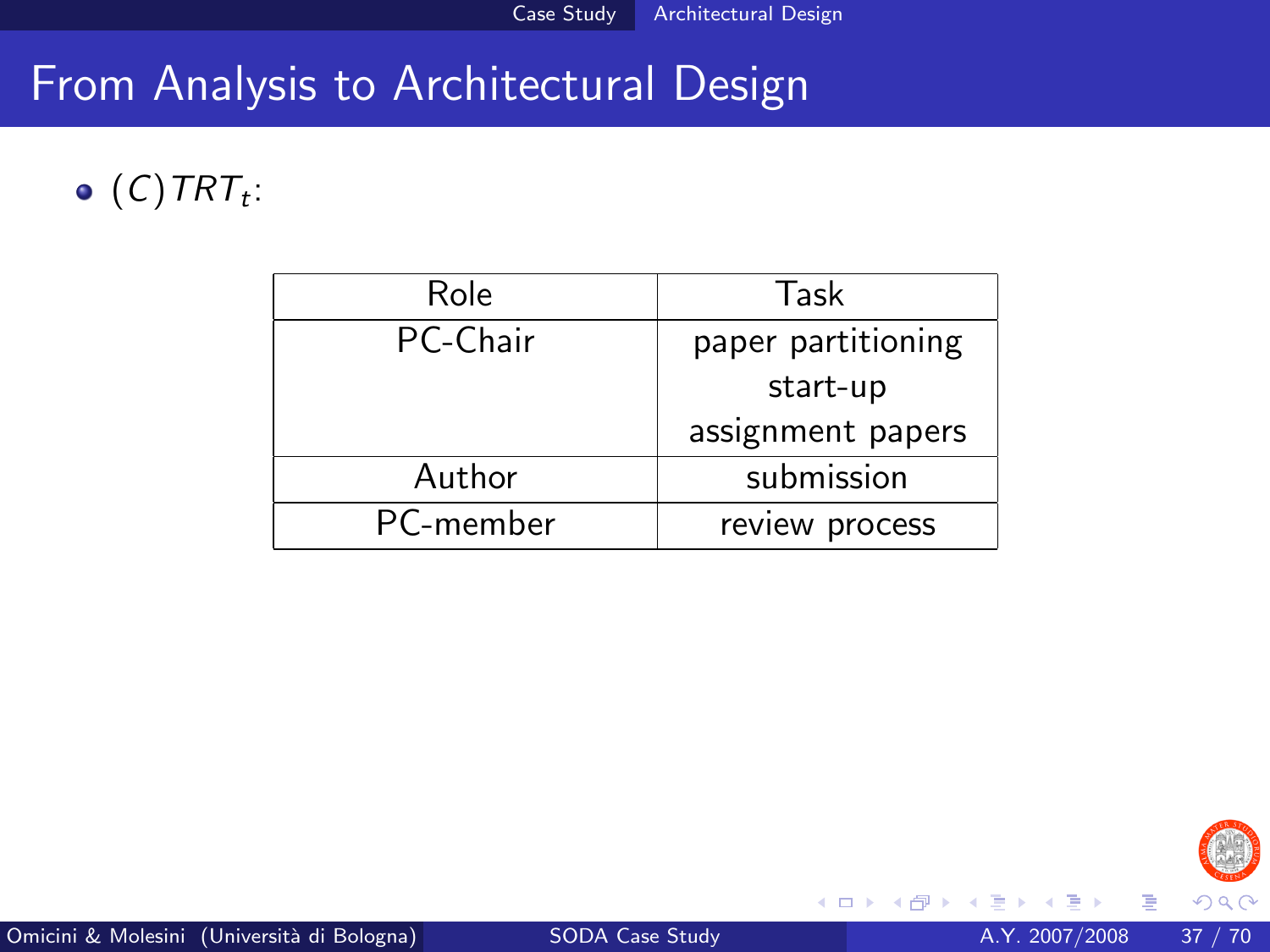## From Analysis to Architectural Design

#### $(C)$ TRF<sub>t</sub>:

| Resource   | Function                |
|------------|-------------------------|
| People DB  | management user         |
| Paper DB   | management paper        |
|            | management review       |
|            | management partitioning |
|            | management assignment   |
| Process DB | management process      |
| WebService | webSite                 |



Þ

4 0 8 ×.  $\rightarrow$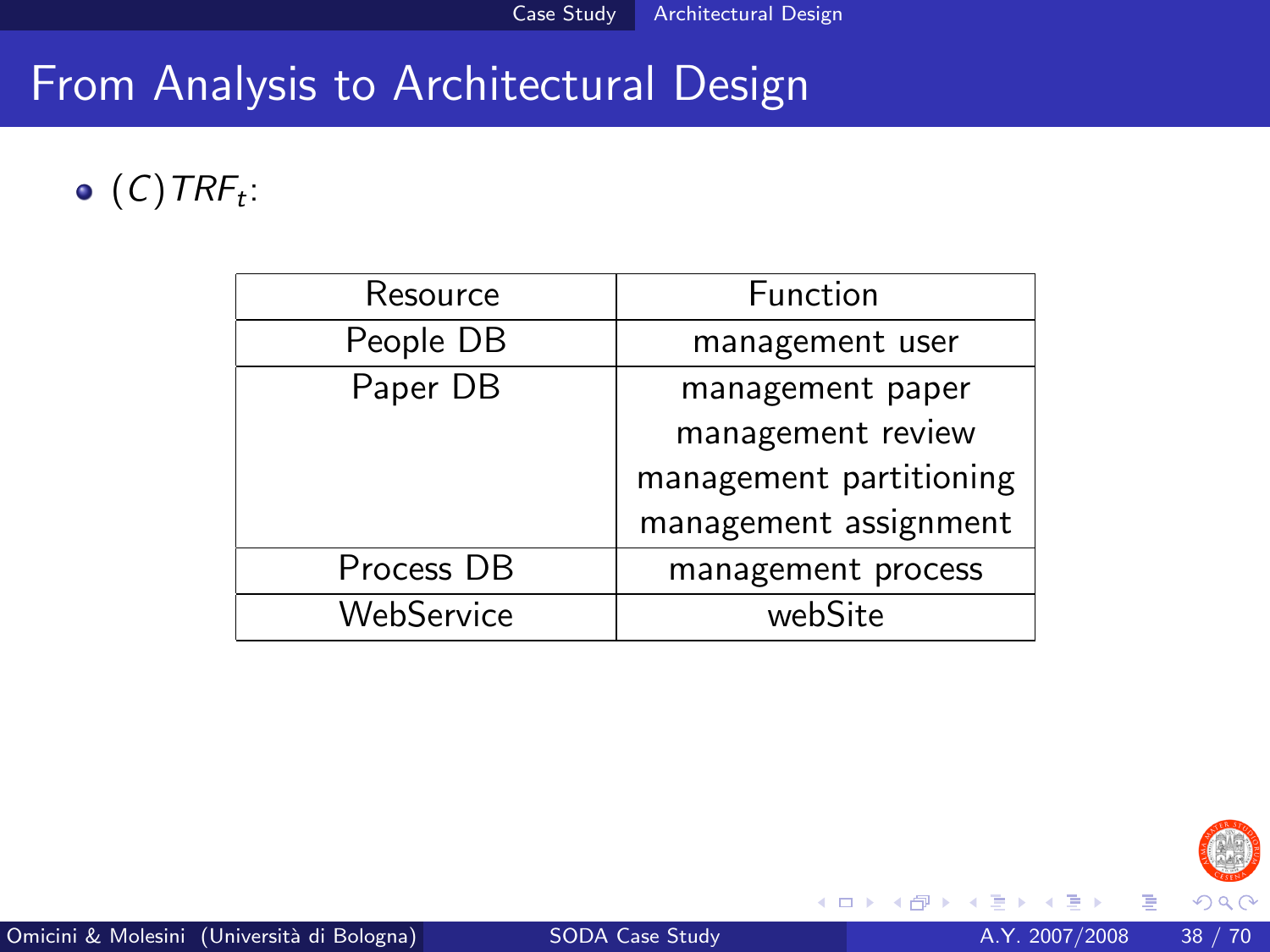# From Analysis to Architectural Design at C+1

#### $(C+1)$ TRT<sub>t</sub>:

| Role           | Task                  |
|----------------|-----------------------|
| ManagerStartUp | modify start up       |
| Sub-Commette   | create sub-commettees |
|                | Vice-chair elections  |
| Partitioner    | papers classification |
|                | partition papers      |



4 0 8

э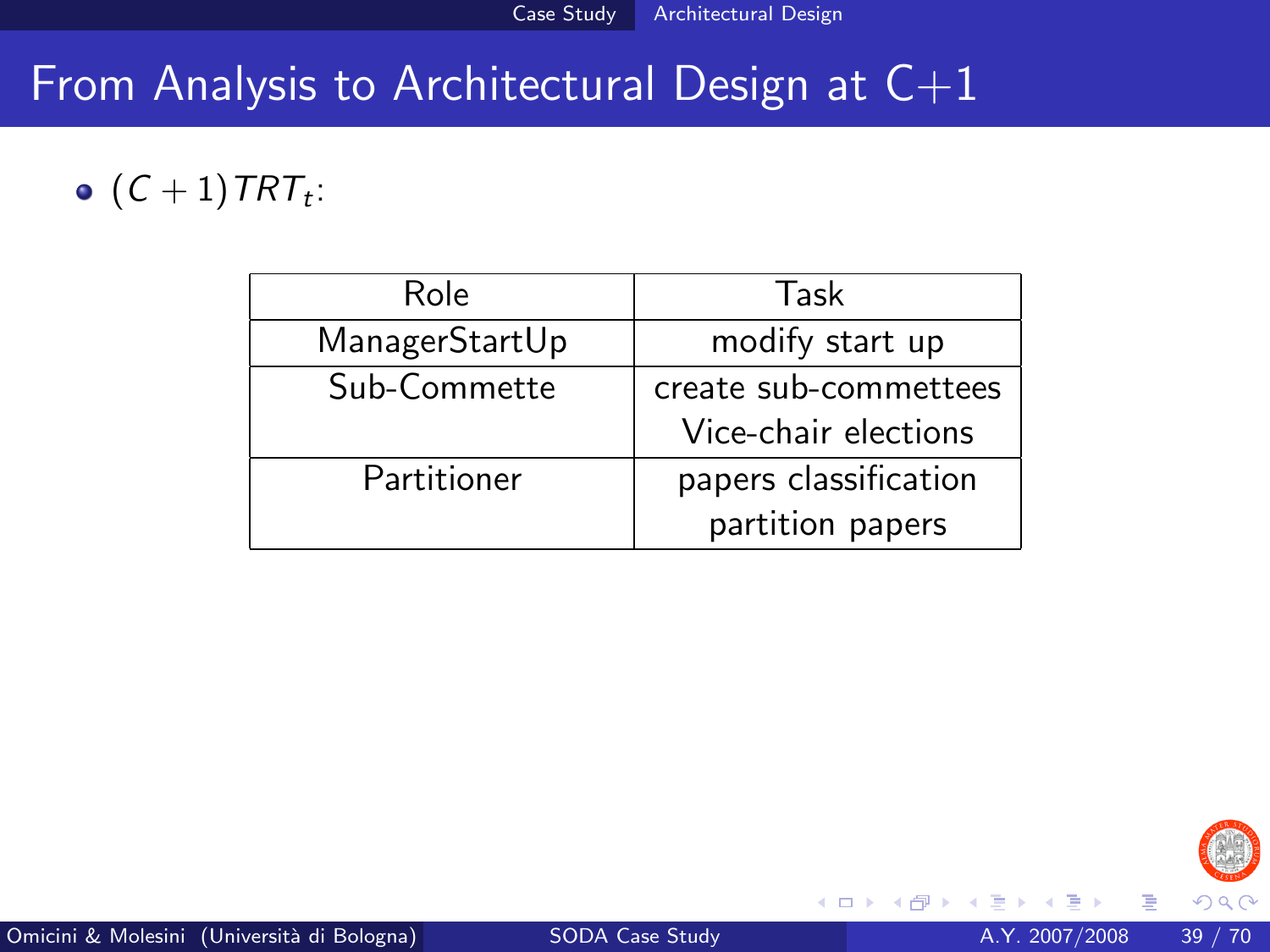### From Analysis to Architectural Design

#### $\bullet$  (C)TID<sub>t</sub>

| Dependency               | Interaction   |  |
|--------------------------|---------------|--|
| start up information     |               |  |
| user information         | User-Rule     |  |
| paper information        | Author-Rule   |  |
| partitioning information | Match-Rule    |  |
| submission information   | Deadline-Rule |  |
| assignment information   | AutRev-Rule   |  |
|                          | Review-Rule   |  |
| review information       | Author-Rule   |  |
| webAccess                | Access-Rule   |  |



4 0 8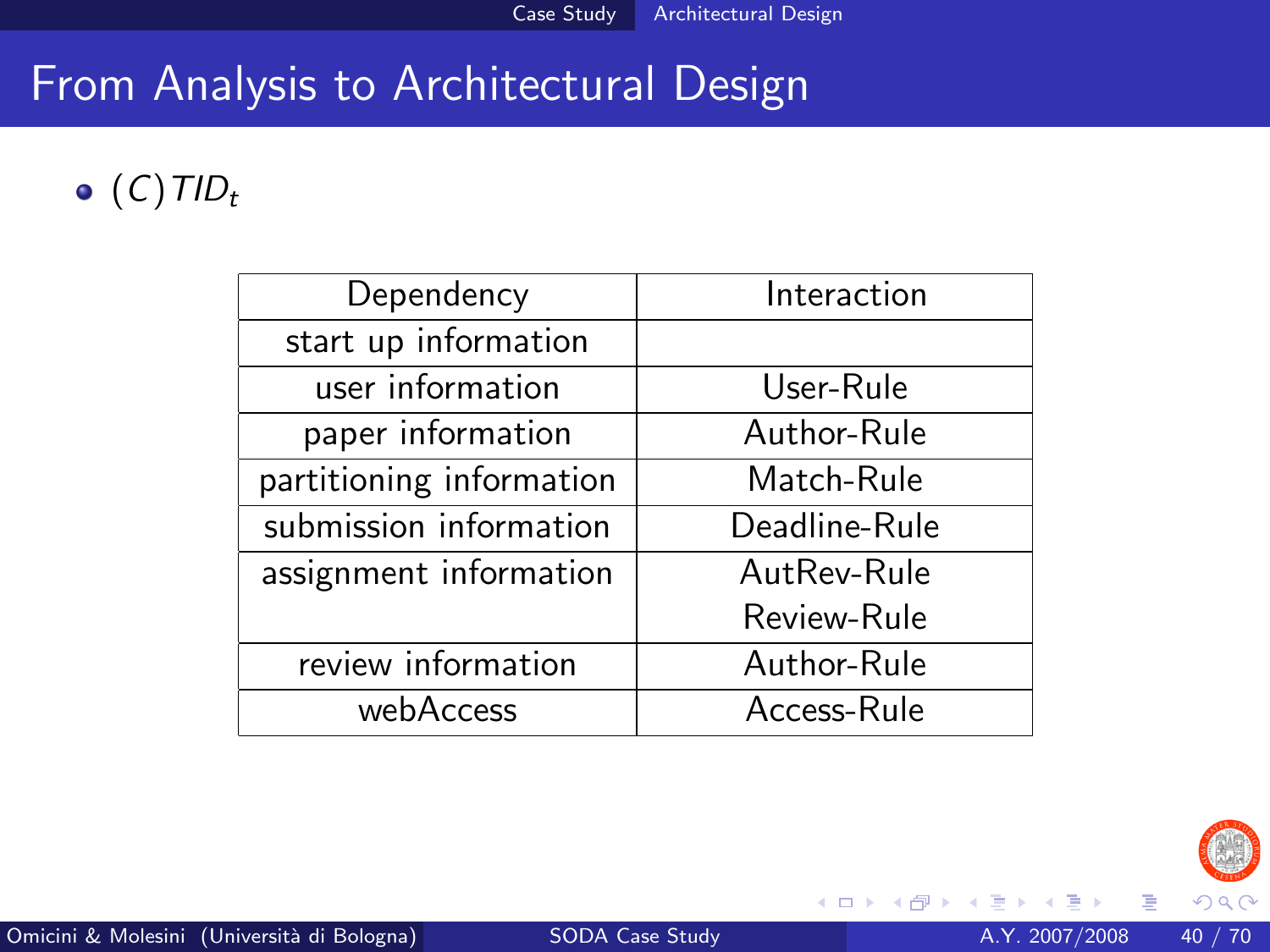## From Analysis to Architectural Design at  $C+1$

#### $\bullet$   $(C + 1)$  TID<sub>t</sub>

| Dependency       | Interaction |
|------------------|-------------|
| new organisation | Org-Rule    |
| election         | Vice-Rule   |
| classification   | Class-Rule  |
| partition        | Part-Rule   |

 $\bullet$  (C)TTopW<sub>t</sub>

| Topology | Workspace |
|----------|-----------|
| place    | Wplace    |



4 0 8

ÆP ⊳

Þ

 $\Omega$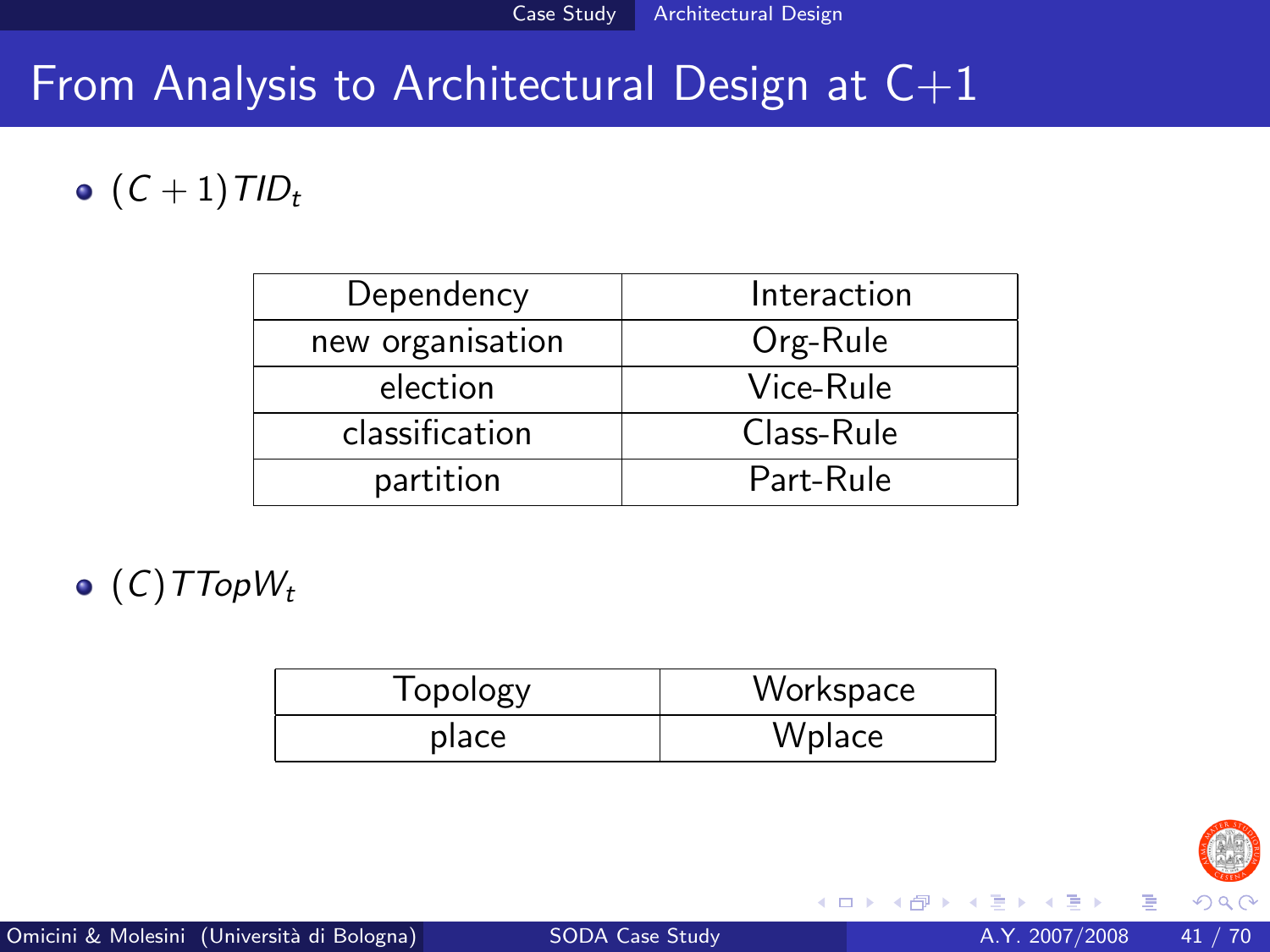#### Architectural Design: zoom

• Zooming Table:  $(C)Z_t$ 

| Layer C  | Layer $C+1$                   |
|----------|-------------------------------|
| PC-Chair | ManagerStartUp, Sub-Commettee |
|          | Partitioner,                  |
|          | Vice-Rule, Org-Rule           |
|          | Part-Rule, Class-Rule         |
|          | change information            |
|          | read paper information        |
|          | modify paper information      |
|          | define vice-chair             |



4 0 8

- 12

目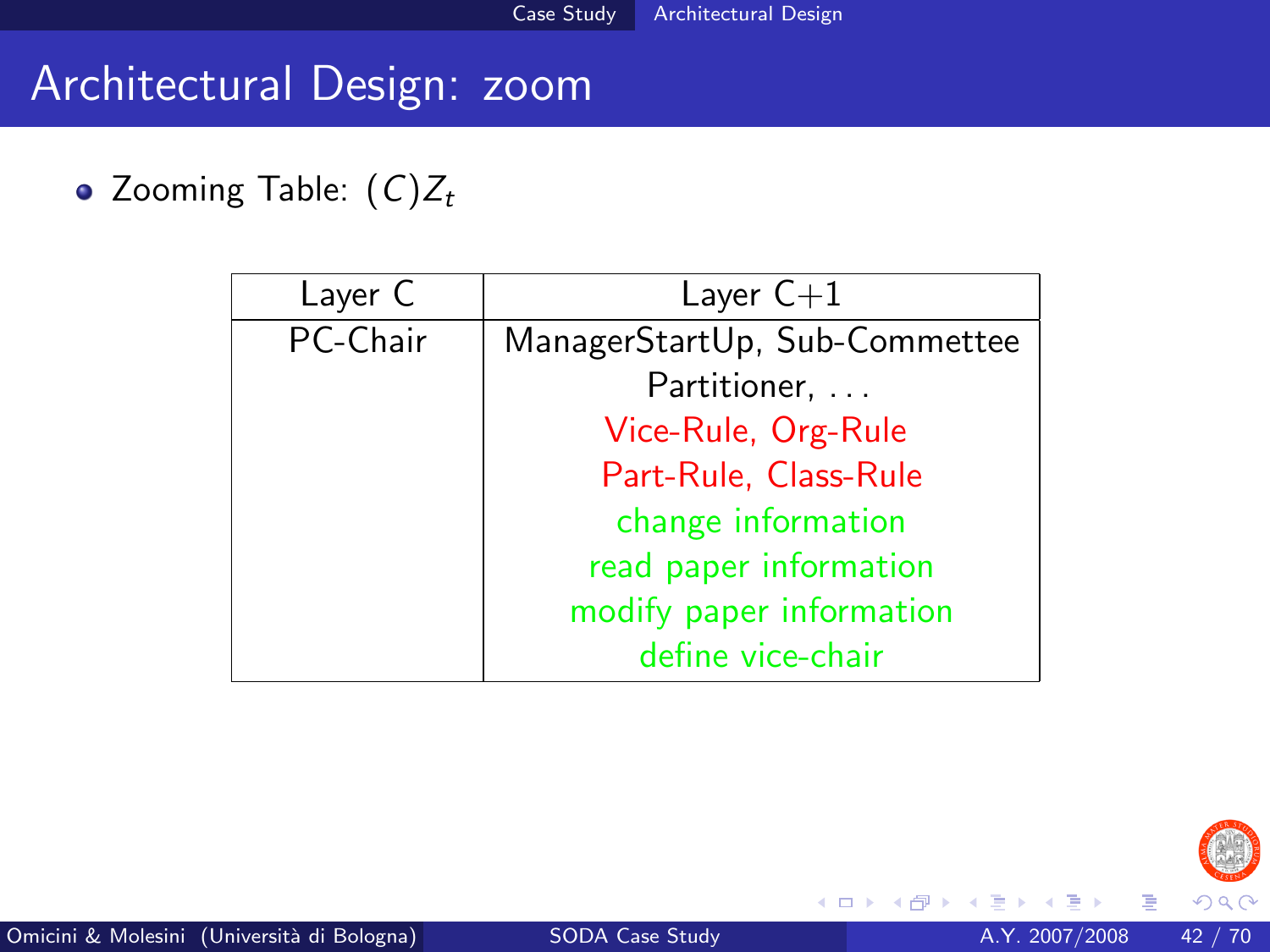#### Architectural Design: Actions

#### $\bullet$   $(C)A_t$

| Action           | Description                               |
|------------------|-------------------------------------------|
| login            | user authentication                       |
| send paper       | user compiles form and sends his paper    |
| publish deadline | user generates/modifies deadline          |
| partition        | user splits papers according to key words |
| assignment       | user assigns papers                       |
| read paper       | user reads papers                         |
| download paper   | user download paper from the web          |
| write review     | user writes the review                    |
|                  | .                                         |



×

活

**∢ ロ ▶ 《 伊 》**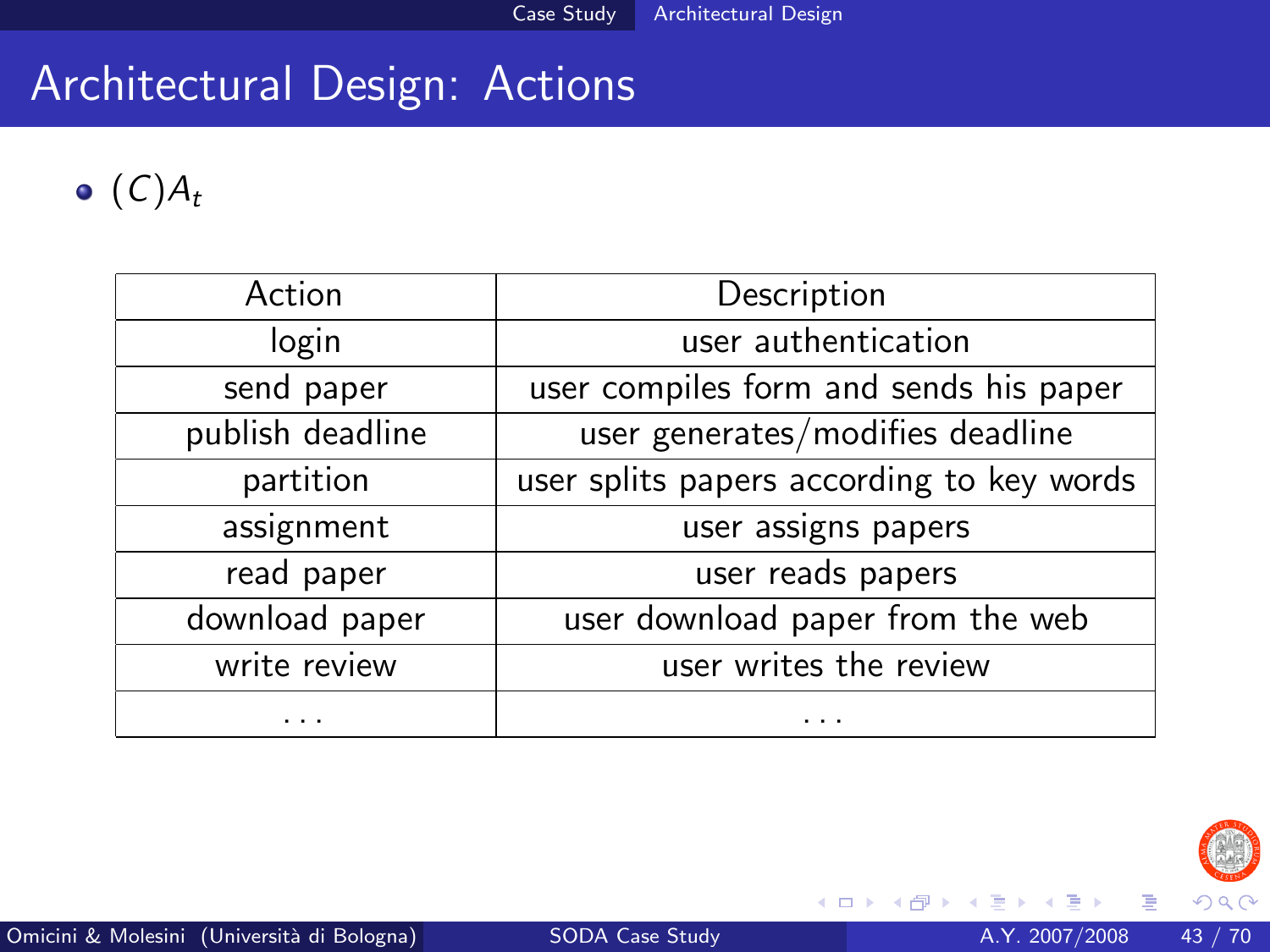## Architectural Design: Actions at C+1

•  $(C + 1)A_t$ 

| Action                   | Description                |
|--------------------------|----------------------------|
| change information       | changing an information in |
|                          | start up process           |
| read paper information   | reading information        |
|                          | about a paper              |
| modify paper information | modifying an information   |
|                          | about a paper              |
| define vice-chair        | election of Vice-Chair     |
|                          |                            |



4 0 8

 $\rightarrow$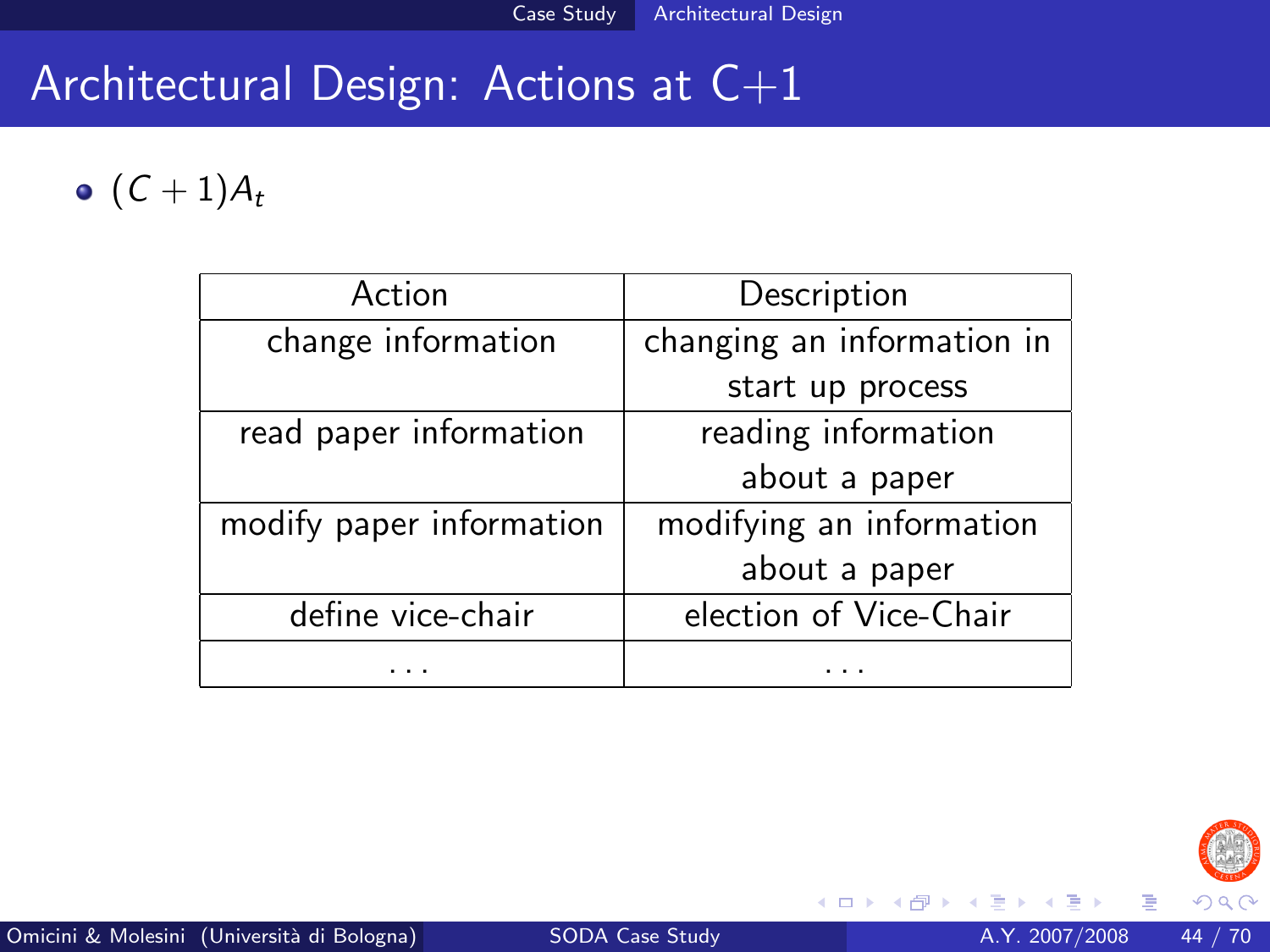#### Architectural Design: Actions and Roles

 $\bullet$  (C)RA<sub>t</sub>

| Role      | Action           |
|-----------|------------------|
| PC-Chair  | login            |
|           | publish deadline |
|           | partition        |
|           | assignment       |
|           |                  |
| Author    | login            |
|           | send paper       |
|           |                  |
| PC-member | login            |
|           | read paper       |
|           | write review     |
|           | download paper   |
|           |                  |



 $\leftarrow$   $\Box$ 

 $\leftarrow$   $\leftarrow$   $\leftarrow$ 

E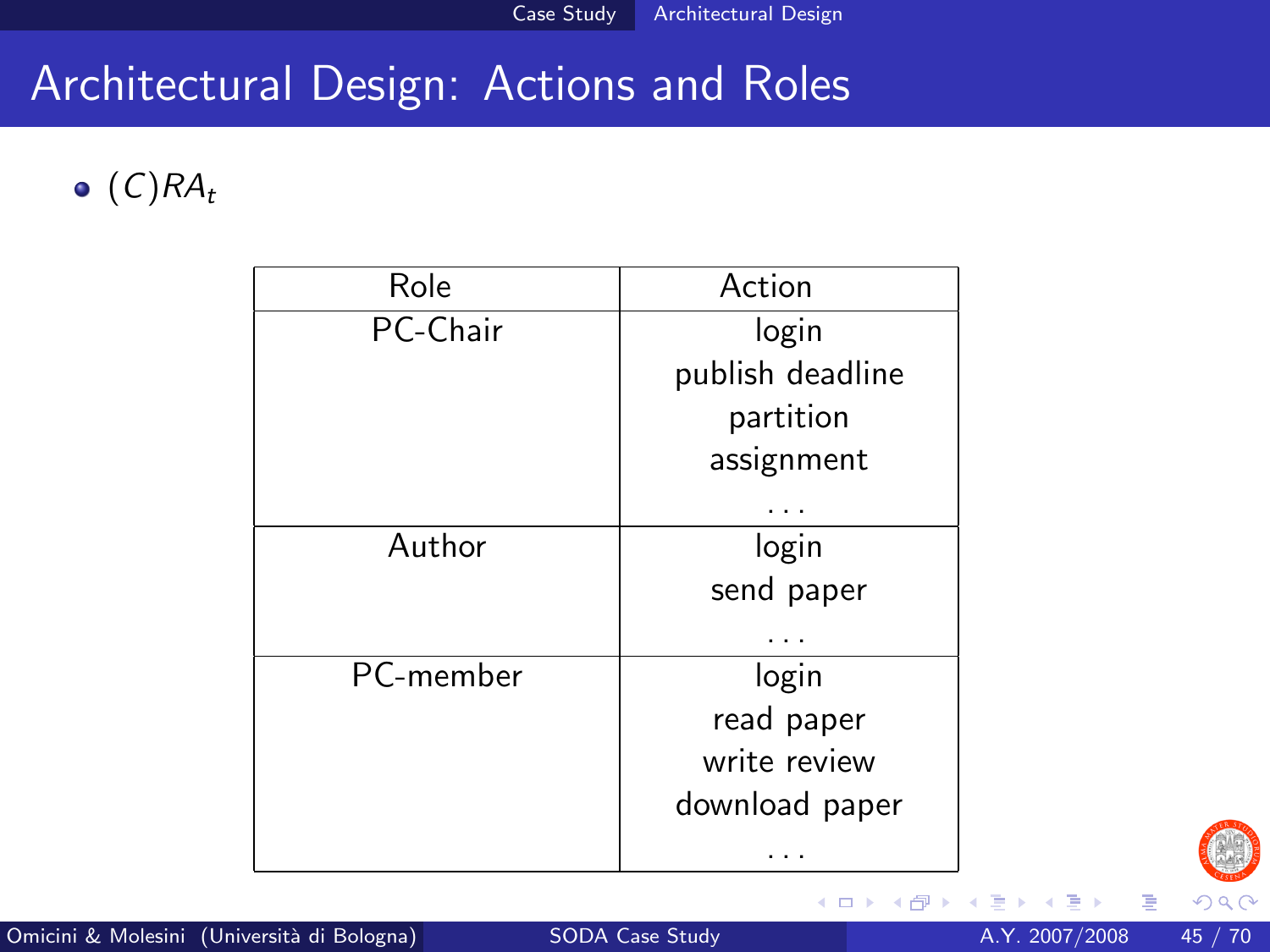## Architectural Design: Actions and Roles at C+1

 $\bullet$   $(C + 1)RA_t$ 

| Role           | Action                   |
|----------------|--------------------------|
| ManagerStartUp | $+$ login                |
|                | change information       |
|                |                          |
| SubCommette    | $+$ login                |
|                | define vice-chair        |
|                |                          |
| Partitioner    | $+$ login                |
|                | $+$ partitions           |
|                | read paper information   |
|                | modify paper information |
|                |                          |



4 0 8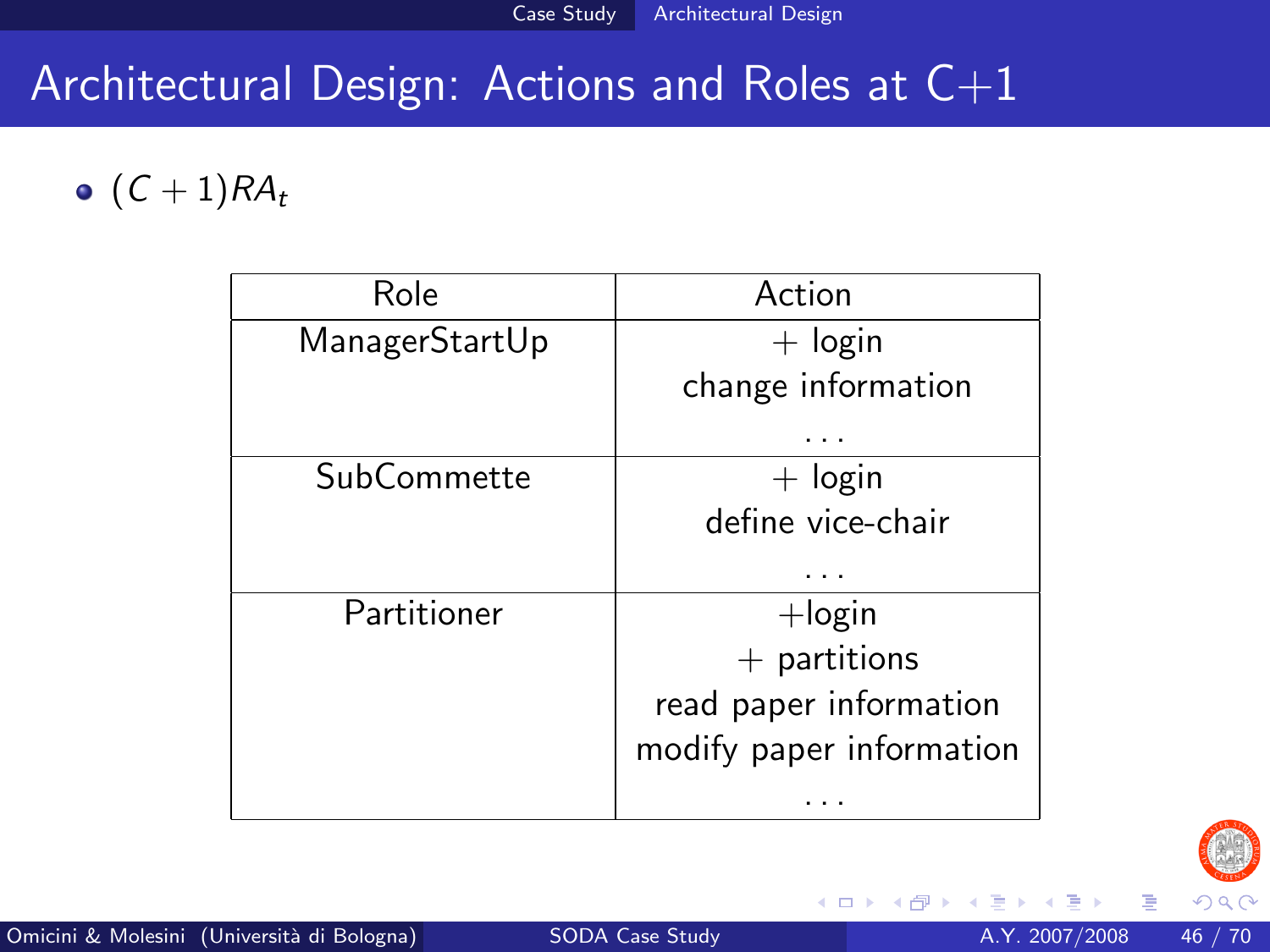# Architectural Design: Operations

#### $\bullet$  (C)O<sub>t</sub>

| Operation        | Description                           |
|------------------|---------------------------------------|
| store paper      | storing paper and its information     |
| get paper        | providing paper and its information   |
| store user       | storing user information              |
| get user         | providing user information            |
| store process    | storing process information           |
| get process      | providing process information         |
| store assignment | storing assignment information        |
| access web       | friendly interface of the application |
|                  |                                       |



4 0 8

**SILLER** 

目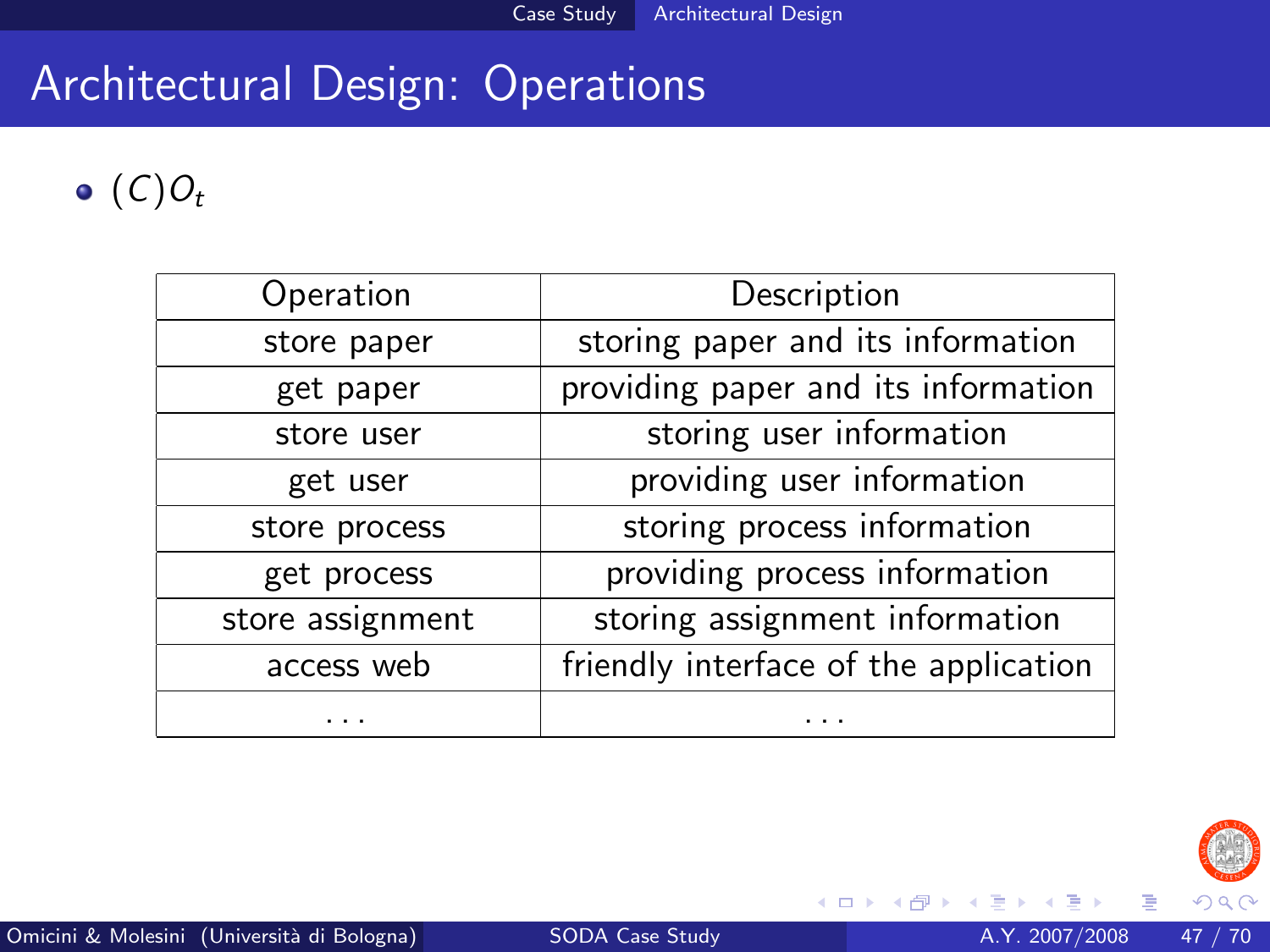### Architectural Design: Operations and Resources

#### $\bullet$  (C)RO<sub>t</sub>

| Resource   | Operation        |
|------------|------------------|
| People DB  | store user       |
|            | get user         |
|            |                  |
| Paper DB   | store paper      |
|            | get paper        |
|            | store assignment |
|            |                  |
| Process DB | get process      |
|            | store process    |
|            |                  |
| WebService | access Web       |



4 0 8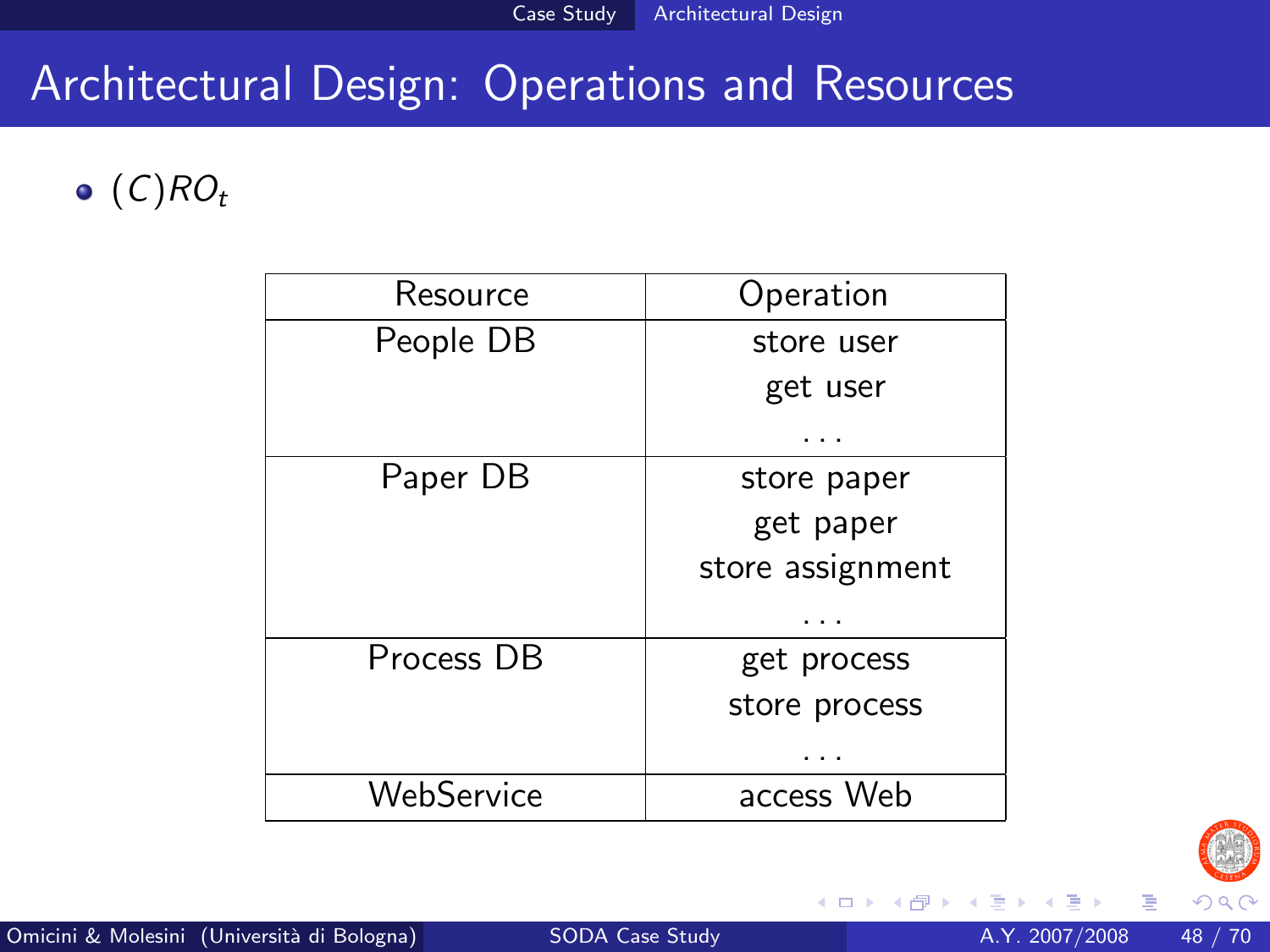#### Architectural Design: Interactions

#### $\bullet$  (C) $I_t$

| Interaction   | Description                                 |
|---------------|---------------------------------------------|
| Deadline-Rule | send paper is possible if and               |
|               | only if time is minus then                  |
|               | deadline submission                         |
| User-Rule     | get user is possible if the request         |
|               | user is the requester                       |
|               | or the requester is the PC-Chair            |
| Author-Rule   | author can access and modify only his       |
|               | public paper information                    |
| Match-Rule    | papers can be partitioned                   |
|               | according key words                         |
| AutRev-Rule   | the PC-member cannot be the author of paper |
| Review-Rule   | the PC-member cannot access to              |
|               | private information about his papers        |
| Access-Rule   | the access to the system                    |
|               | must be authorised                          |
|               | .                                           |



目

**K ロ ⊁ K 倒 ≯ K**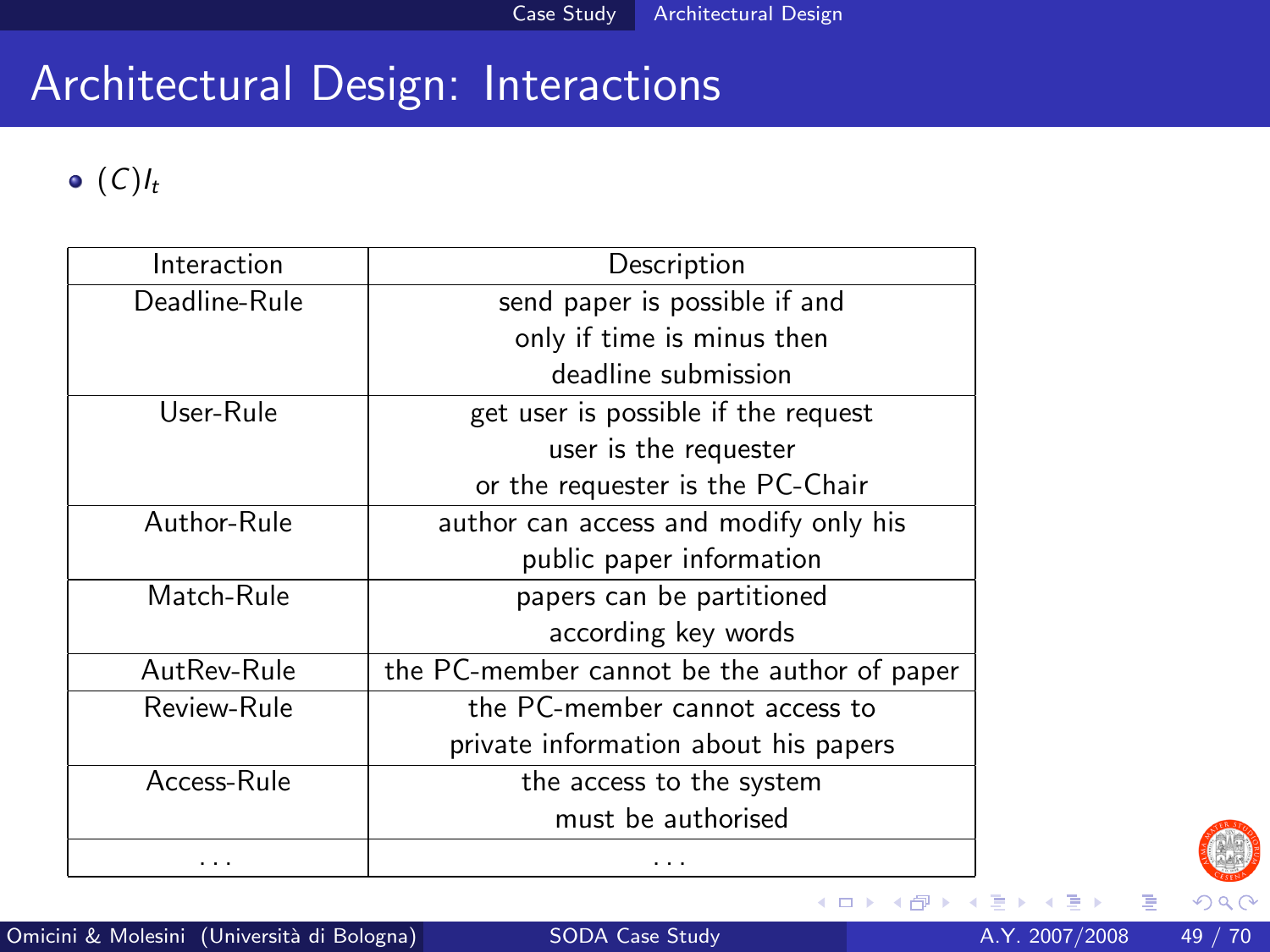## Architectural Design: Interactions at C+1

#### $\bullet$   $(C + 1)I_t$

| Interaction | Description                    |
|-------------|--------------------------------|
| Org-Rule    | if the organisation is changed |
|             | then start Sub-Commette        |
| Vice-Rule   | the Vice-Chair must be         |
|             | an expert of the filed         |
| Class-Rule  | a paper can belong only        |
|             | at one class                   |
| Part-Rule   | papers can be partitioned      |
|             | according their classification |



4 0 8

 $\rightarrow$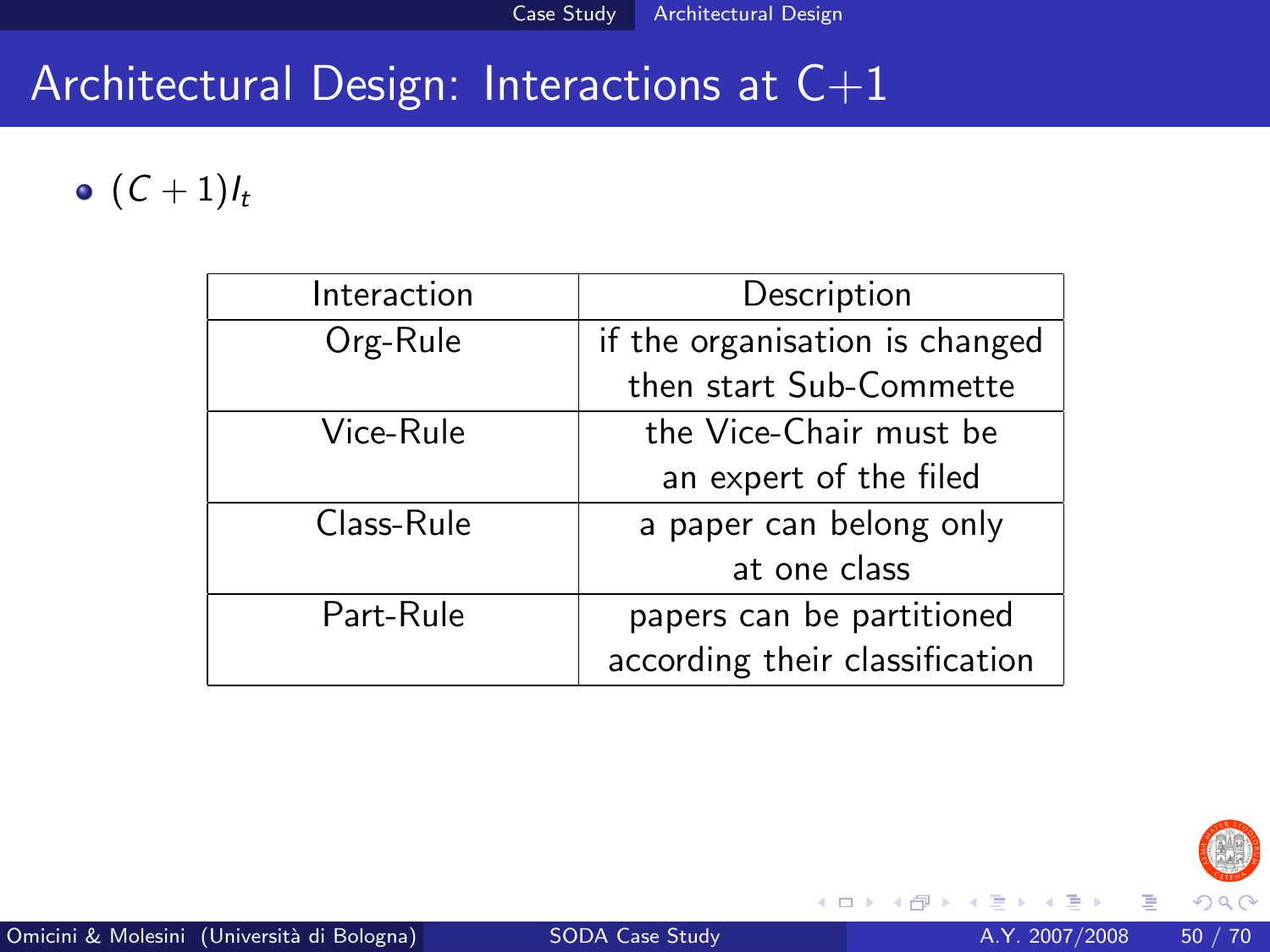#### Architectural Design: Interactions and Roles

#### $\bullet$  (C)Rol<sub>t</sub>

| Role      | Interaction   |
|-----------|---------------|
| PC-Chair  | Deadline-Rule |
|           | User-Rule     |
|           | Author-Rule   |
|           | Match-Rule    |
|           | AutRev-Rule   |
|           | Review-Rule   |
|           | Access-Rule   |
|           |               |
| Author    | Deadline-Rule |
|           | User-Rule     |
|           | Author-Rule   |
|           | Access-Rule   |
|           |               |
| PC-member | User-Rule     |
|           | Author-Rule   |
|           | AutRev-Rule   |
|           | Review-Rule   |
|           | Access-Rule   |
|           |               |



4 0 8

**SILLER**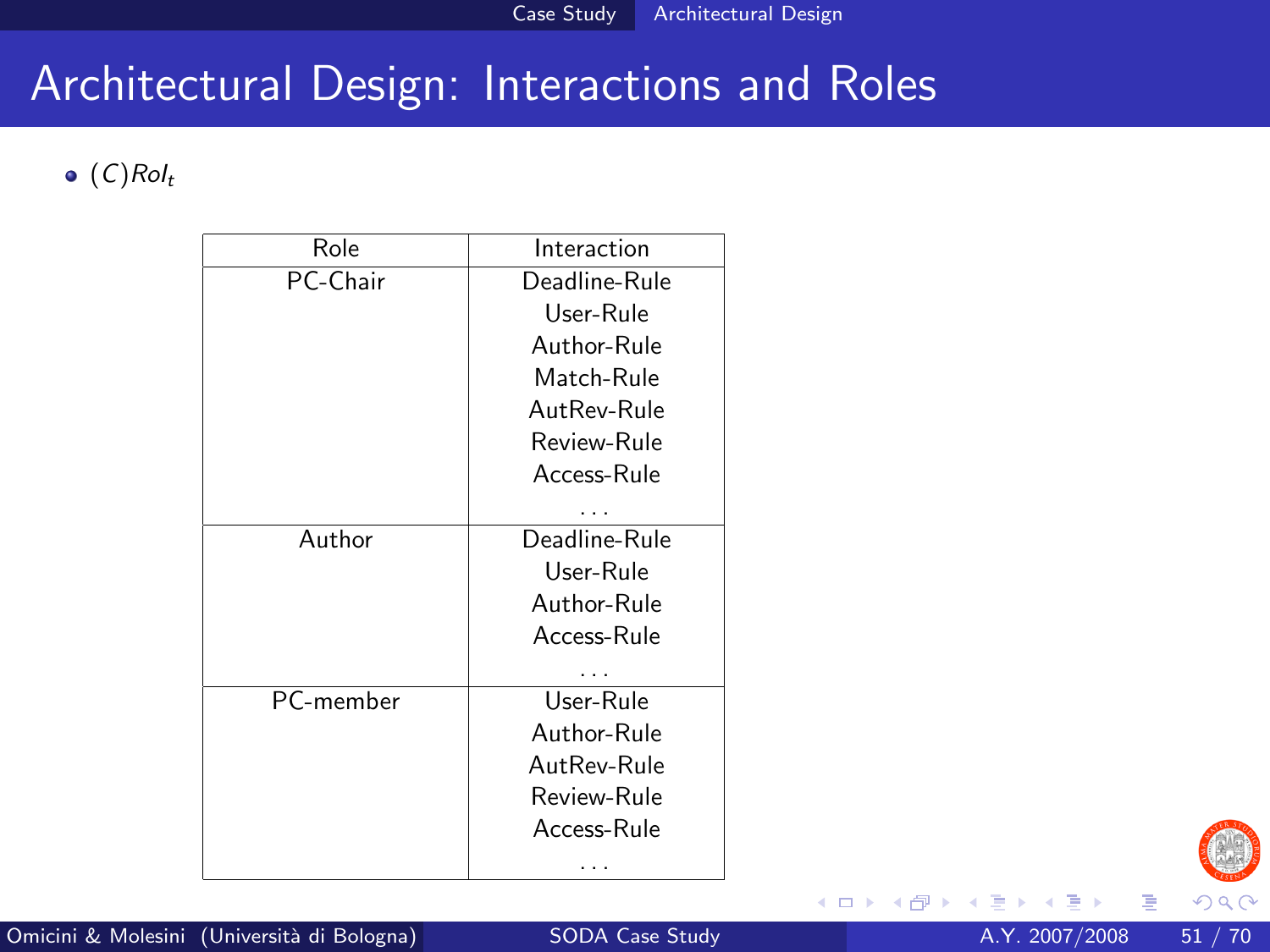## Architectural Design: Interactions and Roles at C+1

#### $\bullet$   $(C + 1)Rol_t$

| Interaction       |
|-------------------|
| $+$ Deadline-Rule |
| $+$ User-Rule     |
| $+A$ ccess-Rule   |
| Org-Rule          |
|                   |
| $+$ User-Rule     |
| $+A$ ccess-Rule   |
| Vice-Rule         |
|                   |
| $+$ User-Rule     |
| $+A$ ccess-Rule   |
| $+$ Match-Rule    |
| Class-Rule        |
| Part-Rule         |
|                   |
|                   |



4.0.3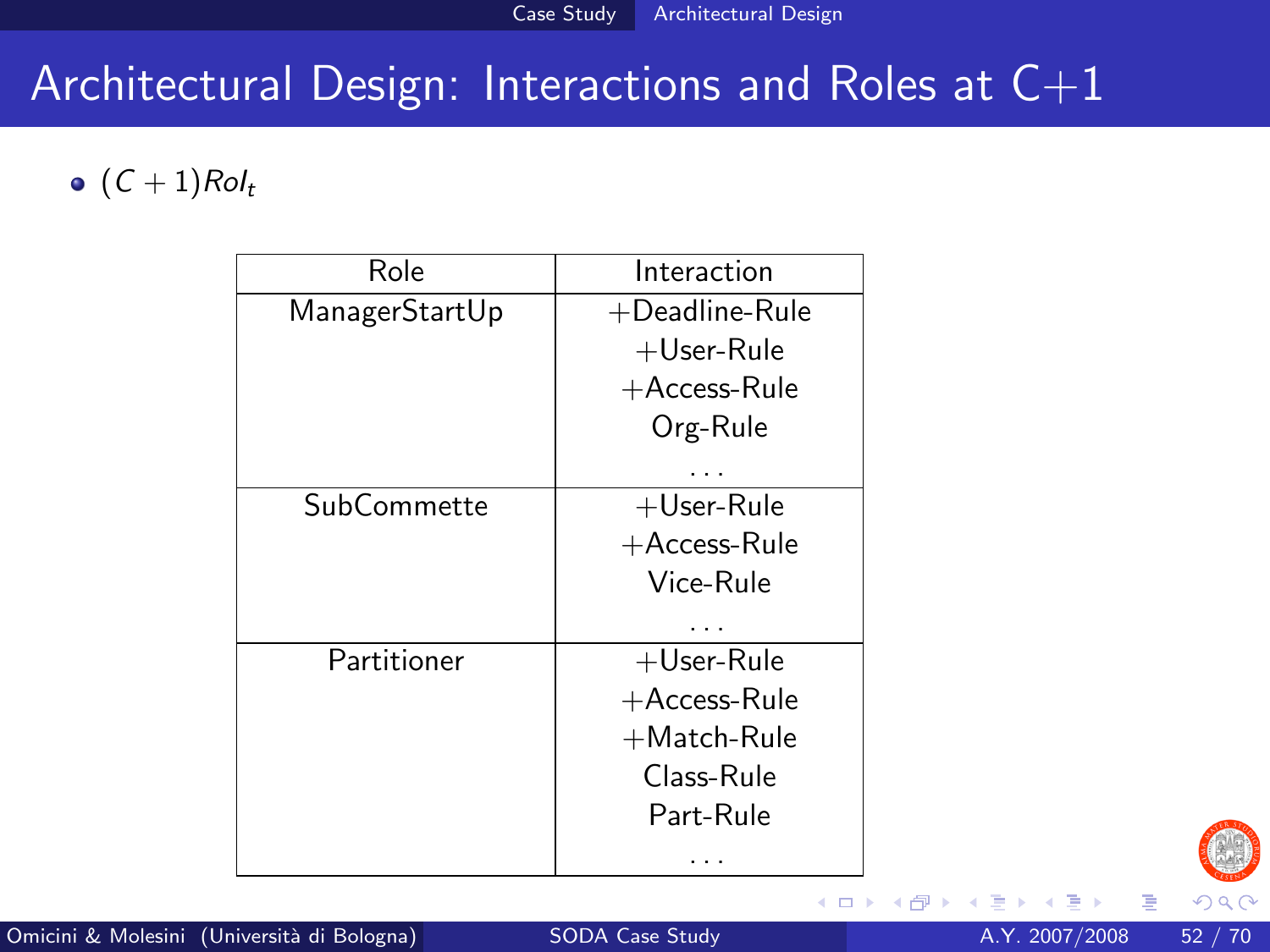## Architectural Design: Interactions and Resources

#### $\bullet$  (C)ReI<sub>t</sub>

| Resource   | Interaction   |
|------------|---------------|
| People DB  | User-Rule     |
|            | Match-Rule    |
|            |               |
| Paper DB   | Author-Rule   |
|            | AutRev-Rule   |
|            | Review-Rule   |
|            |               |
| Process DB | Deadline-Rule |
|            |               |
| WebService |               |



4 0 8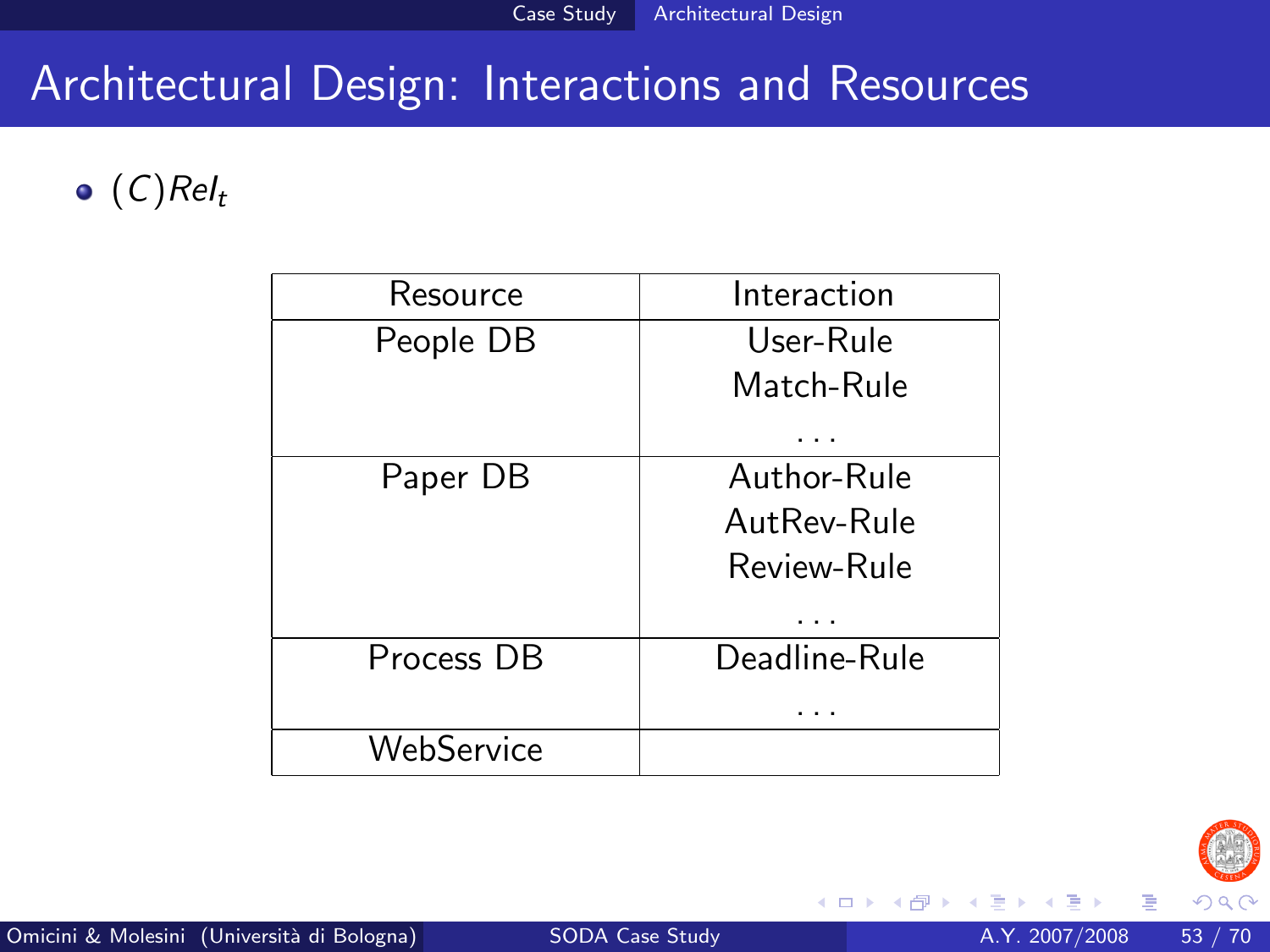# Architectural Design: Workspaces

#### $(C)W_t$ :

| Workspace | Description                     |
|-----------|---------------------------------|
| Wplace    | this is the workspace where the |
|           | resources are be allocated      |

 $(C)$ WRe<sub>t</sub>:

| Workspace | Resource   |
|-----------|------------|
| Wplace    | People DB  |
|           | Paper DB   |
|           | Process DB |
|           | WebService |



4 0 8

4 f →

活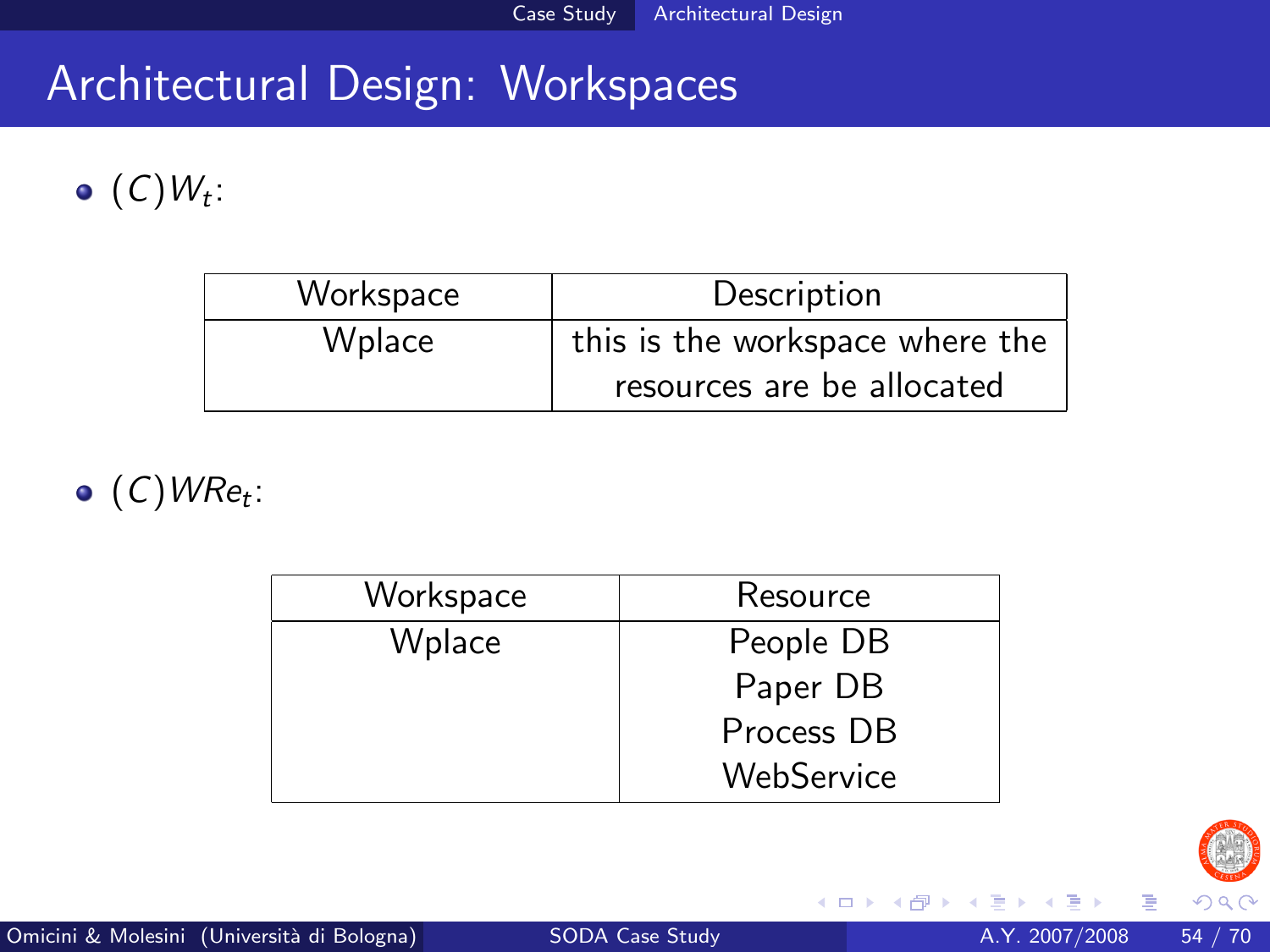# Architectural Design: Workspaces and Roles

#### $(C)$ WC<sub>t</sub>:

| Workspace | Connection |
|-----------|------------|
| Wplace    |            |

 $(C)$ WRo<sub>t</sub>:

| Role      | Workspace |
|-----------|-----------|
| PC-Chair  | Wplace    |
| Author    | Wplace    |
| PC-member | Wplace    |



4 0 8

**∢ 何 ≯ →** 

目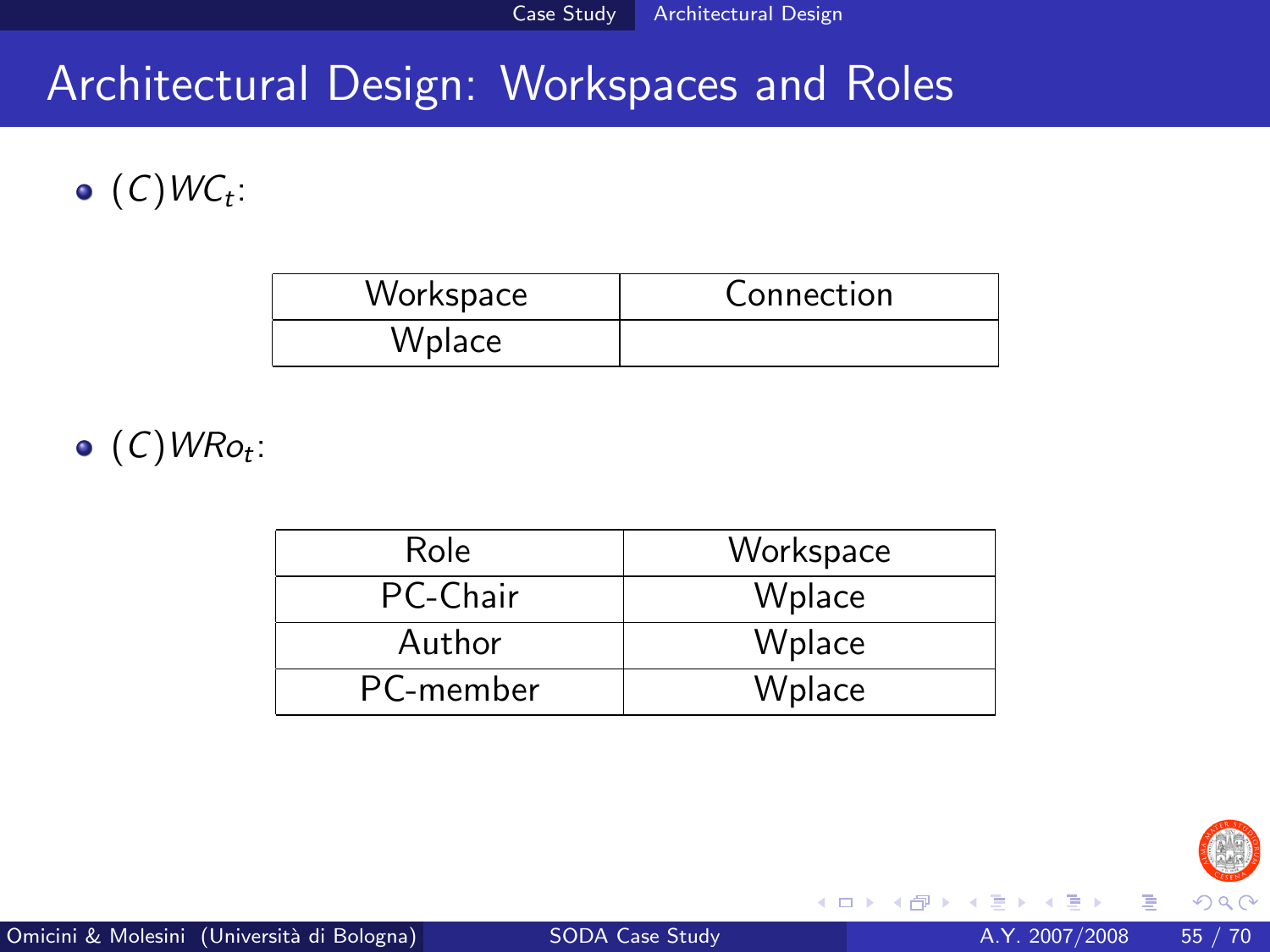## Architectural Design: Workspaces and Roles at  $C+1$

#### $(C+1)$ WRo<sub>t</sub>:

| Role           | Workspace  |
|----------------|------------|
| ManagerStartUp | $+W$ place |
| Sub-Commette   | $+W$ place |
| Partitioner    | $+W$ place |



4 0 8

э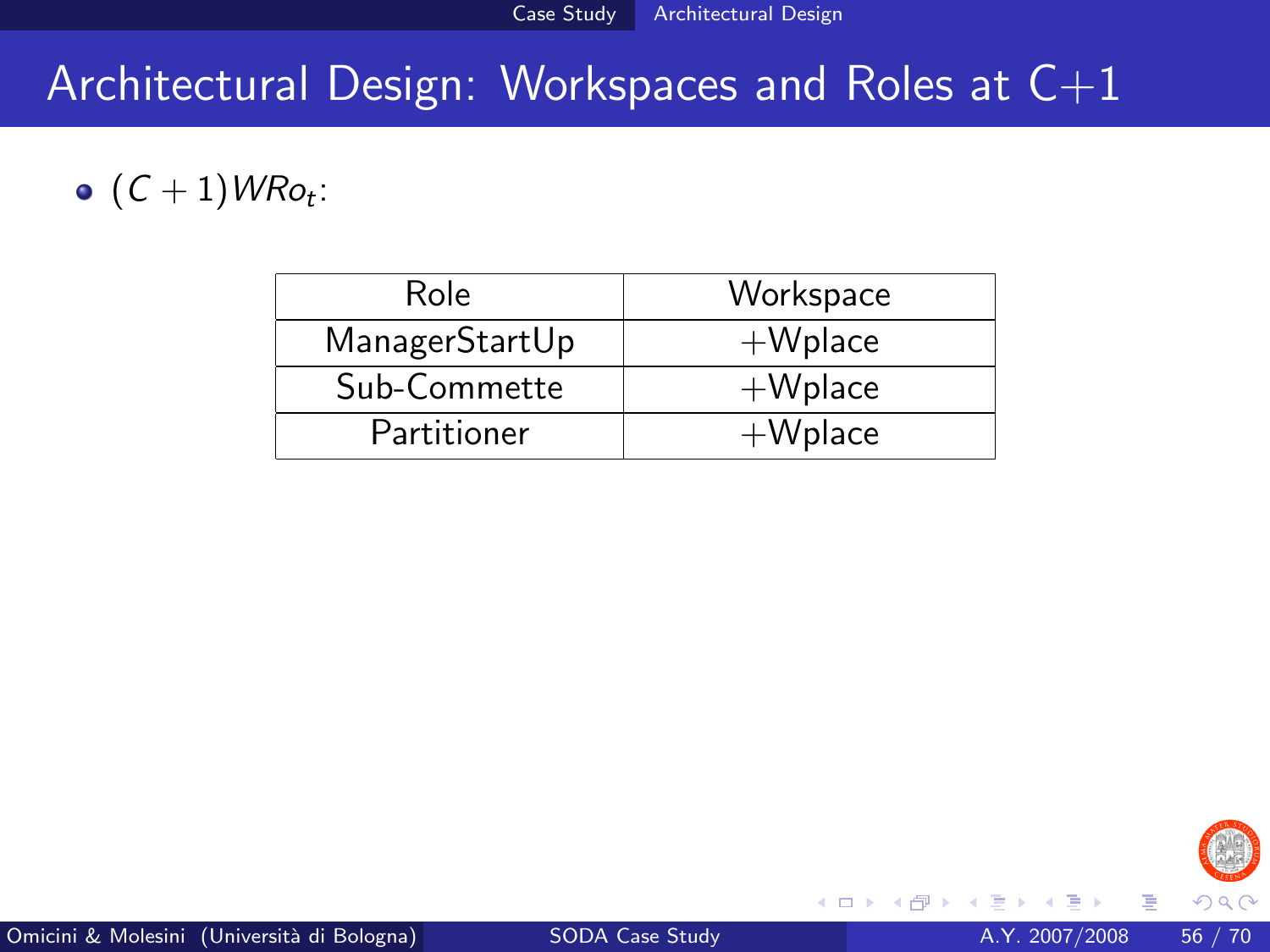#### **Outline**



#### 1 [Case Study](#page-2-0)

**•** [Requirement Analysis](#page-6-0)

#### **•** [Analysis](#page-16-0)

• [Architectural Design](#page-34-0)

**•** [Detailed Design](#page-56-0)

<span id="page-56-0"></span>

4 0 8 × *一*一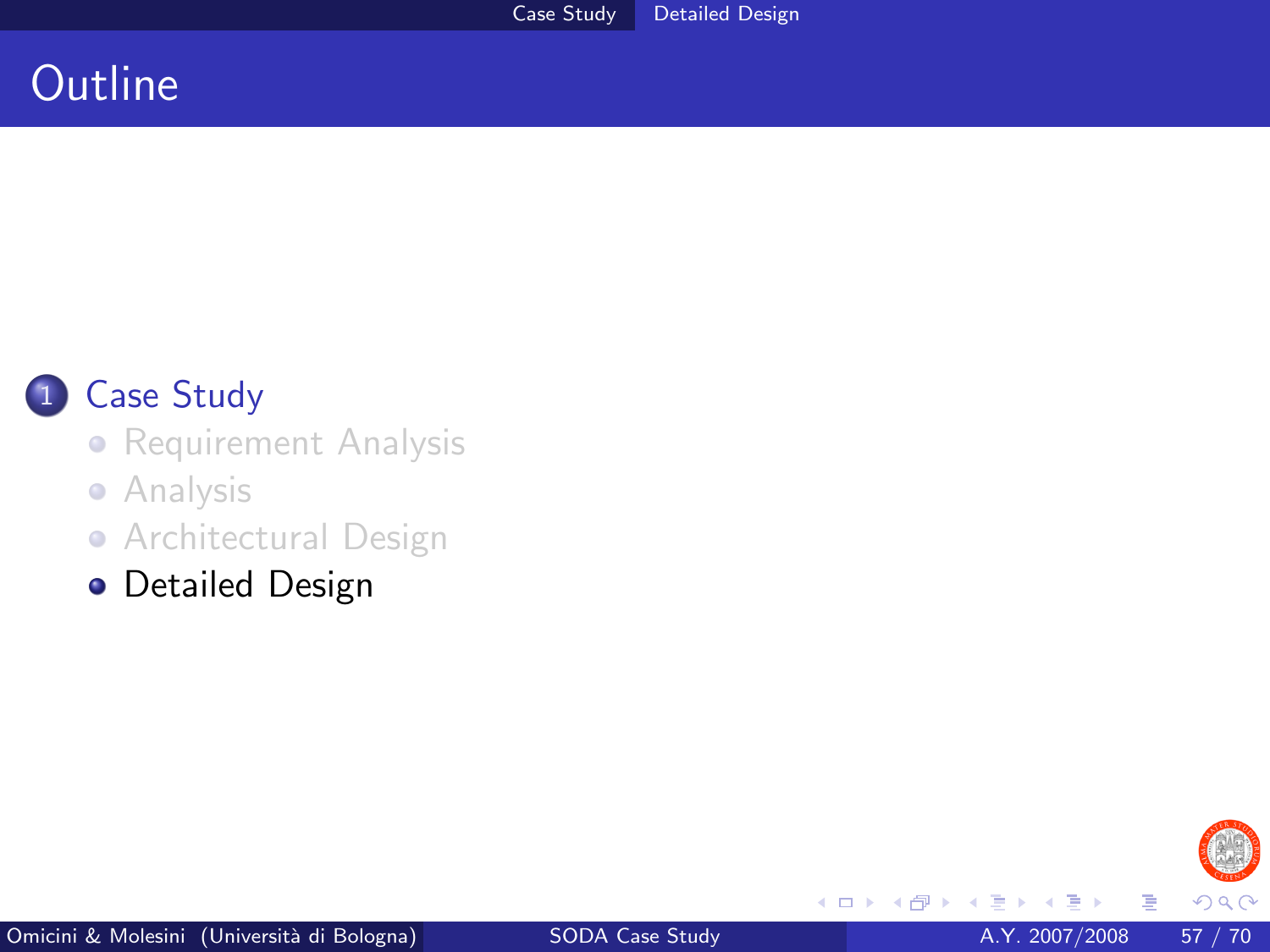Case Study Detailed Design

#### Detailed Design Phase Meta-model



Omicini & Molesini (Università di Bologna) [SODA Case Study](#page-0-0) A.Y. 2007/2008 58 / 70

Þ

 $299$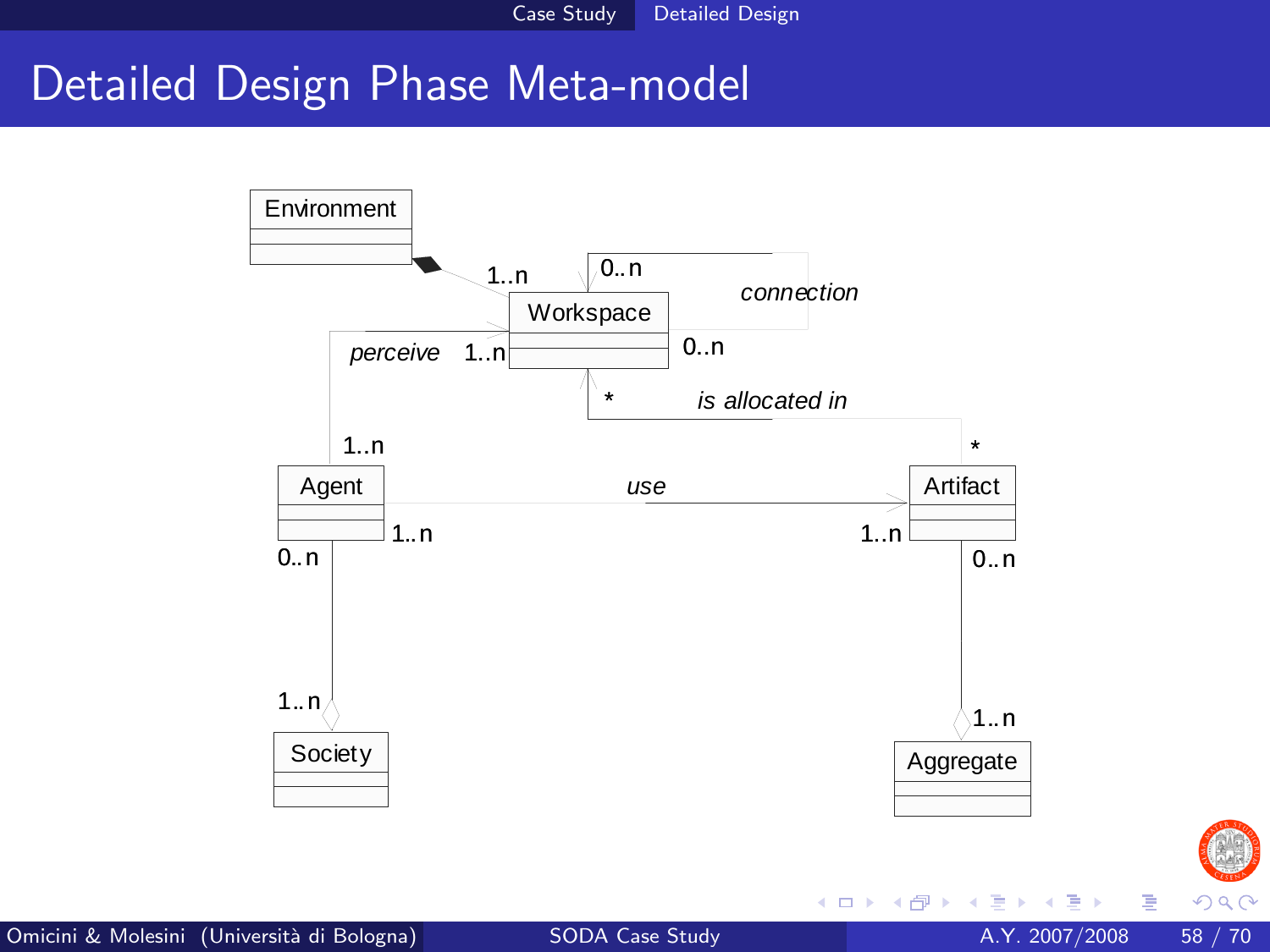#### Design Views

- Potentially, in this step our system could be composed by all the layers detected in the previously steps.
- However, the deliverable of the Detailed Design step will be composed of only one layer
- So, for each entity, we choose the appropriate layer of representation:



 $290$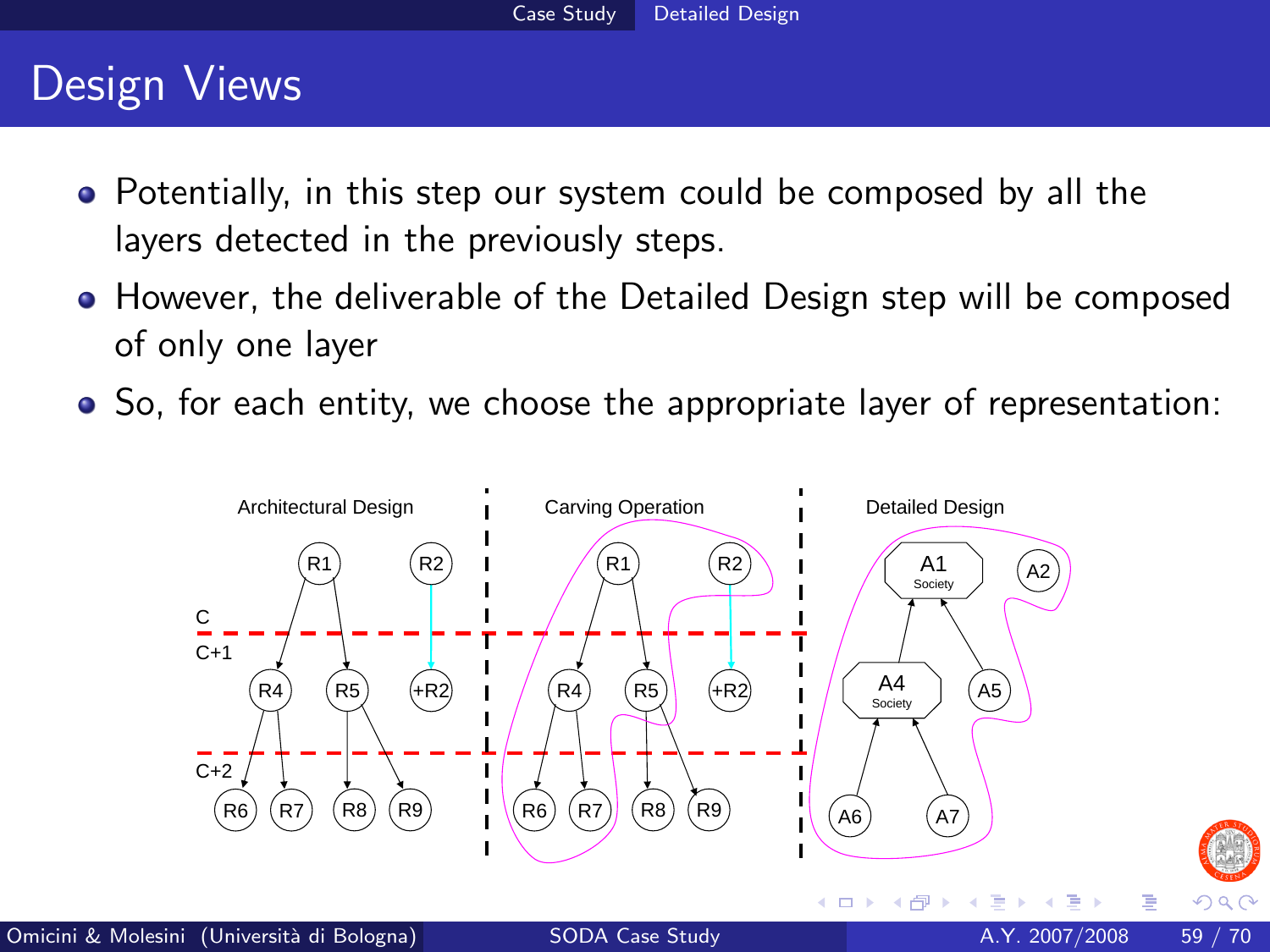#### Design views in the case study

- This presentation shows only a sketch version of the case study because the complete version requires a lot of times for a detailed explanation.
- So, for sake of simplicity, in this step of methodology I choose the level C for each entities.

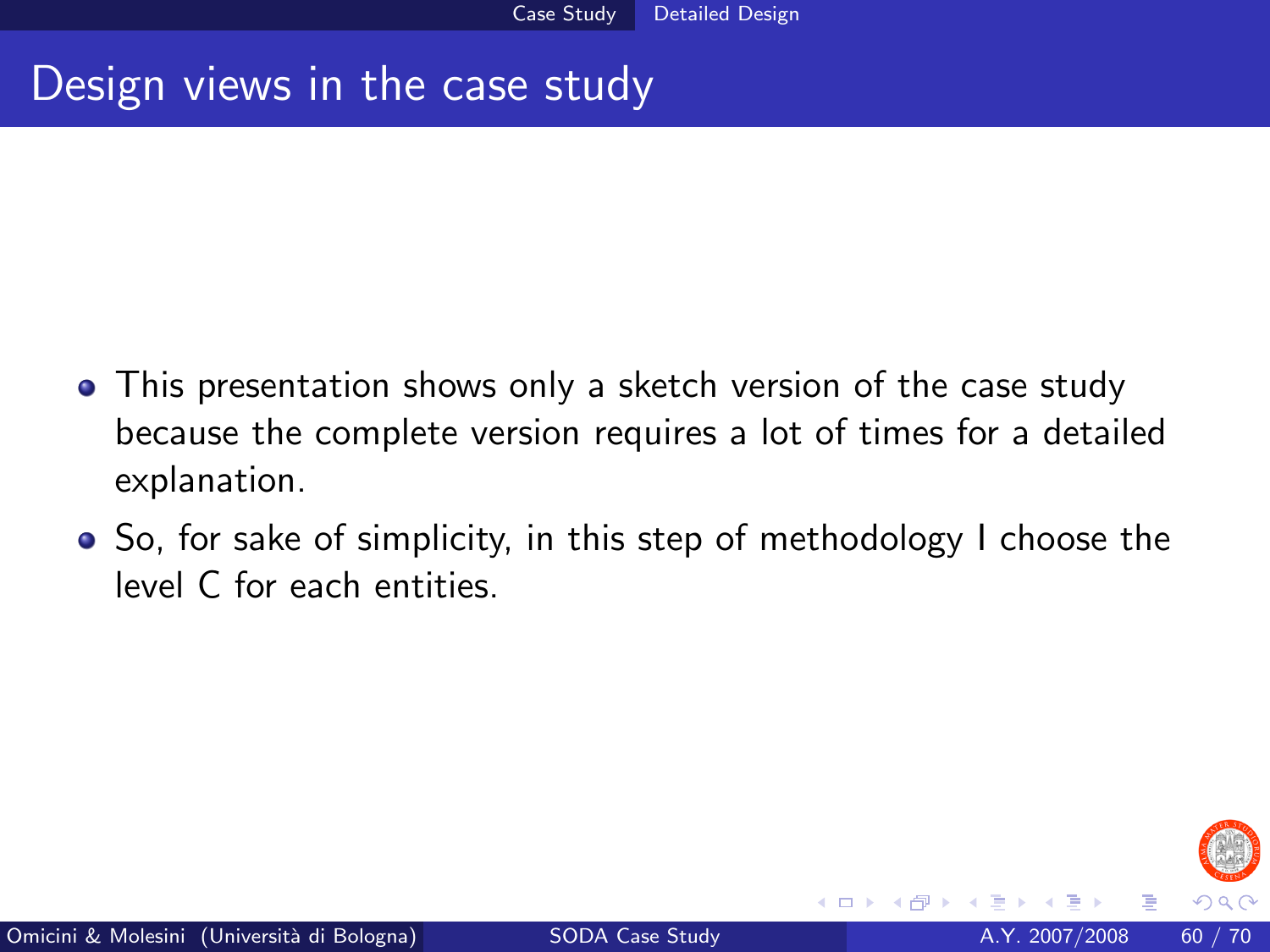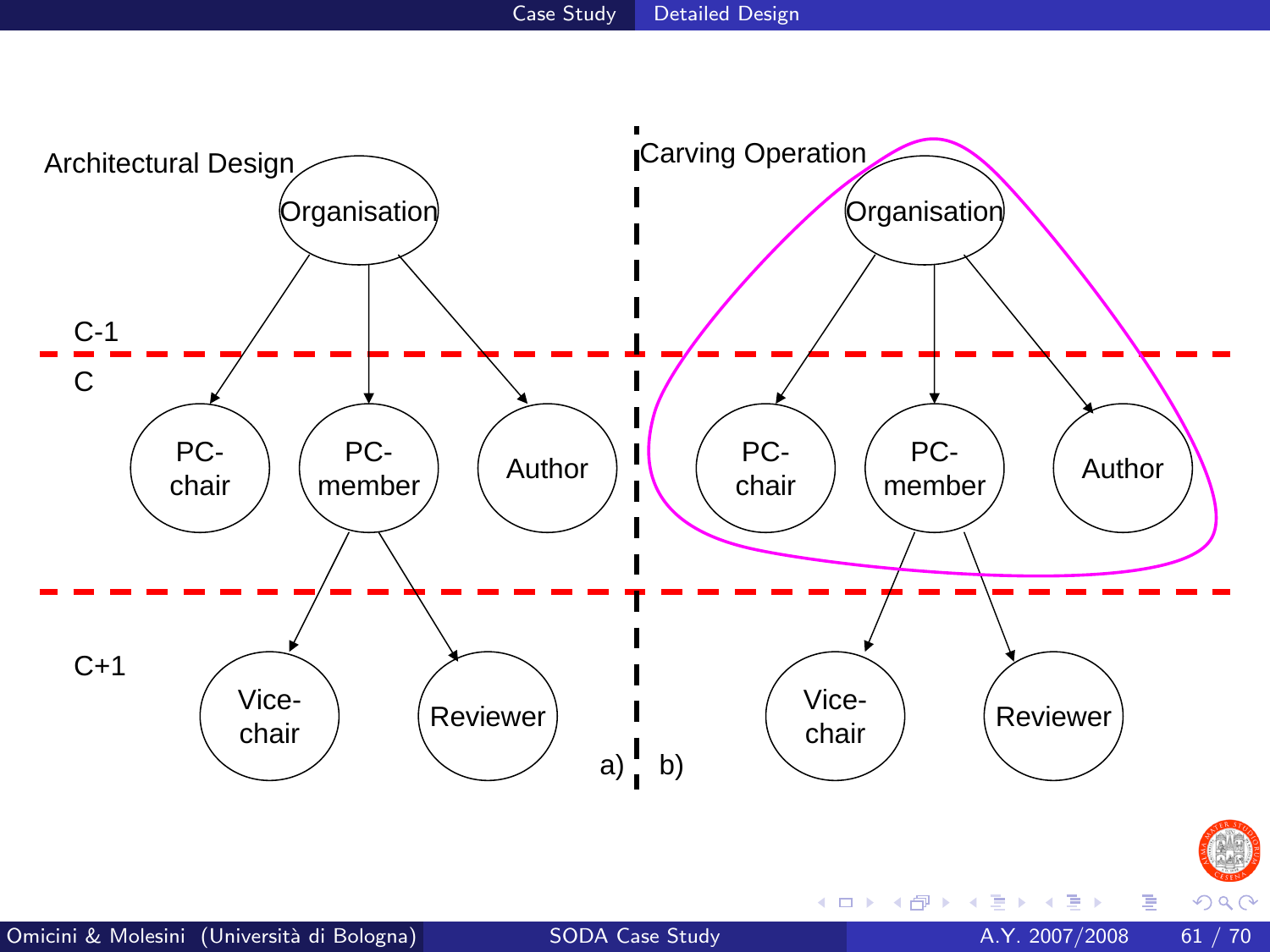## From Architectural Design to Detailed Design

#### $(C)$ MAR<sub>t</sub>:

| Agent           | Role      |
|-----------------|-----------|
| PC-Chair Agent  | PC-Chair  |
| Author Agent    | Author    |
| PC-Member Agent | PC-Member |

 $(C)$ MAr $R_t$ :

| (Environmental) Artifact | Resource   |
|--------------------------|------------|
| Paper Artifact           | Paper DB   |
| People Artifact          | People DB  |
| Process Artifact         | Process DB |
| Web Artifact             | WebService |



4 0 8

← →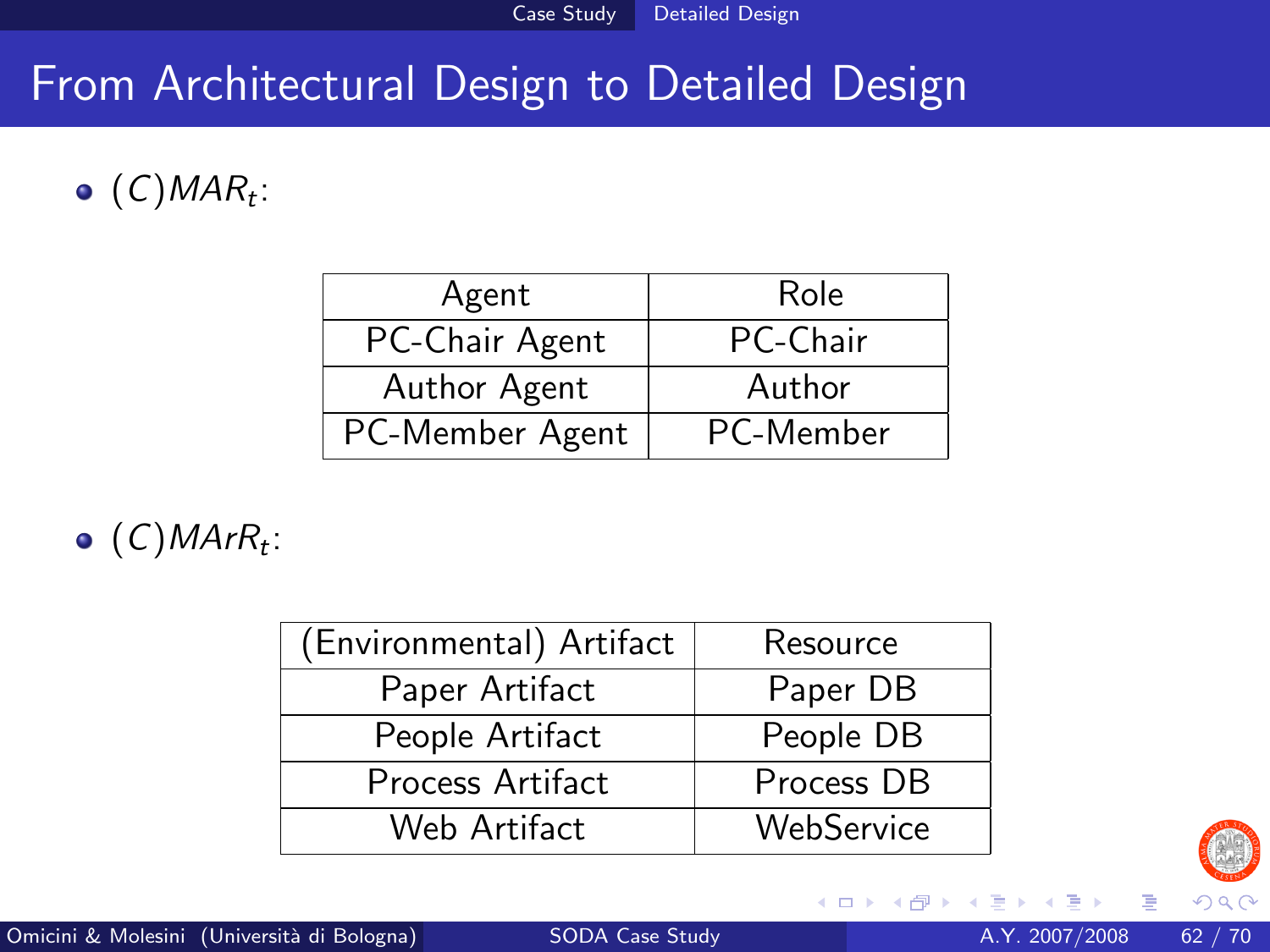## From Architectural Design to Detailed Design

#### $(C)$ MArl<sub>t</sub>:

| Interaction   | (Social) Artifact         |
|---------------|---------------------------|
| Deadline-Rule | StartUp Artifact          |
| User-Rule     | User-Rule Artifact        |
| Access-Rule   | User-Rule Artifact        |
| Author-Rule   | <b>Partition Artifact</b> |
| Match-Rule    | Partition Artifact        |
| AutRev-Rule   | Assignment Artifact       |
| Review-Rule   | Review Artifact           |
|               |                           |



4 0 8 ×.  $\rightarrow$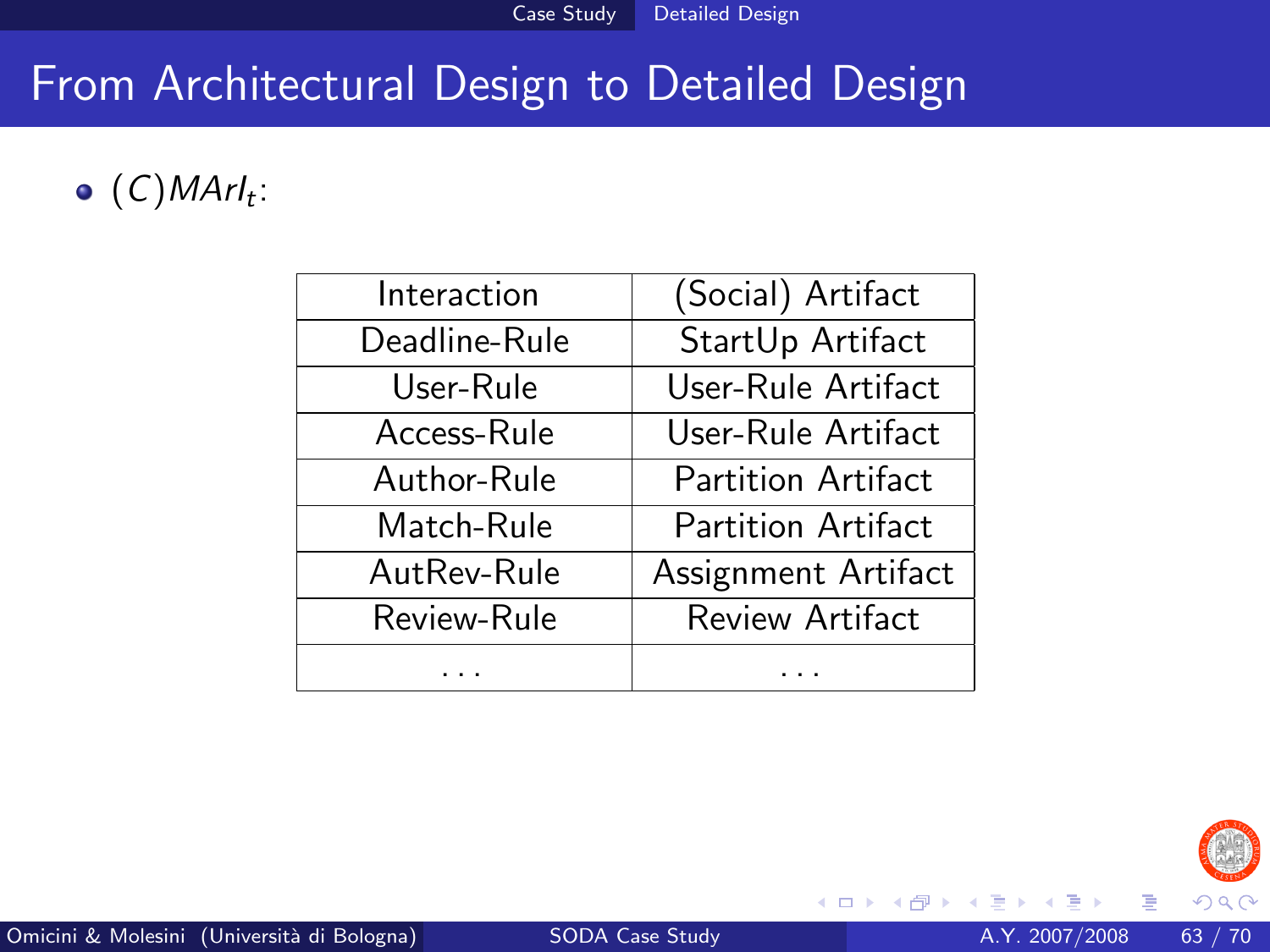#### Detailed Design: Agents and Societies

#### $(C)AA_t$ :

| Agent           | (Individual) Artifact     |
|-----------------|---------------------------|
| PC-Chair Agent  | PC-Chair Artifact         |
| Author Agent    | Author Artifact           |
| PC-Member Agent | <b>PC-Member Artifact</b> |

 $(C)SA_t$ :

| Society | Agent           |
|---------|-----------------|
| Org     | PC-Chair Agent  |
|         | Author Agent    |
|         | PC-Member Agent |

 $(L)$ SAr<sub>t</sub>:

| Society | (Social)Artifact      |
|---------|-----------------------|
| Org     | StartUp Artifact      |
|         | User-Rule Artifact    |
|         | Partitioning Artifact |
|         | Assignment Artifact   |
|         | Review Artifact       |



4 0 8

 $\leftarrow$   $\leftarrow$   $\leftarrow$ 

 $\mathcal{A}$ 

活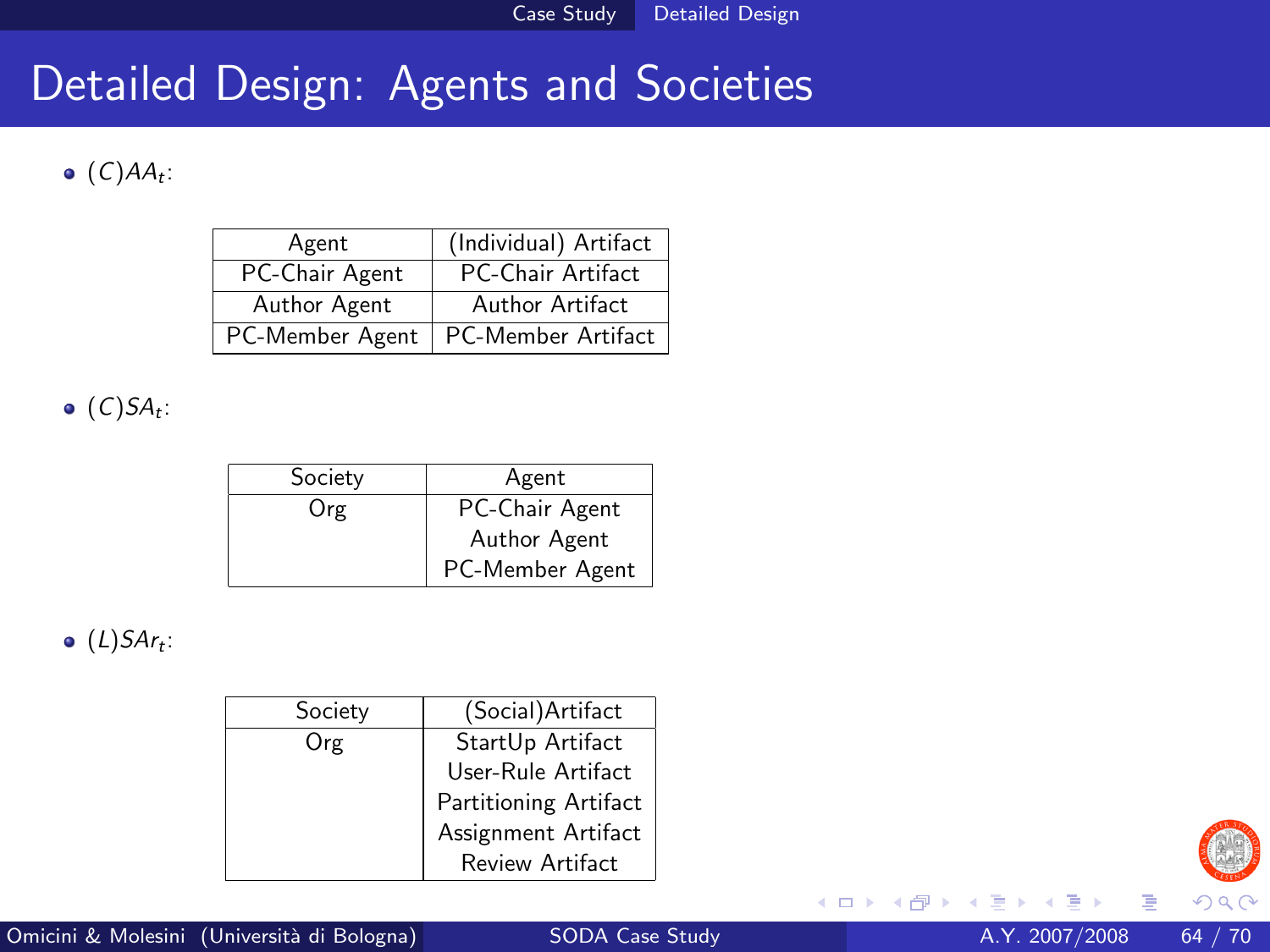$(C)$ AUI<sub>t</sub>:

| Artifact                  | Usage Interface             |
|---------------------------|-----------------------------|
| <b>PC-Chair Artifact</b>  | read start up information   |
|                           | modify start up information |
|                           | login                       |
|                           | partition                   |
|                           | assignment                  |
|                           |                             |
| Author Artifact           | login                       |
|                           | send paper                  |
|                           |                             |
| <b>PC-Member Artifact</b> | login                       |
|                           | read paper                  |
|                           | write review                |
|                           | download paper              |
|                           |                             |
| People Artifact           | store user                  |
|                           | get user                    |
|                           |                             |



4 D F

- 64

目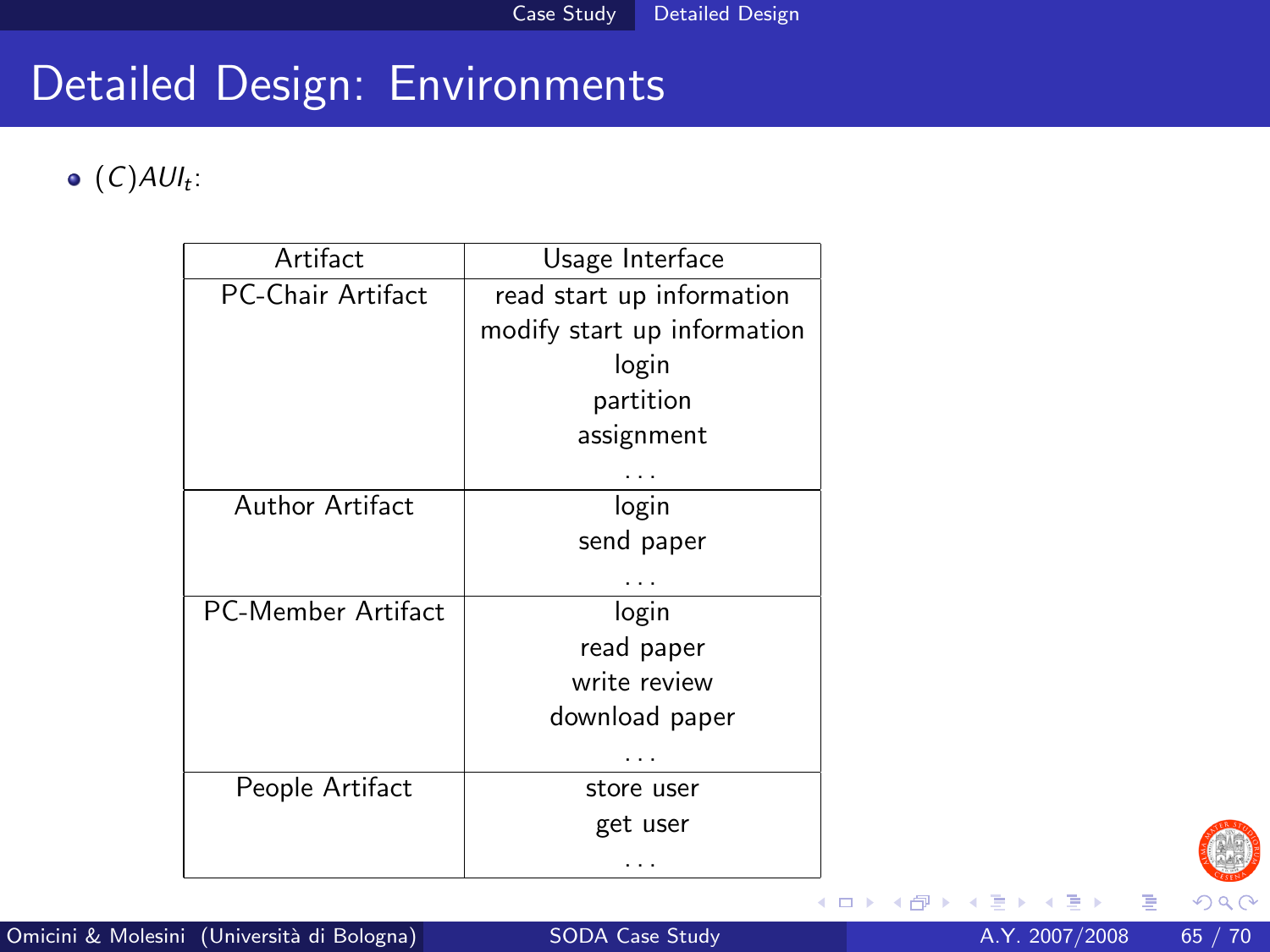$(C)$ AUI<sub>t</sub>:

| Artifact         | Usage Interface    |
|------------------|--------------------|
| Paper Artifact   | store paper        |
|                  | get paper          |
|                  | store assignment   |
|                  |                    |
| Process Artifact | get process        |
|                  | store process      |
|                  |                    |
| Web Artifact     | access Web         |
|                  |                    |
| StartUp Artifact | deadline extension |
|                  | update rule        |
|                  | read rule          |
|                  |                    |



∍

活

**≮ロ ▶ ⊀ 伊 ▶ ⊀**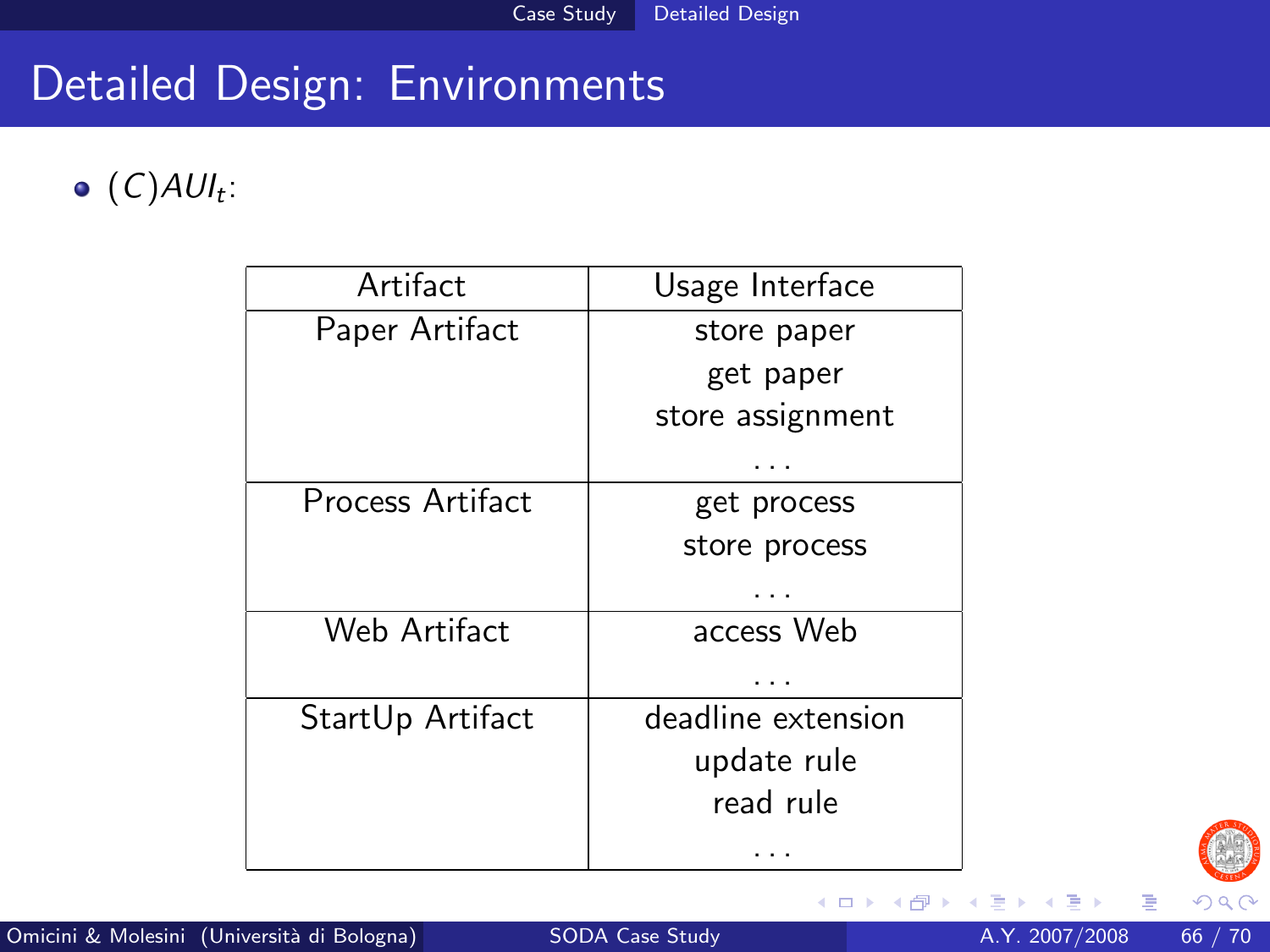#### $(C)$ AUI<sub>t</sub>:

| Usage Interface                    |
|------------------------------------|
| get user                           |
| modify user                        |
|                                    |
| partition paper                    |
| access classification              |
|                                    |
| check authors                      |
| check reviewer                     |
| .                                  |
| check access to review information |
|                                    |
|                                    |



4 0 8 ×  $\rightarrow$  目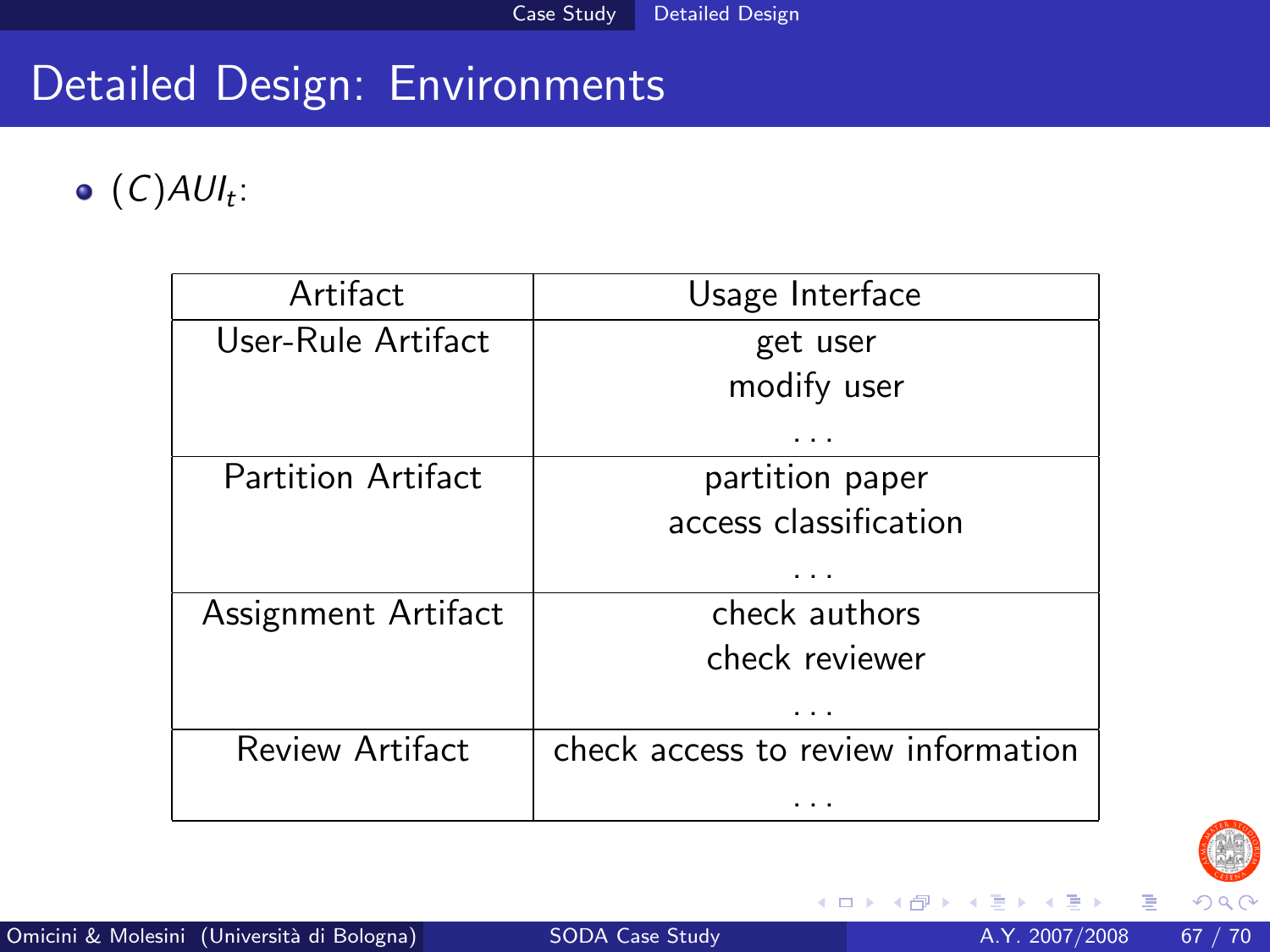$(C)AggA_t$ :

| pprepate | Artitact |
|----------|----------|
|          |          |

 $(C)$ WA<sub>t</sub>:

| Workspace | Artifact                                |
|-----------|-----------------------------------------|
| Wplace    | PC-Chair Artifact, Author Artifact      |
|           | PC-Member Artifact, People Artifact     |
|           | Process Artifact, Web Artifact          |
|           | StartUp Artifact, User-Rule Artifact    |
|           | Partition Artifact, Assignment Artifact |
|           | Review Artifact, Paper Artifact         |



4 0 8

4 f →

活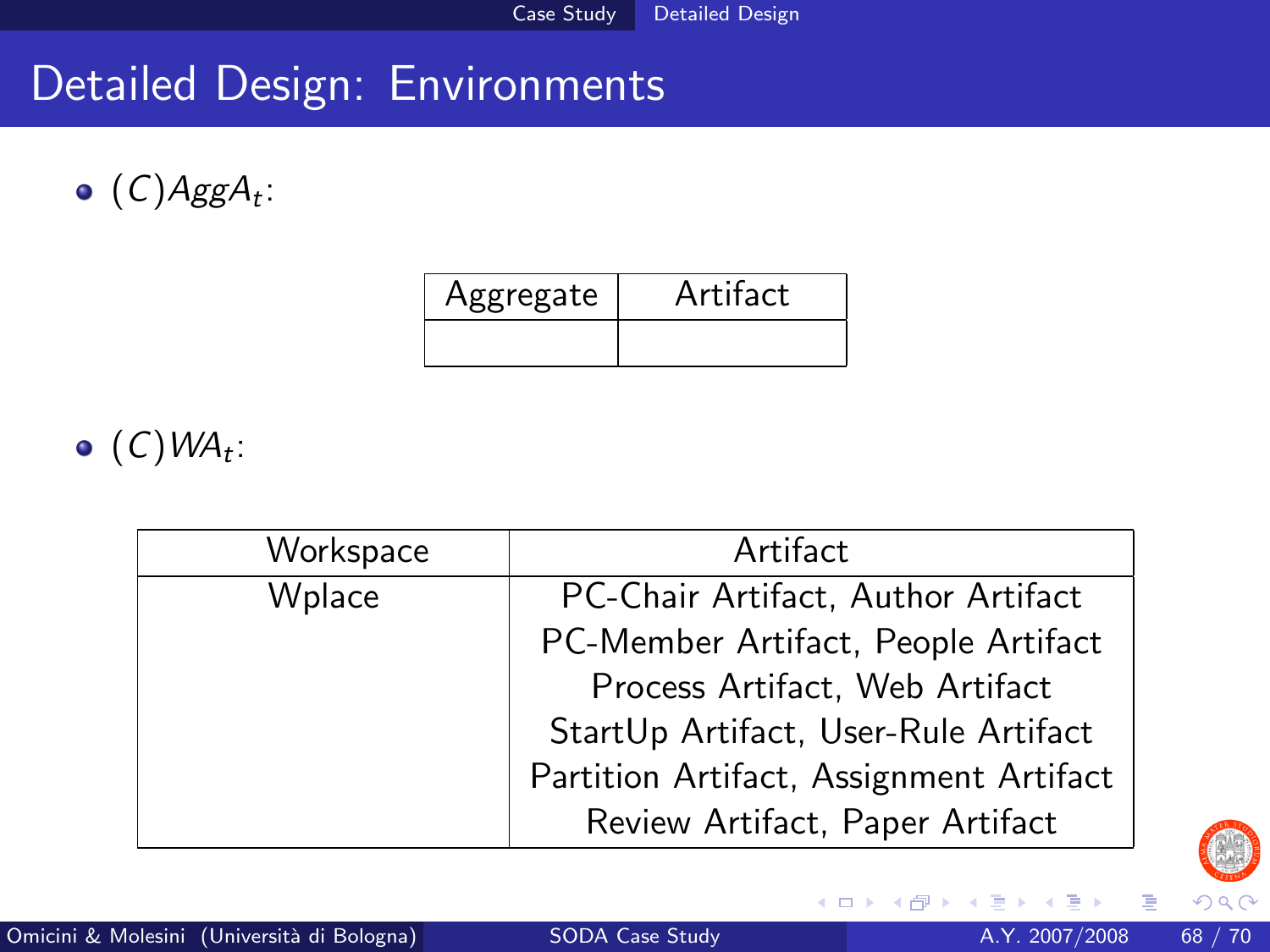## Bibliography I

- <span id="page-68-2"></span>Ciancarini, P., Nierstrasz, O., and Tolksdorf, R. (1996). A case study in coordination: Conference management on Internet. ftp://ftp.cs.unibo.it/pub/cianca/coordina.ps.gz.
- <span id="page-68-1"></span>Mathews, G. J. and Jacobs, B. E. (1996). Electronic management of the peer review process. In 5th Intern. WWW conference on Computer networks and ISDN systems, pages 1523–1538. Elsevier Science Publishers.
- <span id="page-68-0"></span>Zambonelli, F., Jennings, N. R., and Wooldridge, M. J. (2003). Developing multiagent systems: The Gaia methodology. ACM Transactions on Software Engineering and Methodology (TOSEM), 12(3):317–370.



4 D F